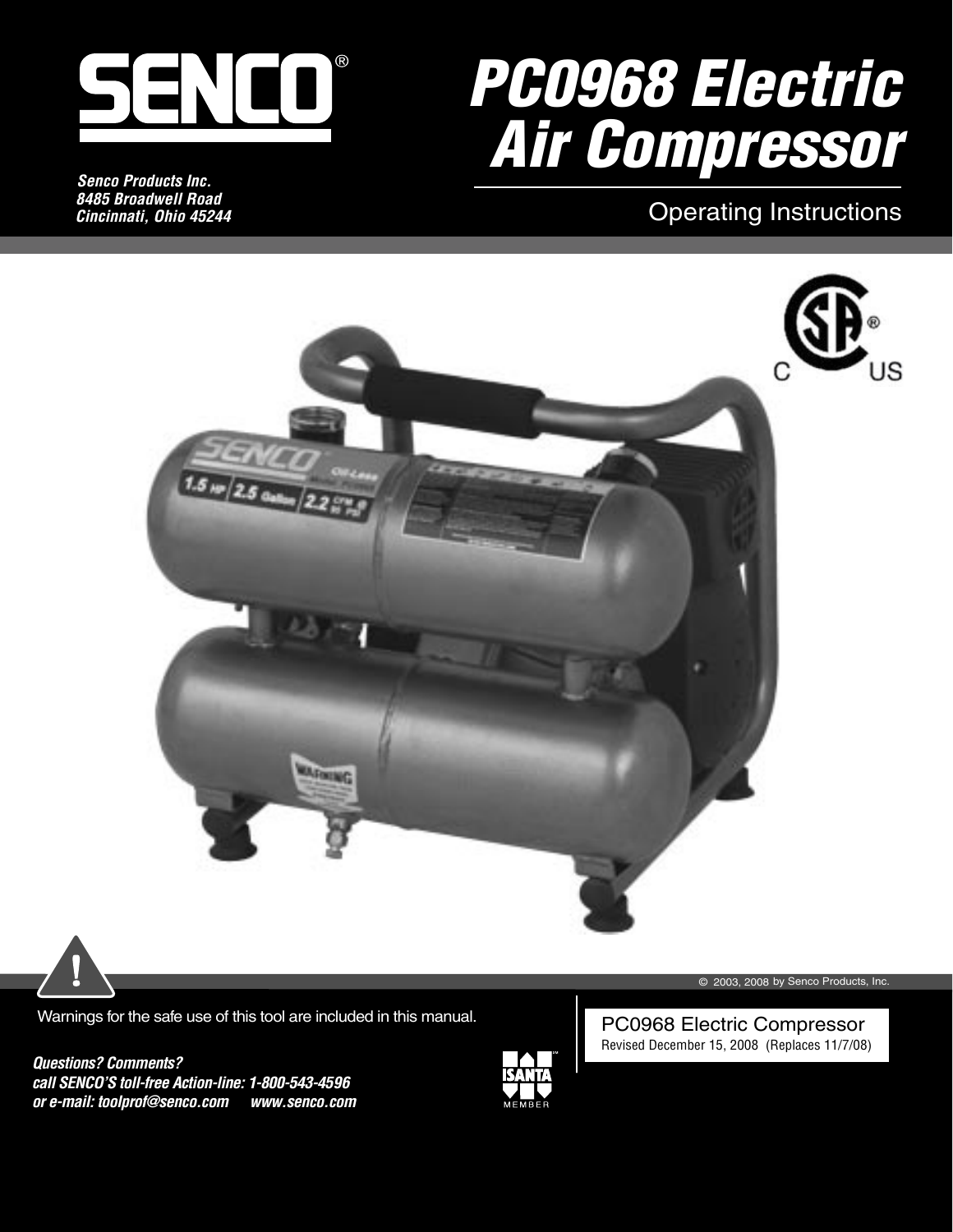## **TABLE OF CONTENTS**

| CALIFORNIA PROPOSITION 65 WARNING 7 |
|-------------------------------------|
|                                     |
|                                     |
|                                     |
|                                     |
|                                     |
|                                     |
|                                     |
|                                     |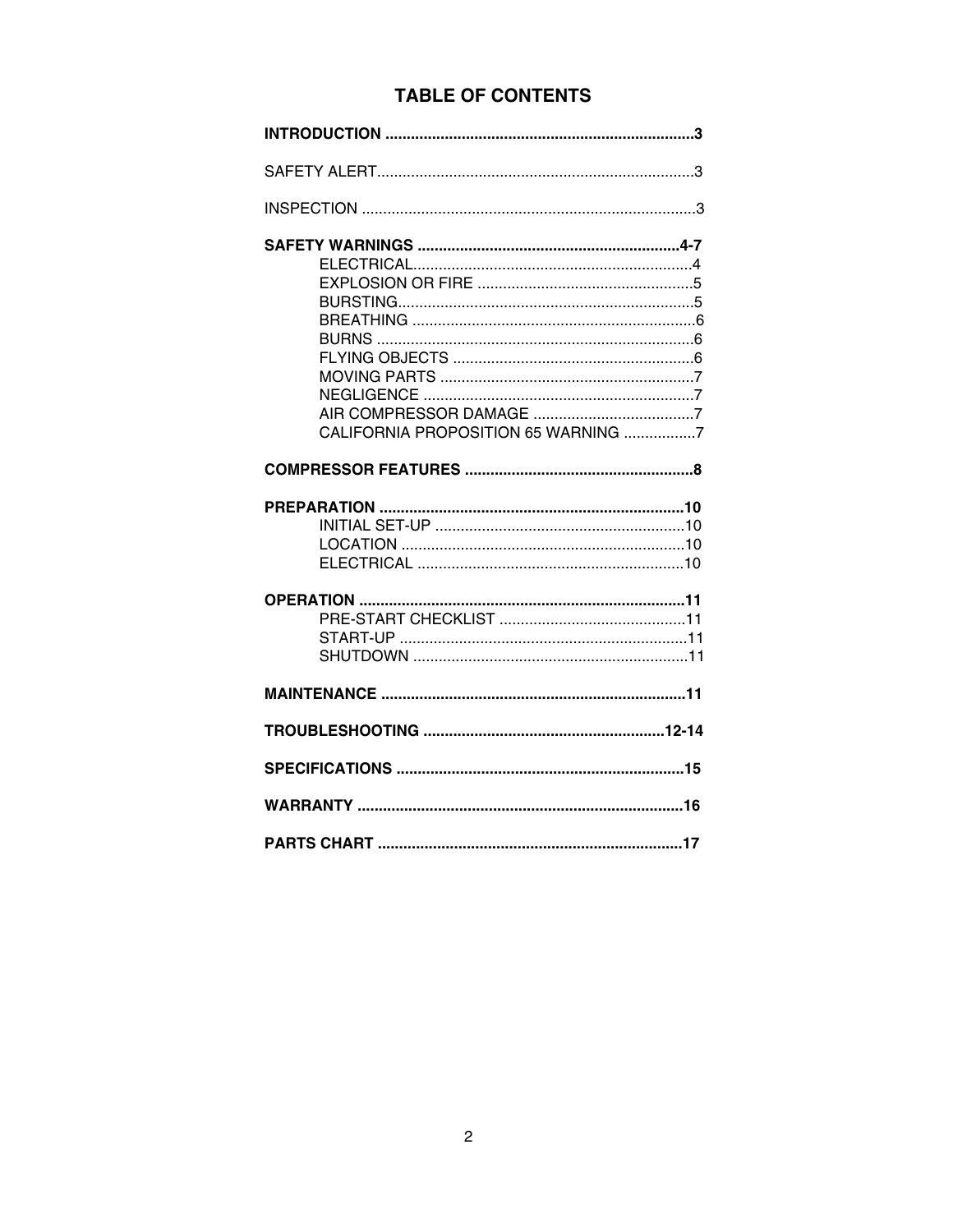## **INTRODUCTION**

Congratulations on the purchase of your new SENCO® Air Compressor! You can be assured your SENCO air Compressor was constructed with the highest level of precisionand accuracy. Each component has been rigorously tested by technicians to ensure the quality, endurance and performance of this air compressor.

This operator's manual was compiled for your benefit. By reading and following the simple safety, installation and operation, and maintenance steps described in this manual, you will receive years of troublefree operation from you new SENCO Air Compressor. The contents of this manual are based on the latest product information available at the time of publication. The manufacturer reserves the right to make changes in price, color, materials equipment, specifications or models at any time without notice.



**SAFETY ALERT!**

**A "DANGER, WARNING, or CAUTION" safety warning will be surrounded by a "SAFETY ALERT BOX". This box is used to designate and emphasize Safety Warnings that must be followed when operating this Air Compressor. Accompanying the safety warnings are "Signal Words" which designate the degree or level of hazard seriousness. The "Signal Words" used in this manual are as follows:**

> **DANGER: Indicates an imminently hazardous situation which, if not avoided, WILL result in death or serious injury.**

 **CAUTION: Indicates an imminently hazardous situation which, if not avoided, MAY result in minor or moderate injury or damage to the air compressor.**



 **The symbols set to the left of this paragraph are "Safety Alert Symbols". These symbols are used to call attention to items or procedures that could be dangerous to you or other persons using this equipment.**

**ALWAYS PROVIDE A COPY OF THIS MANUAL TO ANYONE USING THIS EQUIPMENT. READ ALL INSTRUCTIONS IN THIS MANUAL AND ANY INSTRUCTIONS SUPPLIED BY MANUFACTURERS OF SUPPORTING EQUIPMENT BEFORE OPERATING THIS AIR COMPRESSOR AND ESPECIALLY POINT OUT THE "SAFETY WARNINGS TO PREVENT THE POSSIBILITY OF PERSONAL INJURY TO THE OPERATOR.**

### **INSPECTION**

Unbox the air compressor and write in the serial number in the space provided below. Inspect for signs of obvious or concealed freight damage. Be sure that all damaged parts are replaced and any mechanical problems are corrected prior to the operation of the air compressor.

#### SERIAL NUMBER

If you have Questions or Comments call SENCO's toll free Action-line:1-800-543-4596 or, e-mail : toolprof@Senco.com

Please have the following information available for all service calls:

- 1. Model number
- 2. Serial number
- 3. Date and Place of Purchase

Senco, 8485 Broadwell Road, Cincinnati, OH 45244, USA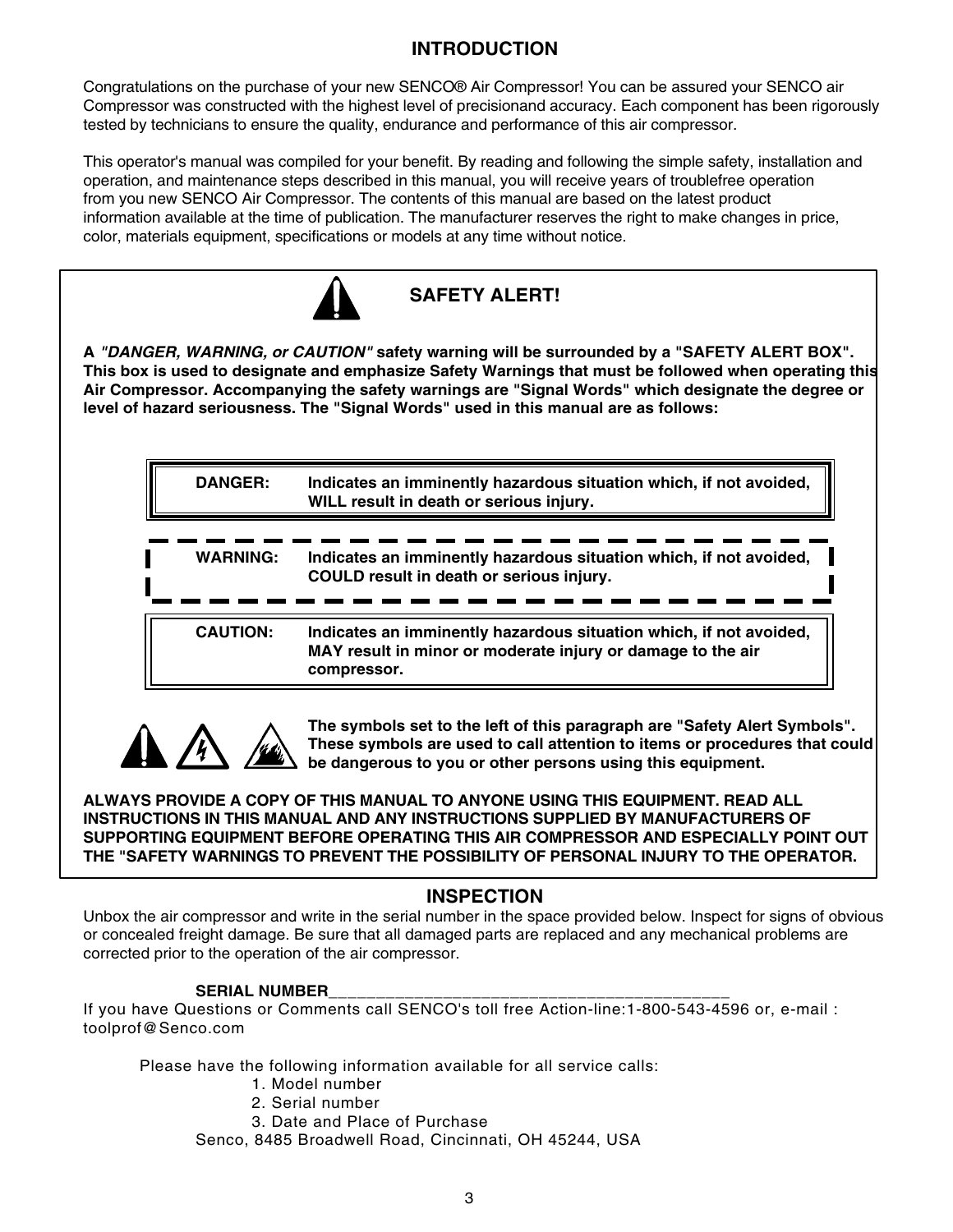

## **SAFETY WARNINGS**

READ ALL SAFETY WARNINGS BEFORE USING AIR COMPRESSOR

| <b>HAZARD</b>                                                                | <b>POTENTIAL CONSEQUENCE</b>                                                                                                                                                                                         | <b>PREVENTION</b>                                                                                                                                                                                                                                                                                                                                                                               |
|------------------------------------------------------------------------------|----------------------------------------------------------------------------------------------------------------------------------------------------------------------------------------------------------------------|-------------------------------------------------------------------------------------------------------------------------------------------------------------------------------------------------------------------------------------------------------------------------------------------------------------------------------------------------------------------------------------------------|
| <b>RISK OF</b><br><b>ELECTRIC SHOCK</b><br><b>OR</b><br><b>ELECTROCUTION</b> | Serious injury or death could occur if<br>the air compressor is not properly<br>grounded. Your air compressor is<br>powered by electricity and may<br>cause electric shock or electrocution<br>if not used properly. | Make sure the air compressor is<br>plugged into a properly grounded<br>outlet which provides correct<br>voltage and adequate fuse<br>protection.                                                                                                                                                                                                                                                |
| 颂                                                                            | Electrical shock may occur from<br>electrical cord.                                                                                                                                                                  | Check power cord for signs of<br>crushing, cutting or heat damage.<br>Replace faulty cord before use.<br>Keep all connections dry and off<br>the ground. Do not allow electrical<br>cords to lay in water or in such a<br>position where water could come<br>in contact with them. Do not touch<br>plug with wet hands.<br>Do not pull on the electrical cord<br>to disconnect from the outlet. |
|                                                                              | Electrical shock may occur if air<br>compressor is not operated<br>properly.                                                                                                                                         | Never operate air compressor in<br>wet conditions or outdoors when it<br>is raining.<br>Never operate air compressor<br>with safety guards/covers                                                                                                                                                                                                                                               |
|                                                                              | Serious injury or death may occur<br>if electrical repairs are attempted<br>by unqualified persons.                                                                                                                  | removed or damaged.<br>Any electrical wiring or repairs<br>performed on this air compressor<br>should be done by Authorized<br>Service Personnel in accordance<br>with National and Local electrical<br>codes.<br>Before opening any electrical<br>enclosure, always shut off the<br>air compressor, relieve pressure<br>and unplug the air compressor                                          |
|                                                                              |                                                                                                                                                                                                                      | from the power source. Allow air<br>compressor to cool down.Never<br>assume the air compressor is<br>safe to work on just because it is<br>not operating. It could restart at<br>any time!                                                                                                                                                                                                      |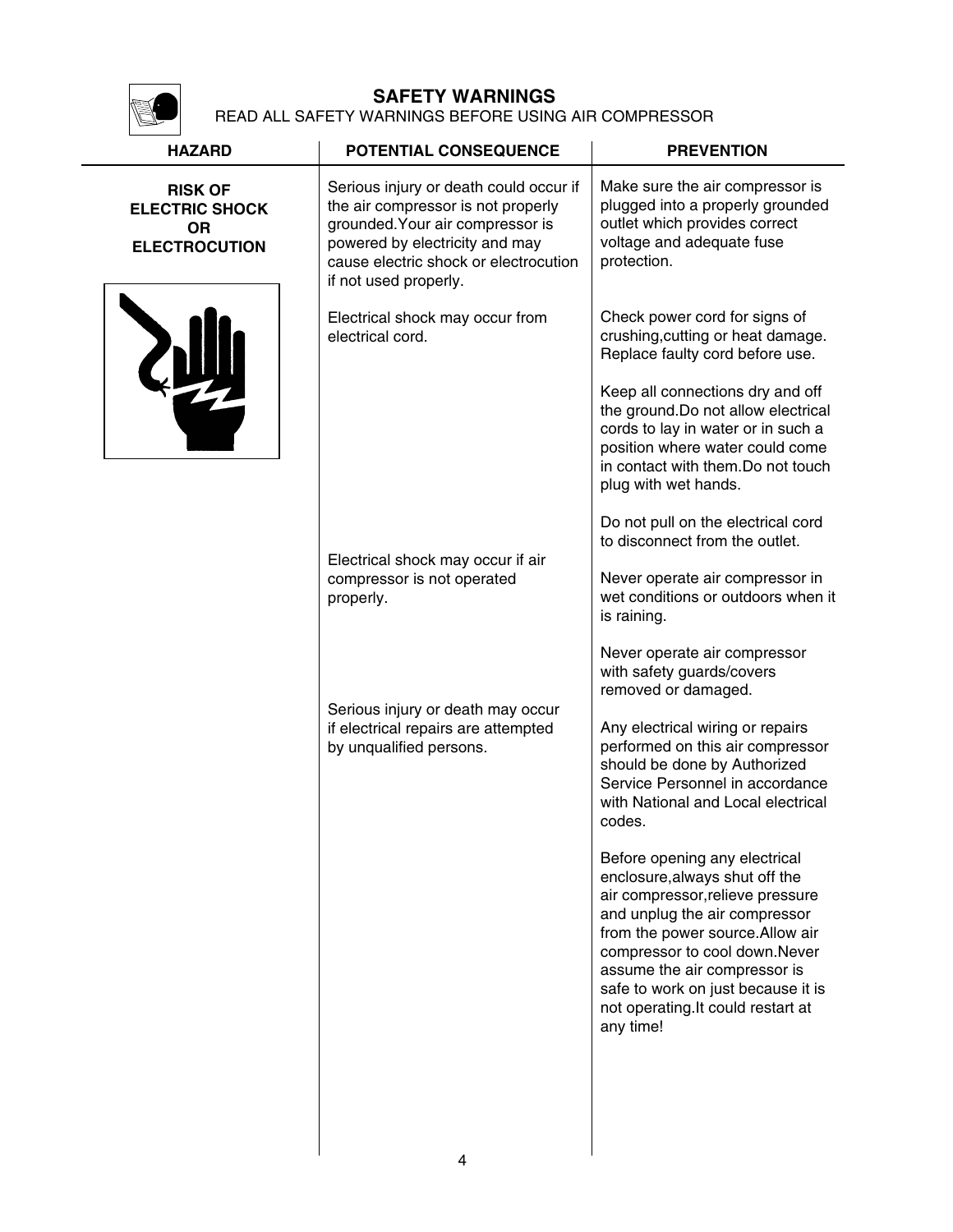

## **SAFETY WARNINGS**

READ ALL SAFETY WARNINGS BEFORE USING AIR COMPRESSOR

| <b>HAZARD</b>                              | POTENTIAL CONSEQUENCE                                                                                                                                                 | <b>PREVENTION</b>                                                                                                                                                                           |
|--------------------------------------------|-----------------------------------------------------------------------------------------------------------------------------------------------------------------------|---------------------------------------------------------------------------------------------------------------------------------------------------------------------------------------------|
| <b>RISK OF</b><br><b>EXPLOSION OR FIRE</b> | Serious injury or death may occur<br>from normal electrical sparks in<br>motor and pressure switch.                                                                   | Always operate air compressor in<br>a well ventilated area free of<br>flammable vapors, combustible<br>dust, gases or other combustible<br>materials.                                       |
|                                            |                                                                                                                                                                       | If spraying flammable material,<br>locate the air compressor at least<br>20 feet away from the spray area.<br>(An additional hose may be<br>required.)                                      |
|                                            | Serious injury may occur if any air<br>compressor ventilation openings are<br>restricted, causing the air compressor<br>to overheat and start on fire.                | Never place objects against or on<br>top of air compressor. Operate<br>air compressor at least 12 inches<br>away from any wall or obstruction<br>that would restrict proper<br>ventilation. |
| <b>RISK OF</b><br><b>BURSTING</b>          | Serious injury or death may occur<br>from an air tank explosion if air tanks<br>are not properly maintained.                                                          | Drain air tank daily or after each<br>use to prevent moisture buildup in<br>the air tank.                                                                                                   |
|                                            |                                                                                                                                                                       | If air tank develops a leak, replace<br>the air tank immediately.Never<br>repair, weld or make modifications<br>to the air tank or its attachments.                                         |
|                                            |                                                                                                                                                                       | Use only genuine Senco ® repair<br>parts for your air compressor.                                                                                                                           |
|                                            | Serious injury may occur from<br>an air compressor malfunction or<br>exploding accessories if incorrect<br>system components, attachments<br>or accessories are used. | Never make adjustments to the<br>factory set pressures.                                                                                                                                     |
|                                            |                                                                                                                                                                       | Never exceed manufacturers<br>maximum allowable pressure<br>rating of attachments.                                                                                                          |
|                                            |                                                                                                                                                                       | Because of extreme heat, do<br>not use plastic pipe or lead tin<br>soldered joints for a discharge<br>line.                                                                                 |
|                                            |                                                                                                                                                                       | Never use air compressor to<br>inflate small, low pressure objects<br>such as toys.                                                                                                         |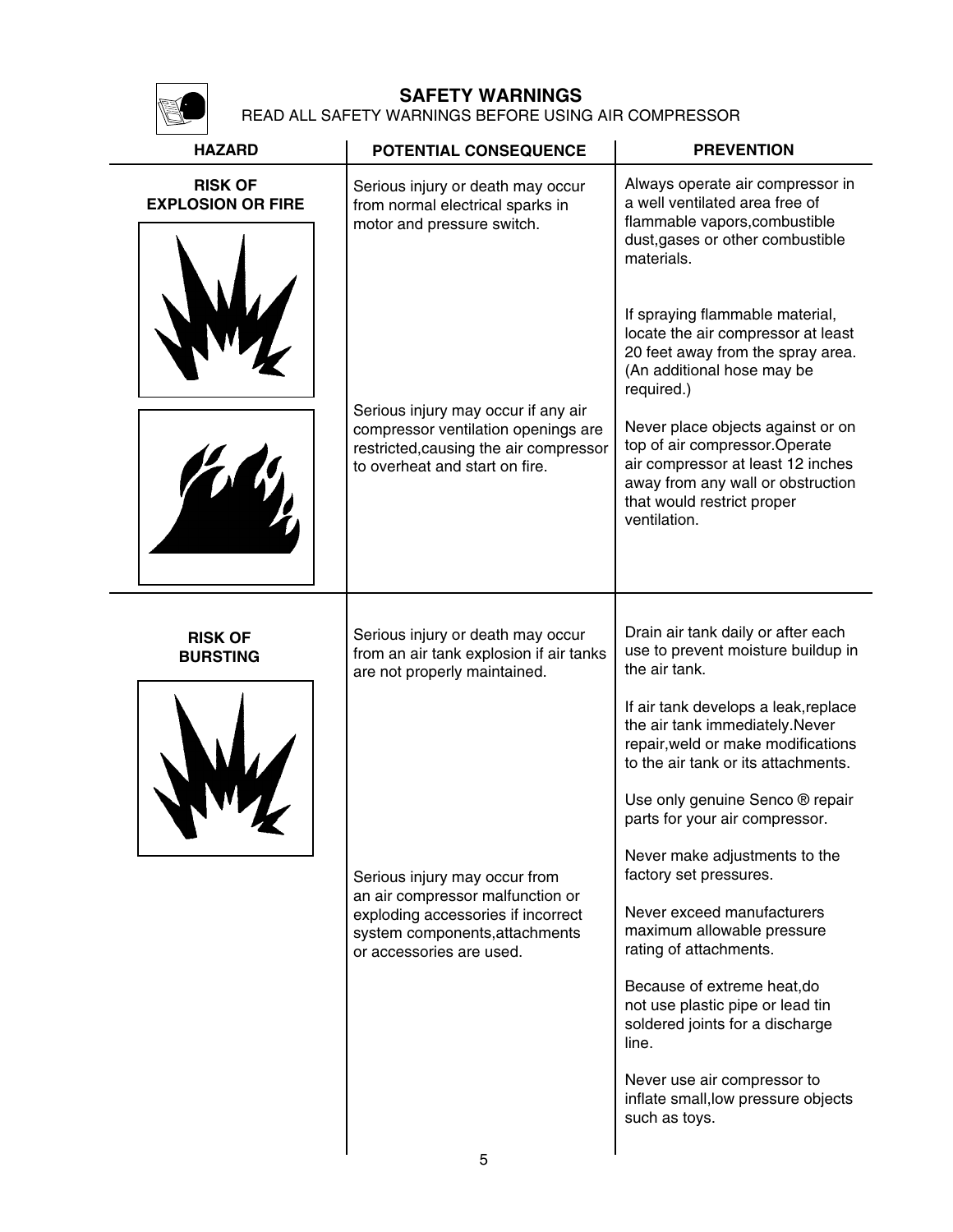

#### **SAFETY WARNINGS** READ ALL SAFETY WARNINGS BEFORE USING AIR COMPRESSOR

| <b>HAZARD</b>                                                                                                                                    | POTENTIAL CONSEQUENCE                                                                                                                                      | <b>PREVENTION</b>                                                                                                                                                                                                                                                                                                     |
|--------------------------------------------------------------------------------------------------------------------------------------------------|------------------------------------------------------------------------------------------------------------------------------------------------------------|-----------------------------------------------------------------------------------------------------------------------------------------------------------------------------------------------------------------------------------------------------------------------------------------------------------------------|
| <b>RISK TO</b><br><b>BREATHING</b>                                                                                                               | Serious injury or death could occur<br>from inhaling compressed air. The air<br>stream may contain carbon<br>monoxide, toxic vapors or solid<br>particles. | Never inhale air from the air<br>compressor either directly or from<br>a breathing device connected to<br>the air compressor.                                                                                                                                                                                         |
| Sprayed materials such as paint,<br>paint solvents, paint remover,<br>insecticides, weed killers, etc.<br>contain harmful vapors and<br>poisons. |                                                                                                                                                            | Operate air compressor only in a well<br>ventilated area. Follow all safety<br>instructions provided with the materials<br>you are spraying. Use of a respirator<br>may be required when working with<br>some materials.                                                                                              |
| <b>RISK OF</b><br><b>BURNS</b>                                                                                                                   | Serious injury could occur<br>from touching exposed metal<br>parts. These areas can remain<br>hot for some time after the air<br>compressor is shutdown.   | Never allow any part of your body<br>or other materials to make contact<br>with any exposed metal parts on<br>the air compressor.                                                                                                                                                                                     |
| <b>RISK</b><br><b>OF FLYING</b><br><b>OBJECTS</b>                                                                                                | Soft tissue damage can occur<br>from the compressed air stream.                                                                                            | Always wear OSHA required "Z87"<br>safety glasses to shield the eyes<br>from flying debris.<br>Never point the air stream at any part<br>of your body, anyone else or animals.<br>Never leave pressurized air<br>compressor unattended. Shut off air<br>compressor and relieve pressure                               |
|                                                                                                                                                  | Serious injury can occur from<br>loose debris being propelled at a<br>high speed from the compressed<br>air stream.                                        | before attempting maintenance,<br>attaching tools or accessories.<br>Always maintain a safe distance<br>from people and animals while<br>operating the air compressor.<br>Do not move the air compressor while<br>air tank is under pressure. Do not<br>attempt to move the air compressor by<br>pulling on the hose. |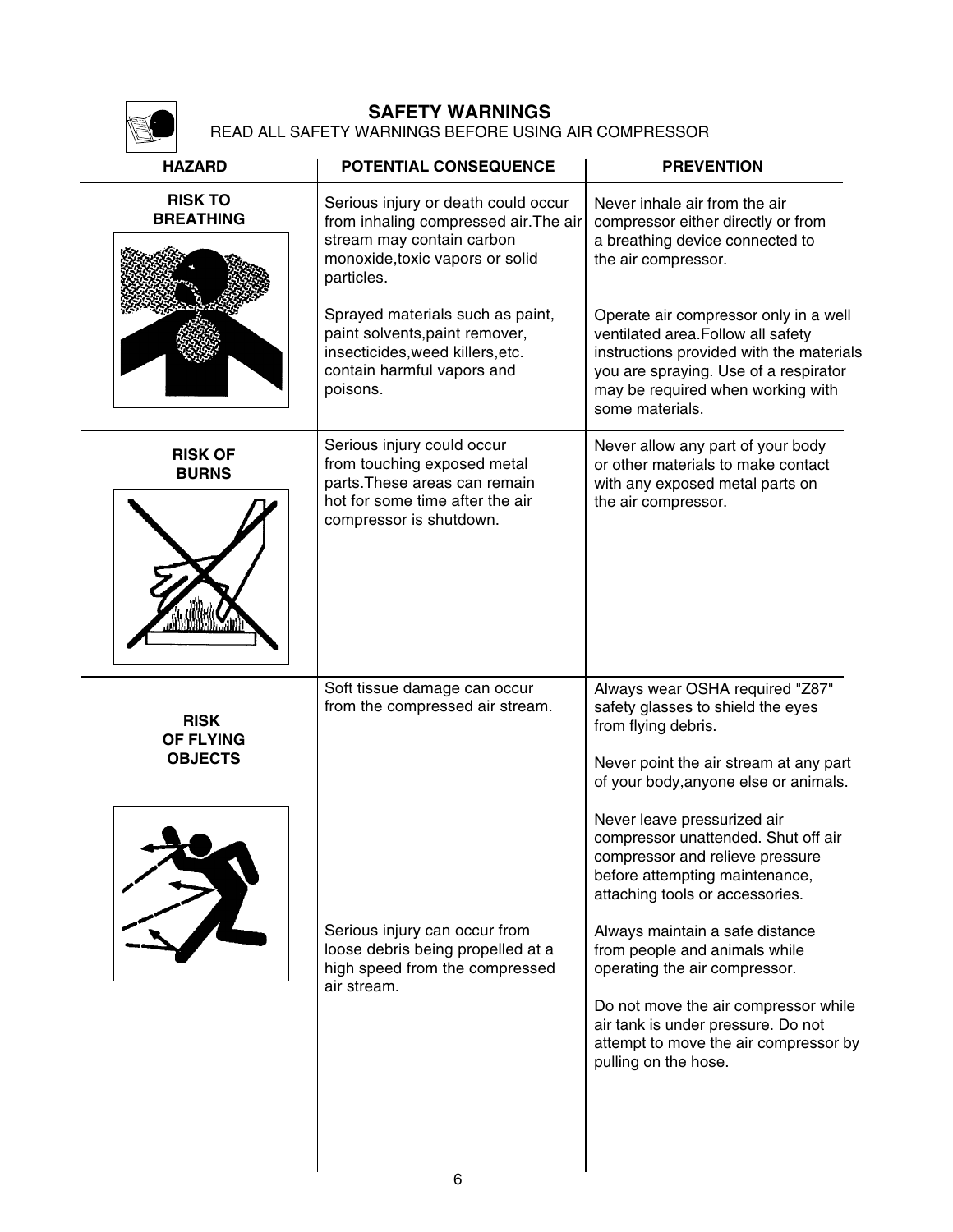## **SAFETY WARNINGS**

READ ALL SAFETY WARNINGS BEFORE USING AIR COMPRESSOR

| <b>HAZARD</b>                                     | POTENTIAL CONSEQUENCE                                                                                                                                                                  | <b>PREVENTION</b>                                                                                                                                                                                                                                                                                                                                                                                                                                                                         |
|---------------------------------------------------|----------------------------------------------------------------------------------------------------------------------------------------------------------------------------------------|-------------------------------------------------------------------------------------------------------------------------------------------------------------------------------------------------------------------------------------------------------------------------------------------------------------------------------------------------------------------------------------------------------------------------------------------------------------------------------------------|
| <b>RISK FROM</b><br><b>MOVING PARTS</b>           | Risk of bodily injury from moving<br>parts. This air compressor cycles<br>automatically when the pressure<br>switch is in the "On/Auto"position.<br>Risk of injury from negligent use. | Always turn off air compressor. Bleed<br>pressure from the air hose and unplug from<br>electrical outlet before performing<br>maintenance. All repairs to the air<br>compressor should be made by an<br>Authorized Service person. Never assume<br>the air compressor is safe to work on just<br>because it is not operating. It could restart<br>at any time!<br>Do not operate without protective<br>covers/guards.Replace damaged<br>covers/guards before using the air<br>compressor. |
| <b>RISK FROM</b><br><b>NEGLIGENCE</b>             |                                                                                                                                                                                        | Never allow children or adolescents to<br>operate this air compressor!<br>Stay alert-watch what you are doing. Do not<br>operate the air compressor when fatigued<br>or under the influence of alcohol or drugs.<br>Know how to stop the air compressor. Be<br>thoroughly familiar with controls.                                                                                                                                                                                         |
| <b>RISK</b><br>OF AIR COMPRESSOR<br><b>DAMAGE</b> | Risk of major repair                                                                                                                                                                   | Do not operate air compressor without an<br>air filter.<br>Do not operate air compressor in a<br>corrosive environment.<br>Do not incline the air compressor<br>transversly or longitudinally more than 10°.<br>Always operate the air compressor in a<br>stable, secure position to prevent air<br>compressor from falling. Follow all<br>maintenance instructions listed in this<br>manual.                                                                                             |

**! SAVE THESE INSTRUCTIONS !**



This product contains chemicals,<br>including lead, known to the State of California<br>to cause cancer, and birth defects<br>or other reproductive harm.<br>Wash hands after handling.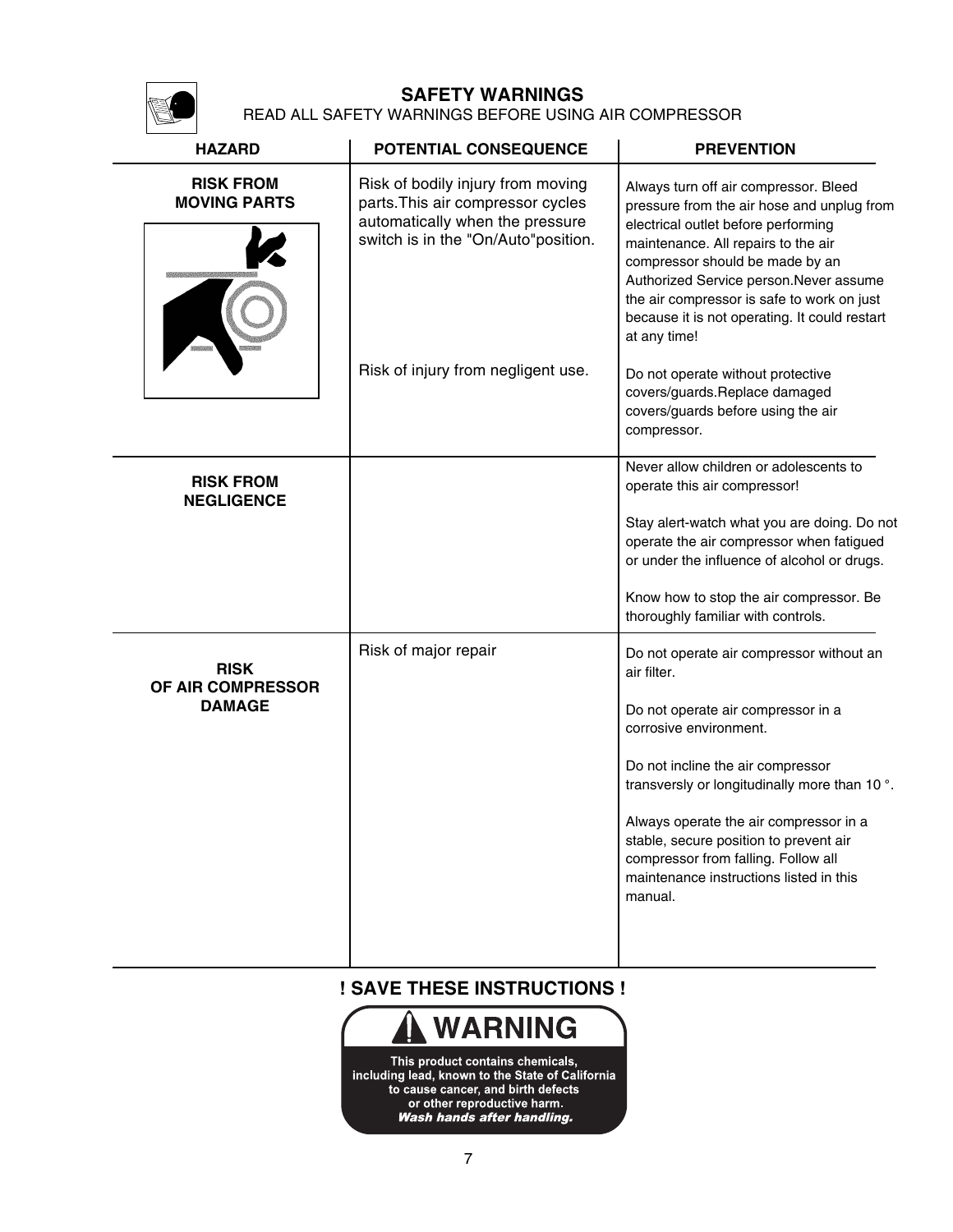## **COMPRESSOR FEATURES**



- **1 Motor/Pressure Switch**
- **2 Air Compressor Pump**
- **3 Safety Relief Valve**
- **4 Tank Pressure Gauge**
- **5 Outlet Pressure Gauge**
- **6 Pressure Regulator**
- **7 Discharge Line**
- **8 115 Volt Electric Power Cord**
- **9 Ventilation Openings/Protective Shroud**
- **10 Quick Disconnect**
- **11 Air Filter**
- **Tank Drain**
- **13 Cold Start Valve**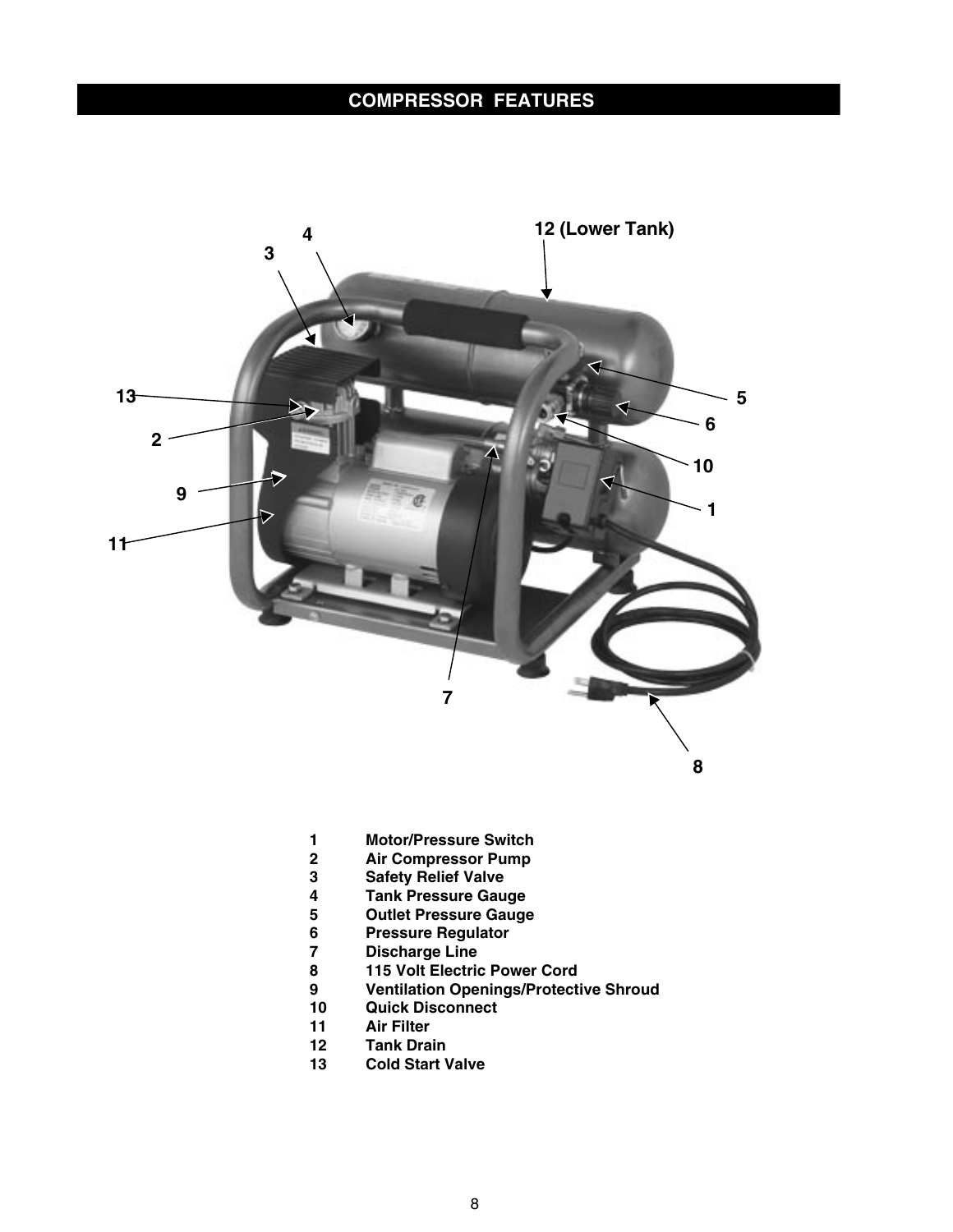### **COMPRESSOR FEATURES**

**1) MOTOR/PRESSURE SWITCH:** This switch is used to start or stop the air compressor. Moving the switch to the (On) position will provide automatic power to the pressure switch which will allow the motor to start when the air tank pressure is below the factory set cut-in pressure. When in the On Position, the pressure switch stops the motor when the air tank pressure reaches the factory set cut-out pressure. For safety purposes, this switch also has a pressure release valve located on the side of the switch designed to automatically release compressed air from the air compressor pump head and its discharge line when the air compressor reaches cut-out pressure or is shut off. This allows the motor to restart freely. Moving the switch to the Off position will remove power from the motor and stop the air compressor.

**2) MOTOR OVERLOAD:** Motor has a protective breaker located on the pump. Excessive amperage draw will result in the breaker tripping to protect the motor and operator. Reset the breaker by pushing the black plastic stem back into the housing. Reset switch if it is tripped.

**3) AIR INTAKE FILTER:** This filter is designed to clean air coming into the pump. To ensure the pump continually receives a clean, cool, dry air supply this filter must always be clean and ventilation opening free from obstructions. The filter can be removed for cleaning by using warm, soapy water. Rinse the filter and air dry.

**4) AIR COMPRESSOR PUMP:** To compress air, the piston moves up and down in the cylinder. On the downstroke, air is drawn in through the air intake valve while the exhaust valve remains closed. On the upstroke, air is compressed, the intake valve closes and compressed air is forced out through the exhaust valve, into the discharge line, through the check valve and into the air tank.

**5) SAFETY RELIEF VALVE:** This valve is designed to prevent system failures by relieving pressure from the system when the compressed air reaches a predetermined level. The valve is preset by the manufacturer and must not be modified in any way. To verify the valve is working properly, pull on the ring. Air pressure should escape. When the ring is released, it will reseat.

**6) AIR TANK DRAIN VALVE:** The drain valve is used to remove moisture from the air tank(s) after the air compressor is shut off. **NEVER attempt to open the drain valve when more than 10 PSI of air pressure is in the air tank!** To open the drain valve, turn the knob counterclockwise. Tilt tank to ensure that all condensation drains through valve.

**7) AIR TANK PRESSURE GAUGE:** The air tank pressure gauge indicates the reserve air pressure in the air tank (s).

**8) OUTLET PRESSURE GAUGE:** The outlet pressure gauge indicates the air pressure available at the outlet side of the regulator. This pressure is controlled by the regulator and is always less or equal to the air tank pressure.

**9) PRESSURE REGULATOR:** The air pressure coming from the air tank is controlled by the regulator knob. Turn the pressure regulation knob clockwise to increase discharge pressure, and counterclockwise to decrease discharge pressure. Follow tool operating instructions for recommended pressure range.

**10) DISCHARGE LINE:** Please note that the discharge line is very hot.













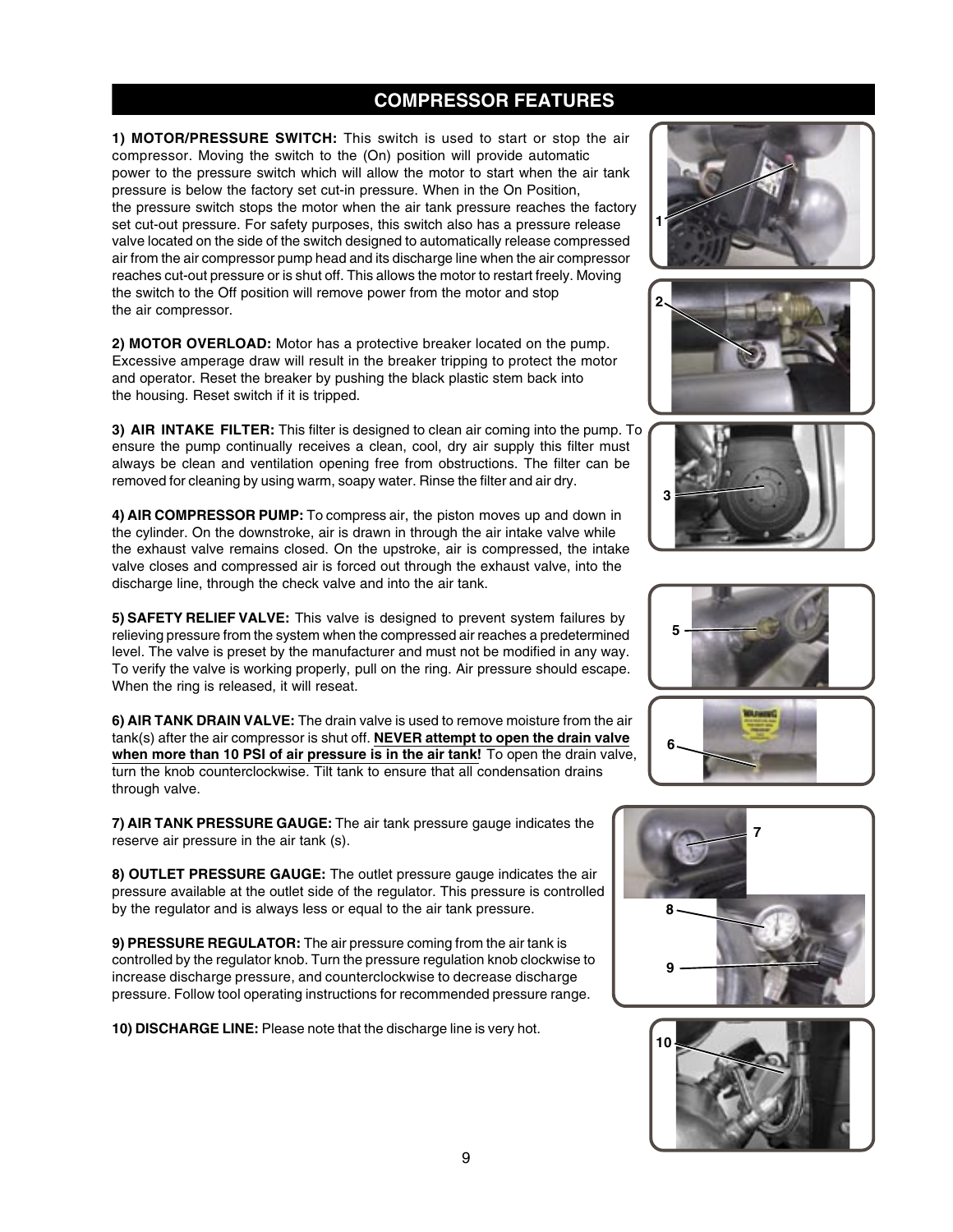#### **INITIAL SET-UP:**

1.Read safety warnings before setting-up air compressor.

#### **LOCATION:**

#### **CAUTION**

 **In order to avoid damaging the air compressor,do not incline the air compressor transversely or longitudinally more than 10** °**.**

1.Place air compressor at least 12 inches away from obstacles that may prevent proper ventilation.

Do not place air compressor in an area:

-where there is evidence of oil or gas leaks.

-where flammable gas vapors or materials may be present.



#### **WARNING**

 **Serious injury or death may occur if electrical sparks from motor and pressure switch come in contact with flammable vapors, combustible dust, gases or other combustible materials. When using the air compressor for spray painting, place the air compressor as far away from the work area as possible,using extra air hoses instead of extension cords.**

-where air temperatures fall below 32 °F or exceed 104 °F. -where extremely dirty air or water could be drawn into the air compressor.

#### **ELECTRICAL:**



#### **DANGER**

 **Improper connection of the equipment-grounding conductor can result in a risk of shock or electrocution. Check with a qualified electrician or service personnel if you are in doubt as to whether the outlet is properly grounded. Do not use any type of adapter with this product. If repair or replacement of the cord or plug is necessary,do not connect the grounding wire to either flat blade terminal. The wire with insulation having an outer surface that is green with or without yellow stripes is the grounding wire.**

 **WARNING**

 **This product must be grounded.If there should be a malfunction or breakdown, grounding provides a path of least resistance for electric current to reduce the risk of electric shock. This product is equipped with a cord having an equipmentgrounding conductor and a grounding type plug. The plug must be plugged into an appropriate outlet that is properly installed and grounded in accordance with all local codes and ordinances.**

1.Senco ® DOES NOT RECOMMEND THE USE OF EXTENSION CORDS as this can create power loss and overheating of the motor. Use of an additional air hose is recommended rather than an extension cord. If use of an extension cord is unavoidable,it should be plugged into a GFCI found in circuit boxes or protected receptacles. When using an extension cord,observe the following:

| Cable Length   | Wire Gauge    |
|----------------|---------------|
| Up to 25 feet  | <b>12 AWG</b> |
| Up to 100 feet | 10 AWG        |
| Up to 150 feet | 8 AWG         |
| Up to 250 feet | 6 AWG         |

Use only 3-blade extension cords that have 3-blade grounding-type plugs and 3-slot cord connectors that will accept the plug from the product. Use only extension cords having an electrical rating not less than the rating of the product. Do not use damaged extension cords. Examine extension cord before using and replace if damaged. Do not abuse extension cord and do not yank on any cord to disconnect. Keep cord away from heat and sharp edges. Always shut off the air compressor switch before removing the plug from the receptacle.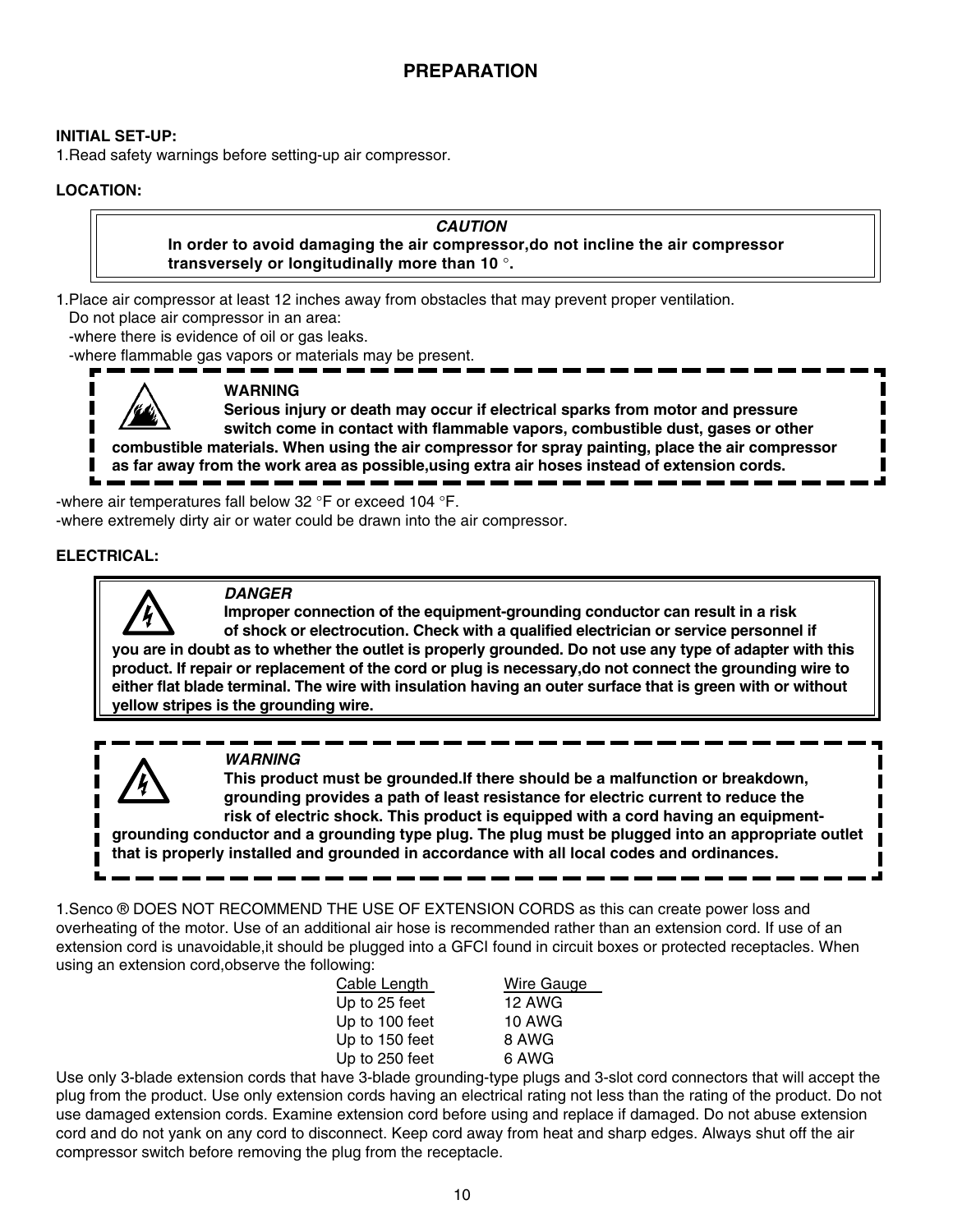## **OPERATION**

#### **PRE-START CHECKLIST:**

1. Remove any moisture in the air compressor air tank. Remove excessive pressure by pulling on the safety relief valve ring or with an air tool, then open the air tank drain valve in the bottom of the air tank. Close tightly when drained.



 **WARNING: Risk of bodily injury. NEVER attempt to open the drain valve when more than 10 PSI of air pressure is in the air tank!**

- 2. Make sure the air compressor Motor Switch is in the "OFF" position.
- 3. Make sure all safety valves are working correctly.
- 4. Make sure all guards and covers are in place and securely mounted.

#### **START-UP:**

- 1. Ensure the lever on the pressure switch box is in the "OFF" position.
- 2. Plug the power cord into the grounded outlet.
- 3. Move the lever on the pressure switch box to the "ON" position.
- 4. This will allow the air compressor to "START" building up pressure in the air tanks and "STOP" when correct pressure is achieved. When pressure drops with usage, the air compressor will "START" building up pressure again.
- 5. Set pressure by adjusting the pressure regulator knob counterclockwise for less pressure and clockwise for more pressure.
- 6. If you notice any unusual noise or vibration, stop the air compressor and refer to "Troubleshooting".

#### **SHUTDOWN:**

- 1. To stop the air compressor, move the lever on the pressure switch box to the "OFF" position. NEVER stop the air compressor by unplugging it from the power source. This could result in risk of electrocution.
- 2. Drain air from the air tank by releasing air with an attached air tool or by pulling on the safety relief valve ring.
- 3. Once pressure in the air tanks register under 10 PSI, open the drain valve under each air tank to drain any moisture.
- 4. Allow the air compressor to cool down.
- 5. Wipe air compressor clean and store in a safe, non-freezing area.

#### **MAINTENANCE**

Read the instruction manual before performing maintenance. The following procedures must be performed when stopping the air compressor for maintenance or service.

1. Turn off the air compressor.



**WARNING: Never assume the air compressor is safe to work on just because it is not operating. It could restart at any time!**

--------------

- 2. Disconnect cord from main power supply.
- 3. Open all drains.
- 4. Wait for the air compressor to cool before starting service.

#### **MAINTENANCE CHART**

| <b>WEEKLY</b><br><b>MONTHLY</b> |
|---------------------------------|
|                                 |
|                                 |
|                                 |
|                                 |
|                                 |
|                                 |
|                                 |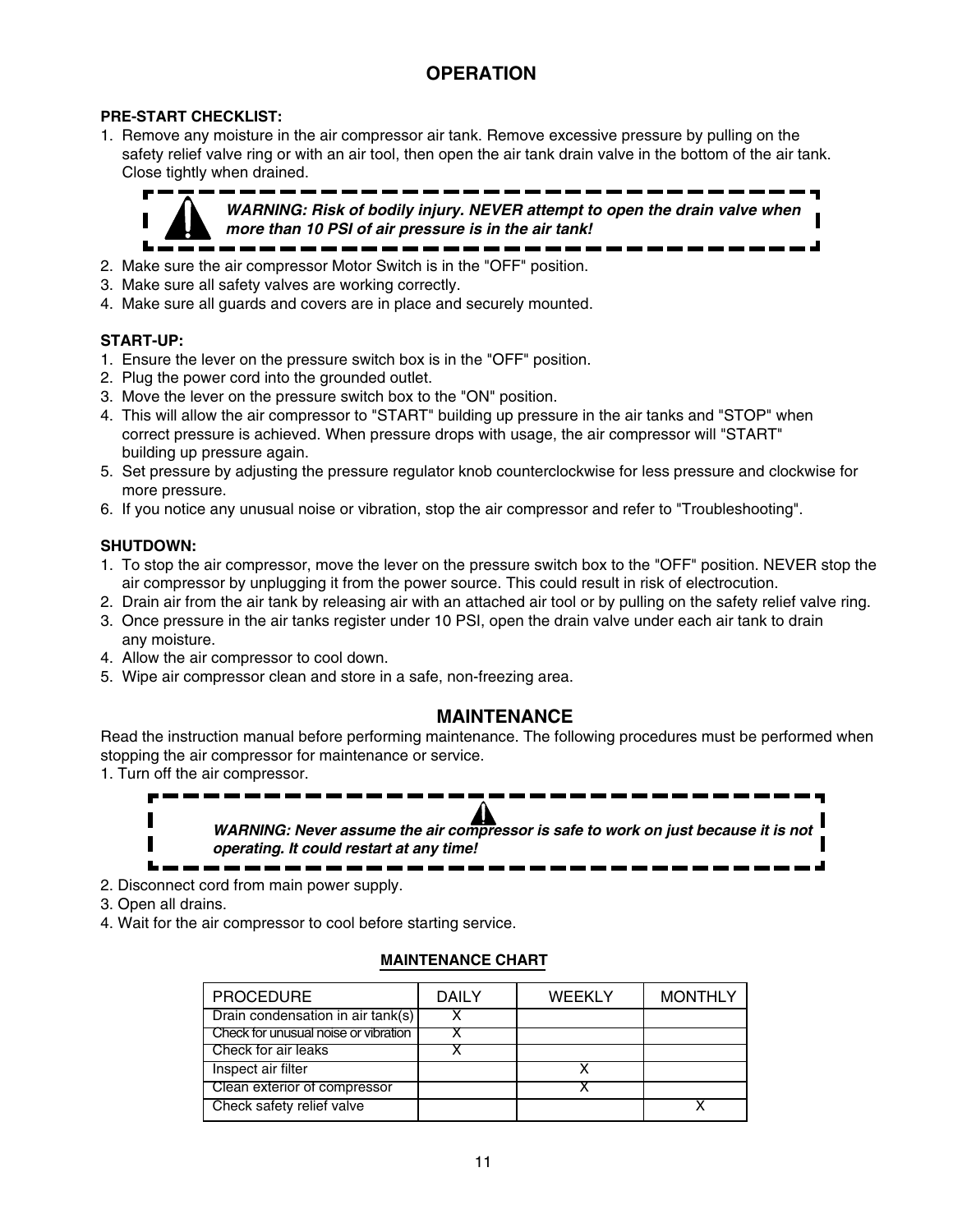## **TROUBLESHOOTING**

| Symptom 1. Motor will not run or restart.                                                   |                                                                                                                  |
|---------------------------------------------------------------------------------------------|------------------------------------------------------------------------------------------------------------------|
| Power cord not plugged in.                                                                  | Plug cord into grounded outlet.                                                                                  |
| Motor/Pressure switch in "OFF" position.                                                    | Move switch to "ON" position.                                                                                    |
| Fuse blown or circuit breaker has tripped.                                                  | Replace fuse or reset circuit breaker.                                                                           |
|                                                                                             | Check for proper fuse amperage.                                                                                  |
|                                                                                             | Check for low voltage conditions.                                                                                |
|                                                                                             | Disconnect any other electrical appliances from circuit or<br>operate air compressor on its own branch circuit.  |
| Wrong gauge wire or length of extension<br>cord.                                            | Check chart on page #10 for proper gauge wire and cord length.                                                   |
| Air tank pressure exceeds motor/<br>pressure switch "cut-in" pressure.                      | Motor will start automatically when air tank pressure drops<br>below "cut-in" pressure of motor/pressure switch. |
| Pressure release valve on motor/<br>pressure switch has not unloaded pump<br>head pressure. | Bleed the line by moving the switch to the "OFF" position.                                                       |
| Defective motor, motor capacitor, motor/<br>pressure switch, or check valve.                | Contact Senco Customer Service.                                                                                  |
|                                                                                             |                                                                                                                  |

## **Symptom 2. When in the "ON" position, motor runs continuously.**

#### **PROBABLE CAUSE**

Motor/Pressure switch does not shut off motor when air compressor reaches "cut-out" pressure and safety relief valve activates.

#### **REMEDY**

Move the motor/pressure switch to the "OFF" position. If the motor doesn't shut off, unplug the air compressor. If the electrical contacts are welded together, replace the pressure switch.

Air compressor is incorrectly sized.

#### Limit the air pressure to the capacity of the air compressor. Either use a smaller tool or a larger air compressor.

#### **Symptom 3. Air continues to leak at motor/pressure switch release valve after motor stops.**

| <b>PROBABLE CAUSE</b>          | <b>REMEDY</b>             |
|--------------------------------|---------------------------|
| The check valve is stuck open. | Remove, clean or replace. |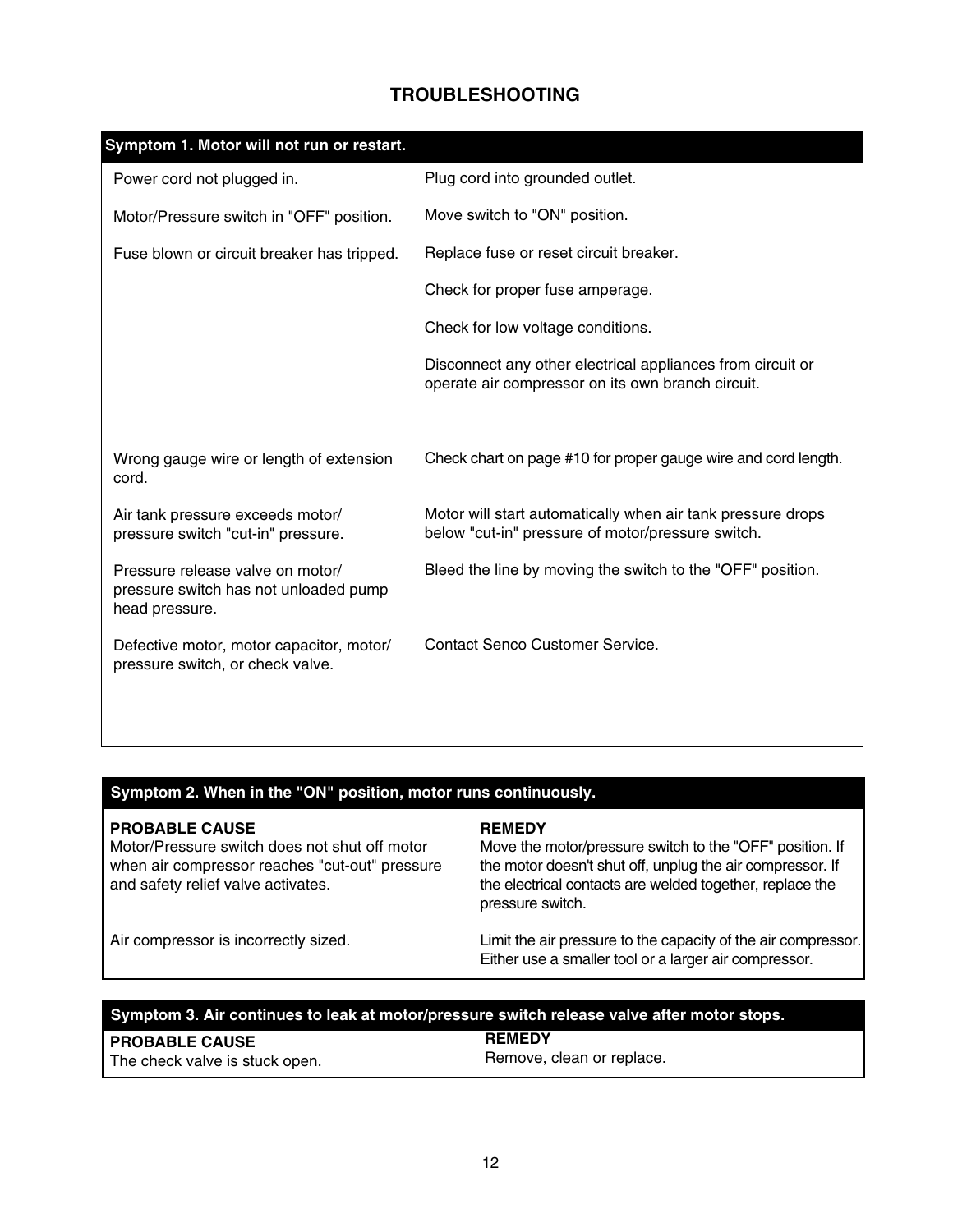## **TROUBLESHOOTING**

|                                                                                                                         | Symptom 4. Air continues to leak at motor/pressure switch release valve after motor is running.                                                     |
|-------------------------------------------------------------------------------------------------------------------------|-----------------------------------------------------------------------------------------------------------------------------------------------------|
| <b>PROBABLE CAUSE</b><br>Defective motor/pressure switch.                                                               | <b>REMEDY</b><br>Replace.                                                                                                                           |
|                                                                                                                         |                                                                                                                                                     |
|                                                                                                                         |                                                                                                                                                     |
| Symptom 5. Air leaks from safety relief valve.                                                                          |                                                                                                                                                     |
| <b>PROBABLE CAUSE</b><br>Possible defective safety relief valve.                                                        | <b>REMEDY</b><br>Operate safety relief valve manually by pulling on ring.<br>If it still leaks, it should be replaced.                              |
| Excessive air tank pressure.                                                                                            | Defective motor/pressure switch. Replace                                                                                                            |
| Symptom 6. Air leaks at fittings.                                                                                       |                                                                                                                                                     |
| <b>PROBABLE CAUSE</b>                                                                                                   | <b>REMEDY</b>                                                                                                                                       |
| Fittings are not tight enough.                                                                                          | Tighten fittings where air can be heard escaping. Check<br>fittings with soapy water solution. Do not overtighten.                                  |
| Symptom 7. Air leak in air tank.                                                                                        |                                                                                                                                                     |
| <b>PROBABLE CAUSE</b>                                                                                                   | <b>REMEDY</b>                                                                                                                                       |
| Defective or rusted air tank.                                                                                           | Air tank must be replaced. Do not attempt to repair<br>air tank!                                                                                    |
| Symptom 8. Air blowing from inlet filter.                                                                               |                                                                                                                                                     |
| <b>PROBABLE CAUSE</b><br>Damaged inlet (reed) valve.                                                                    | <b>REMEDY</b><br>Contact SENCO Customer Service 888-222-8144                                                                                        |
| Symptom 9. Insufficient presure at air tool or accessory.                                                               |                                                                                                                                                     |
| <b>PROBABLE CAUSE</b><br>Pressure regulator knob not turned to high enough<br>pressure or defective pressure regulator. | <b>REMEDY</b><br>Adjust pressure regulator knob to proper setting or<br>replace.                                                                    |
| Restricted air intake filter.                                                                                           | Clean.                                                                                                                                              |
| Air leaks.                                                                                                              | Check for leaks and repair.                                                                                                                         |
| Air compressor is not large enough for air<br>requirement.                                                              | Check the accessory air requirement. If it is higher than<br>the CFM or pressure supply of the air compressor, you<br>need a larger air compressor. |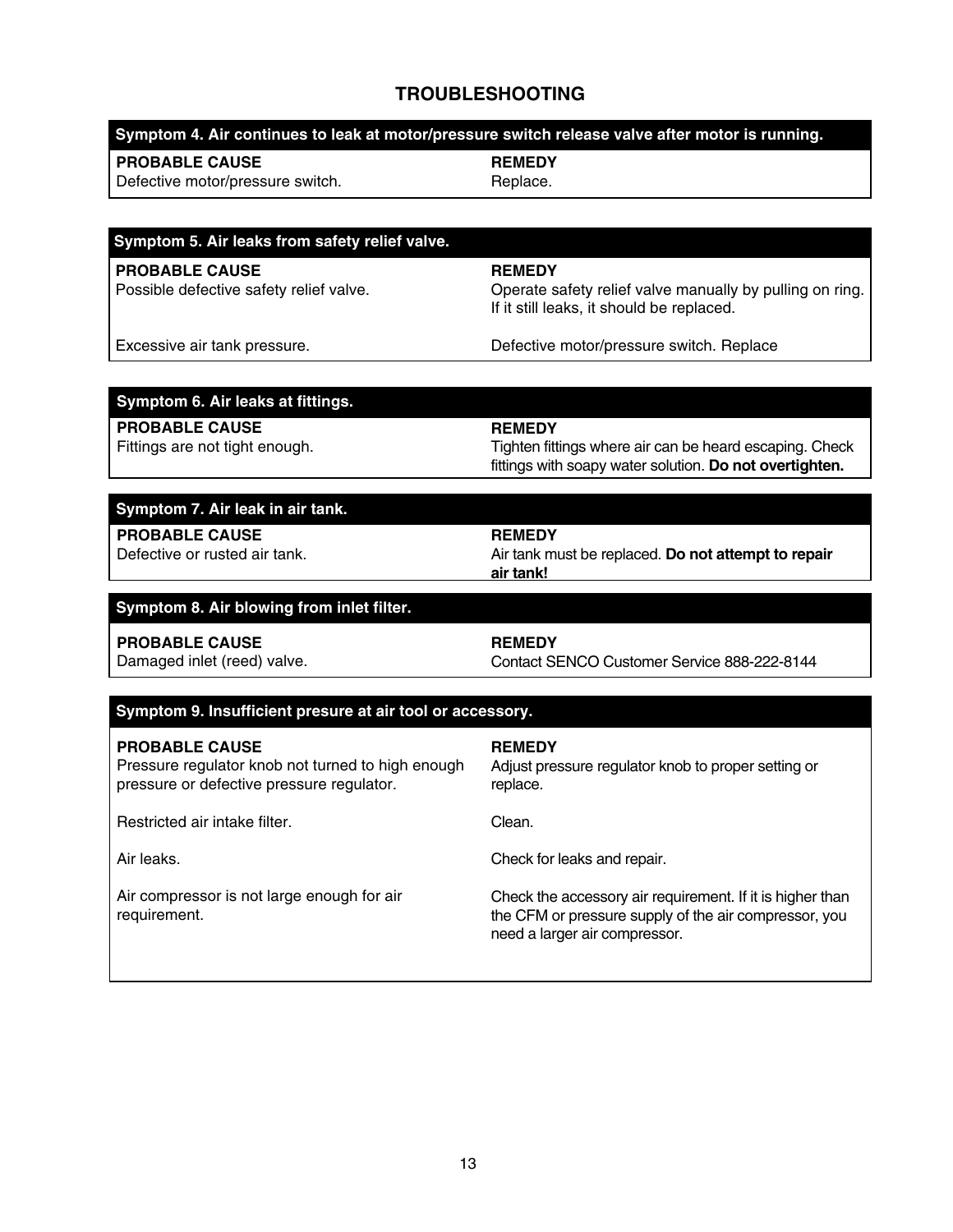#### **TROUBLESHOOTING**

#### **Symptom 10. Air compressor not making enough air.**

#### **PROBABLE CAUSE**

Restricted air intake filter.

## **REMEDY**

Clean.

Defective (reed) valve.

Drain air tank and measure pump up time. Compare to specifications. If lower, remove pump head and inspect valve plate, clean or replace.

### **Symptom 11. Moisture in discharge air.**

#### **PROBABLE CAUSE**

Condensation in air tank caused by high level of atmospheric humidity or air compressor is not run long enough.

#### **REMEDY**

Drain air tank after every use. Drain air tank more often in humid weather and use an air line filter.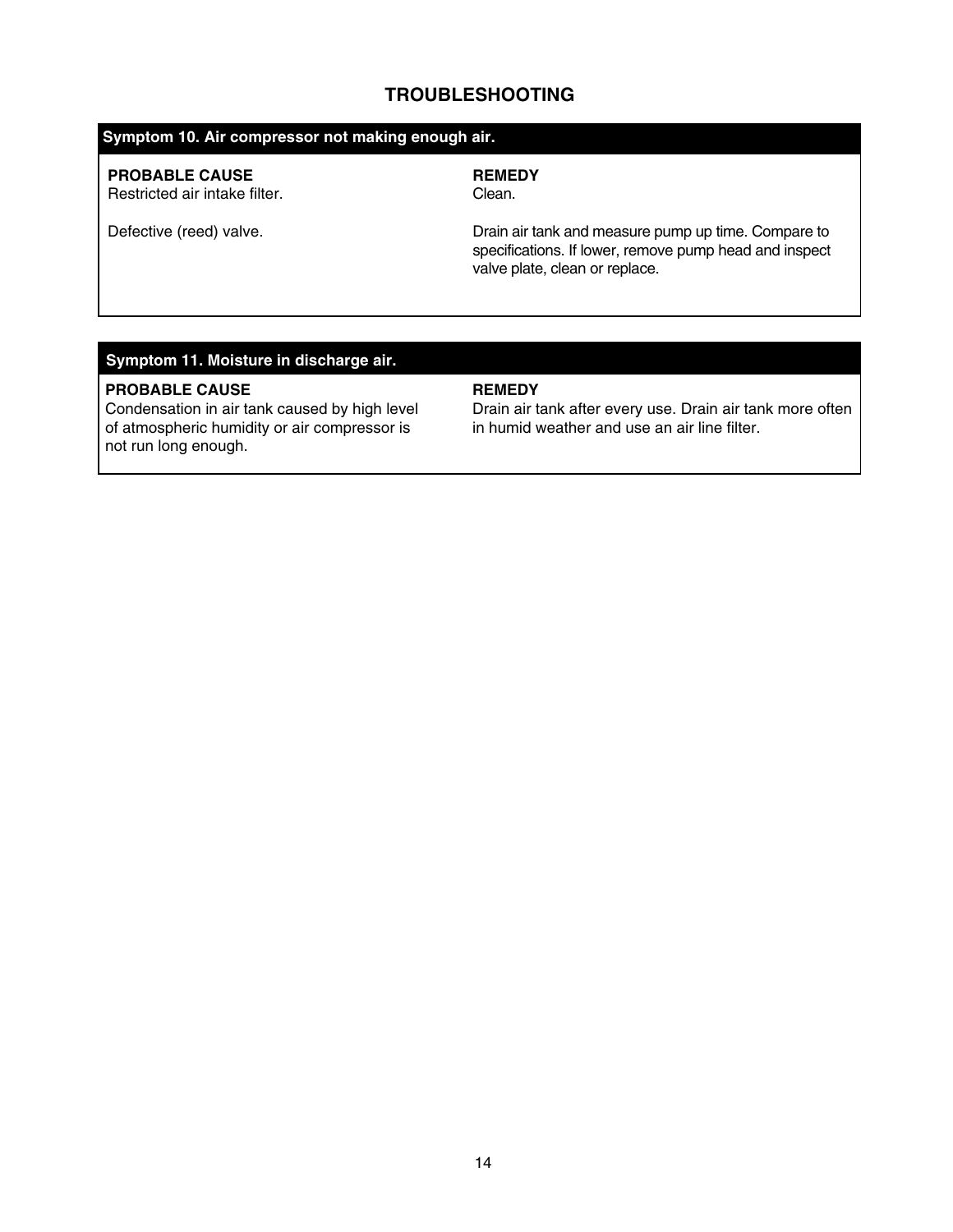## **SPECIFICATIONS**

| Model #                       | PC0968                       |
|-------------------------------|------------------------------|
| Motor                         |                              |
| Horsepower                    | 1.5 HP (Peak) 1 HP (Running) |
| Voltage                       | 115                          |
| Amperage                      | 8                            |
| Hz.                           | 60                           |
| Phase                         | Single                       |
| <b>RPM</b>                    | 3450                         |
| Compressor Pump               |                              |
| <b>Number of Cylinders</b>    | 1                            |
| <b>Compression Stage</b>      | 1                            |
| Lubrication                   | Lubeless                     |
| Crankcase                     | Aluminum                     |
| <b>Bearings</b>               | Ball                         |
| Cylinder                      | Aluminum/Steel Sleeve        |
| Valves                        | Reed-Single                  |
| Head                          | Aluminum                     |
| Filter                        | Insert                       |
| Motor/Pressure Switch Setting |                              |
| Cut-out                       | <b>135 PSI</b>               |
| Cut-in                        | <b>105 PSI</b>               |
| Controls                      | Start/Stop                   |
| Air tank                      |                              |
| Capacity                      | 2.5 gallon                   |
| Performance                   |                              |
| <b>CFM Air Displacement</b>   | 4                            |
| CFM @ 90 PSI                  | 2.2                          |
| Maximum Pressure              | 135 PSIG                     |
| Pump-up Time: 0-135 PSI       | 82 seconds                   |
| Recovery Time: 105-135 PSI    | 17 seconds                   |
| Weight                        |                              |
| <b>Net</b>                    | 38 lbs.                      |
| Dimensions                    |                              |
| <b>Basic LxWxH</b>            | 16"x15"x13.5"                |

Ι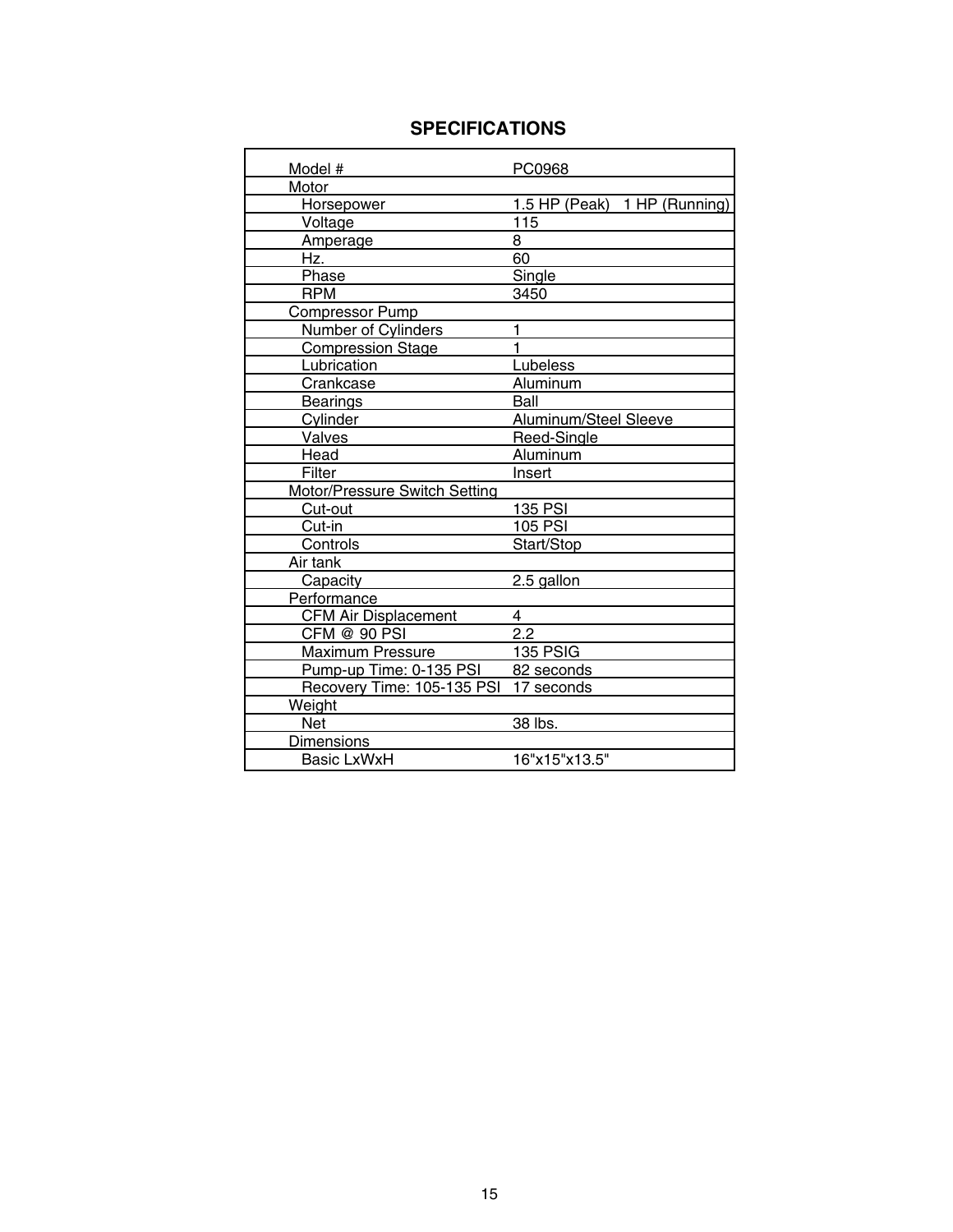#### **Limited Warranty SENCO® Pneumatic, DuraSpin®, Cordless Tools & Compressors**

Senco Products, Inc. ("SENCO") designs and constructs its products using the highest standards of material and workmanship. SENCO warrants to the original retail purchaser that the following products will be free from defects in material or workmanship for the warranty period specified below:

| SENCO® XP Series-Red Cap   | <b>SENCO PRO Series</b>             | <b>SENCO Compressors</b> |
|----------------------------|-------------------------------------|--------------------------|
| Five years                 | One year                            | One vear                 |
| SENCO® XP Series-Black Cap | SENCO DuraSpin®                     | <b>SENCO Cordless</b>    |
| Two Years                  | One vear                            | Two vears                |
| SENCO FP502                | <b>SENCO Reconditioned Products</b> | <b>Gas Cordless</b>      |
| Two Years                  | One Year                            | <b>Two Years</b>         |

During the warranty period (which begins on the purchase date), SENCO will repair or replace, at SENCO's option and expense, any product or part that is defective in materials or workmanship after examination by a SENCO Authorized Warranty Service Center, subject to the exceptions, exclusions and limitations described below. Any replacement product or part will carry a warranty for the balance of the warranty period applicable to the replaced product or part. A DATED SALES RECEIPT OR PROOF OF PURCHASE FROM THE ORIGINAL RETAIL PURCHASER IS REQUIRED TO MAKE A WARRANTY CLAIM. Product registration can be accomplished through on-line Product Registration at www.senco.com or by completing and returning the postage paid product registration form included with your Operator's manual/parts chart information, found inside the product carton. To make a warranty claim, you must return the product, with proper receipt/proof of purchase and return transportation charges prepaid, to a SENCO Authorized Warranty Service Center. A list of SENCO Authorized Warranty Service Centers can be found at www.senco.com or by calling 1-800-543-4596 toll free. SENCO will perform its obligations under this warranty, within a reasonable time after approval of the warranty claim.

#### **Wheelbarrow Compressors:**

- 1. Subject to the exceptions, exclusions and limitations described below, SENCO warrants that the compressor pump will be free from defects in materials and workmanship for two years after the purchase date.
- 2. Defective parts of the compressor pump not subject to normal wear and tear will be repaired or replaced, at SENCO's option, during the two year warranty period. If SENCO determines that repair or replacement is not feasible, SENCO will refund the purchase price less reasonable depreciation based on actual use.

#### **SENCO Cordless:**

- 1. Subject to the exceptions, exclusions and limitations described below, SENCO warrants that the SENCO Cordless tool will be free from defects in materials and workmanship for two years after the purchase date.
- 2. Subject to the exceptions, exclusions and limitations described below, SENCO warrants that the batteries and chargers used with SENCO Cordless tools will be free from defects in material and workmanship for one year after the purchase date.

#### **WARRANTY EXCLUSIONS**

The following warranty exclusions apply:

- 1. Normal wear parts are not covered under this warranty. Normal wear parts include, for example, isolators, drive belts, air filters, rubber o-rings, seals, driver blades, piston stops, piston/driver assembly, and fuel stems.
- 2. This warranty does not cover parts damaged due to normal wear, misapplication, misuse, accidents, operation at other than recommended speeds or voltage (electric units only), improper storage, or damage resulting during shipping.
- 3. Products used in production/industrial applications as defined by SENCO are excluded from this warranty.
- 4. Labor charges or loss or damage resulting from improper operation, maintenance or repairs are not covered by this warranty.
- 5. SENCO does not warrant the Wheelbarrow Compressor Engine/Motor, but the Compressor Engine/Motor may be covered under a warranty offered by its manufacturer.

#### **GENERAL WARRANTY CONDITIONS**

This warranty will be honored, only if:

- A. Clean, dry, regulated compressed air has been used, at air pressure not exceeding the maximum indicated on the tool casting;<br>B. No evidence of abuse, abnormal conditions, accident, neglect, misuse or improper modificati
- B. No evidence of abuse, abnormal conditions, accident, neglect, misuse or improper modifications or storage of the product; and<br>C. No Deviation from operating instructions, specifications, and maintenance schedules exists
- No Deviation from operating instructions, specifications, and maintenance schedules exists (read Operator Manual for use, specifications, and maintenance instructions).

THIS WARRANTY IS THE ONLY WARRANTY ON THE PRODUCT, AND SENCO DISCLAIMS ALL OTHER WARRANTIES. ANY IMPLIED WARRANTIES WILL BE LIMITED IN DURATION TO THE APPLICABLE WARRANTY PERIOD SPECIFIED ABOVE. SOME STATES DO NOT ALLOW LIMITATIONS ON HOW LONG AN IMPLIED WARRANTY LASTS, SO THE ABOVE LIMITATION MAY NOT APPLY TO YOU. YOUR REMEDIES ARE SOLELY AND EXCLUSIVELY AS STATED ABOVE. SENCO SHALL IN NO EVENT BE LIABLE FOR INCIDENTAL, CONSEQUENTIAL, INDIRECT, OR SPECIAL DAMAGES. SOME STATES DO NOT ALLOW THE EXCLUSION OR LIMITATION OF INCIDENTAL OR CONSEQUENTIAL DAMAGES, SO THE ABOVE LIMITATION OR EXCLUSION MAY NOT APPLY TO YOU. IN NO EVENT, WHETHER AS A RESULT OF A BREACH OF CONTRACT, WARRANTY, TORT (INCLUDING NEGLIGENCE) OR OTHERWISE, SHALL SENCO'S LIABILITY EXCEED THE PRICE OF THE PRODUCT WHICH HAS GIVEN RISE TO THE CLAIM OR LIABILITY. ANY LIABILITY CONNECTED WITH THE USE OF THIS PRODUCT SHALL TERMINATE UPON THE EXPIRATION OF THE WARRANTY PERIOD SPECIFIED ABOVE. NO EMPLOYEE OR REPRESENTATIVE OF SENCO OR ANY DISTRIBUTOR OR DEALER IS AUTHORIZED TO MAKE ANY CHANGE OR MODIFICATION TO THIS WARRANTY.

This warranty gives you specific legal rights, and you may also have other rights which vary from state to state.

#### **REPLACEMENT OF TOOL DUE TO NATURAL DISASTER**

SENCO will replace any tool destroyed by an Act of God such as flood, earthquake, hurricane or other disaster resulting only from the forces of nature. Such a claim will be honored provided that such original retail purchaser had previously submitted a completed warranty registration card for the tool, and then submits proof of ownership and an acceptable statement describing such Act of God documented by an insurance carrier, police department, or other official governmental source. To obtain instructions for filing a claim call 1-800-543-4596.

#### **CUSTOMER SATISFACTION**

One hundred percent customer satisfaction is our #1 goal. If for any reason the product does not perform to the original purchaser's satisfaction, it can be returned to the place of purchase **within thirty days** with dated sales receipt for a full refund of the purchase price.

©2006, 2008 by SENCO PRODUCTS, INC. CINCINNATI, OHIO 45244-1611 USA www.senco.com 012108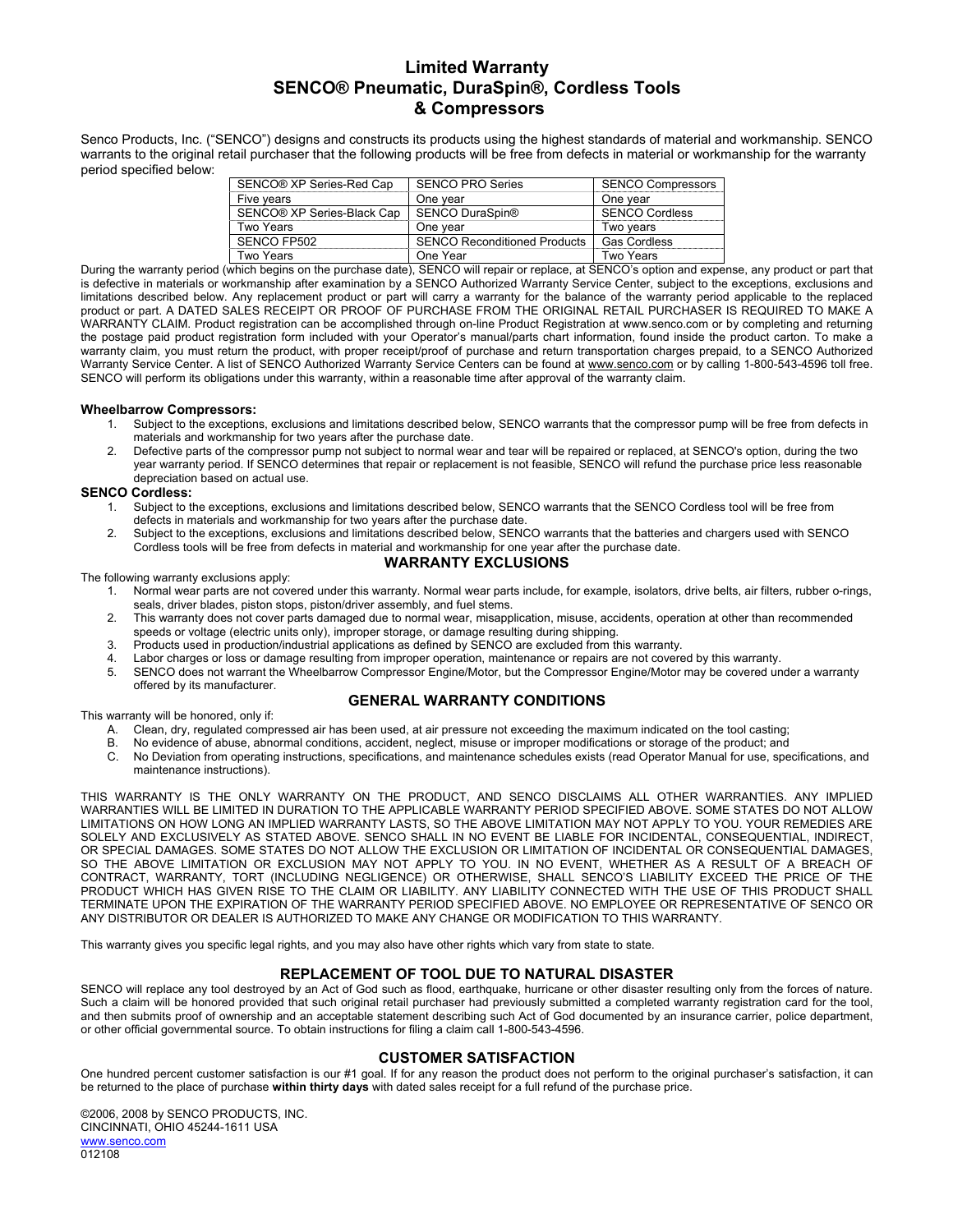

# SENCO

## **PC0968 Electric Air Compressor**



**PC0968 Revised Date:11-7-08 (Replaces 8/1/08) - SENCO Products Inc. Cincinnati, OH 45244-USA**

**Questions? Comments? call SENCO's toll-free Action-line: 1-800-543-4596 or e-mail: toolprof@senco.com**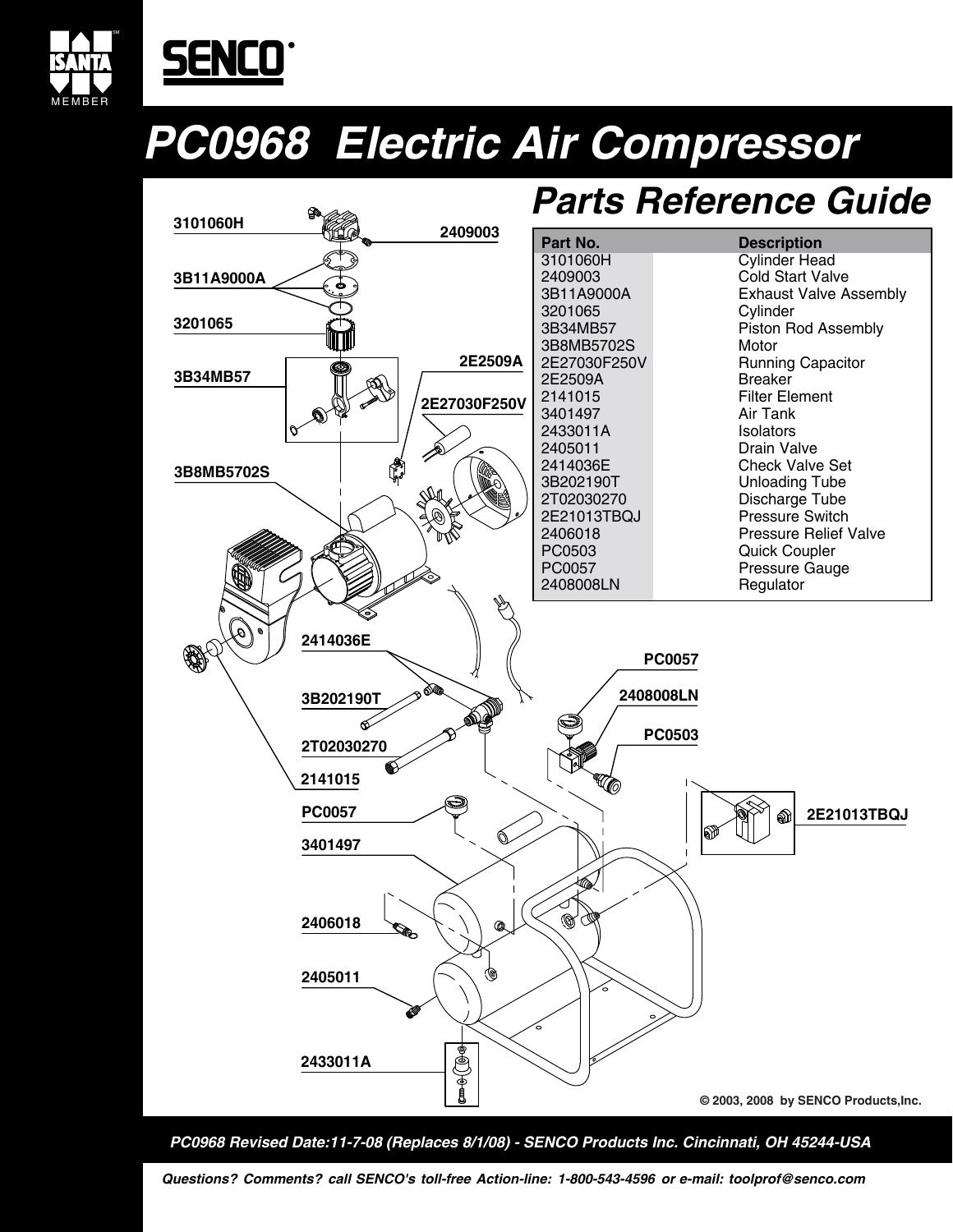

**Questions? Commentaires? appel gratuit de SENCO au 1-800-543-4596 ou courriel à toolprof@senco.com**

## **Compresseur d'aire eléctrique PC0968**





**Senco Products, Inc. 8485 Broadwell Rd. Cincinnati, OH 45244**

# **Notice technique d'utilisation**

**© 2003, 2008 by Senco Products, Inc.**

**PC0968 Revised December 15, 2008 (Replaces 11/7/08)**



 **Des mises en garde pour une utilisation en toute sécurité de ce compresseur sont incluses dans ce manual.**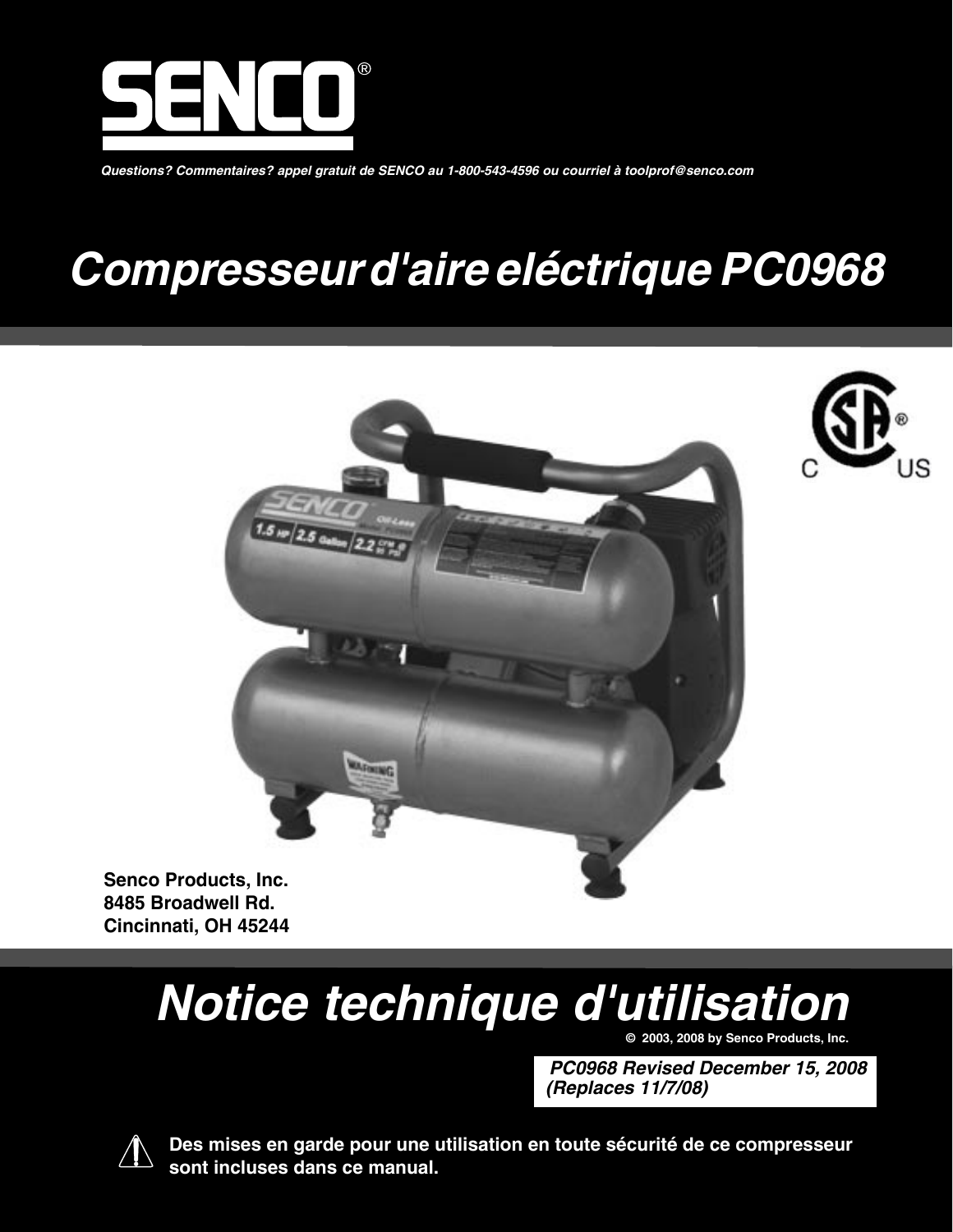## **TABLE DES MATIÈRES**

| LISTE DE VÉRIFICATIONS PRÉLIMINAIRES11 |  |
|----------------------------------------|--|
|                                        |  |
|                                        |  |
|                                        |  |
|                                        |  |
|                                        |  |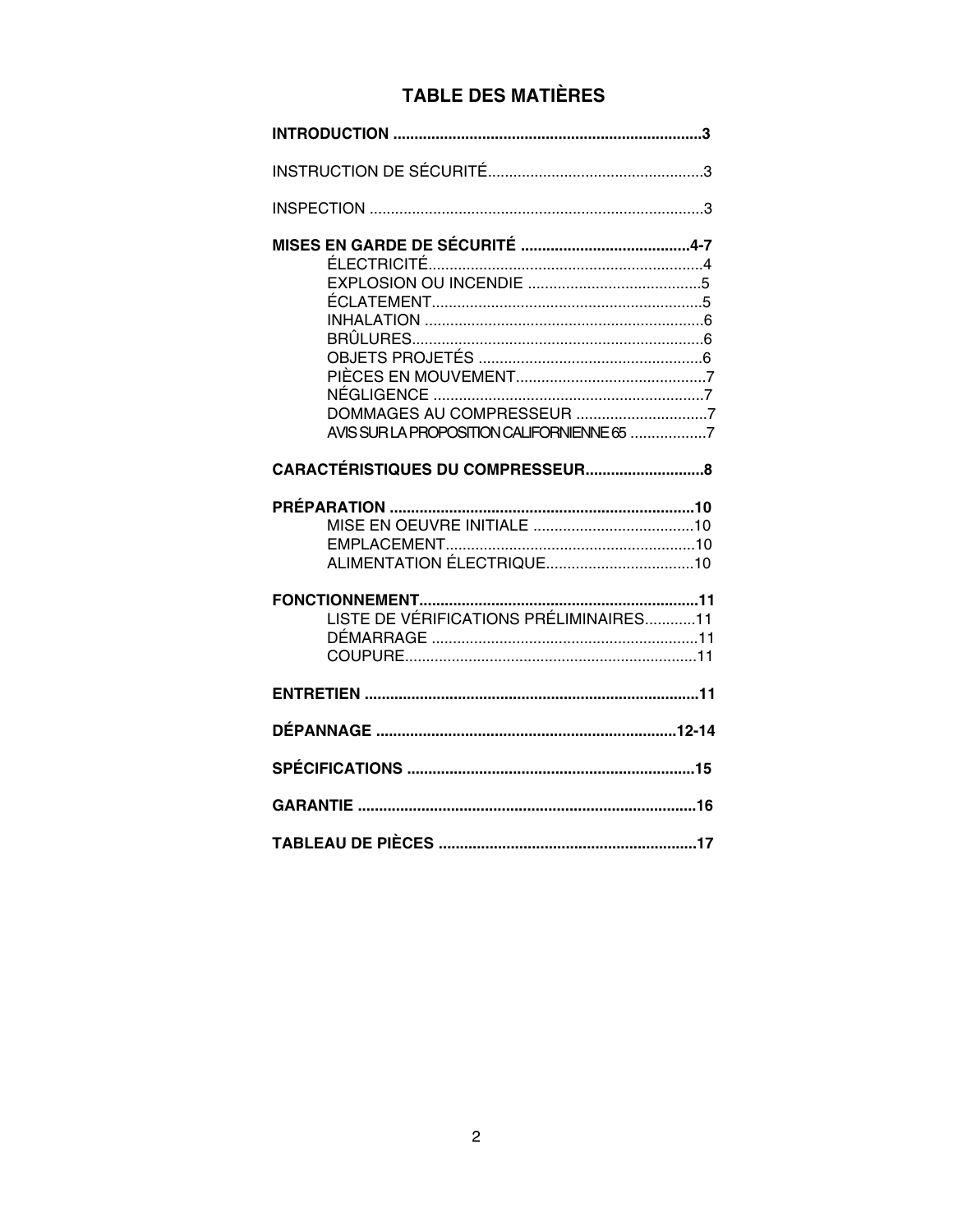#### **INTRODUCTION**

**Félicitations pour votre achat de notre nouveau compresseur d'air SENCO® ! Vous pouvez être assuré que votre compresseur d'air SENCO a été construit avec le plus haut niveau de précision et d'exactitude. Chaque composant a été rigoureusement testé par des techniciens pour constituer la qualité, l'endurance et la performance de ce compresseur d'air.**

**Ce manuel d'utilisation a été composé pour vous servir. En lisant puis en appliquant les étapes simples décrites dans de manuel de sécurisation, installation et fonctionnement, et entretien, vous aurez des années de service sans souci pour votre nouveau compresseur à air SENCO. Le contenu de ce manuel est basé sur les dernières informations produit disponibles au moment de sa publication. Le constructeur se réserve le droit d'opérer des changements sur prix, couleur, matériel et équipement, spécifications ou modèles, à tout moment et sans préavis.**



**LES FABRICANTS DES ÉQUIPEMENTS ANNEXES AVANT DE FAIRE FONCTIONNER LE COMPRESSEUR D'AIR, ET PRÊTER UNE ATTENTION TOUTE PARTICULIÈRE AUX MISES EN GARDE DE SÉCURITÉ POUR ÉVITER LA POSSIBILITÉ DE BLESSURES CORPORELLES POUR L'OPÉRATEUR.**

#### **INSPECTION**

**Déballez le compresseur d'air et écrivez son numéro de série dans l'emplacement fourni plus bas. Inspectez pour chercher des signes d'éventuels dommages évidents ou cachés venant du transport. Assurez-vous que toutes pièces endommagées soient remplacées et que tout problème mécanique soit résolu avant de mettre le compresseur d'air en marche.**

**NUMÉRO DE SÉRIE \_\_\_\_\_\_\_\_\_\_\_\_\_\_\_\_\_\_\_\_\_\_\_\_\_\_**

**Si vous avez des questions ou commentaires à transmettre, contactez SENCO par appel sans frais au 1-800-222-8144 ou en envoyant un message électronique à toolproof@Senco.com**

**Veuillez avoir sous la main ces informations en cas d'appel pour n'importe quel service :**

- **1. Référence de modèle**
- **2. Numéro de série**
- **3. Date et lieu d'achat**

**Senco, 8485 Broadwell Road, Cincinnati, OH 45244, USA**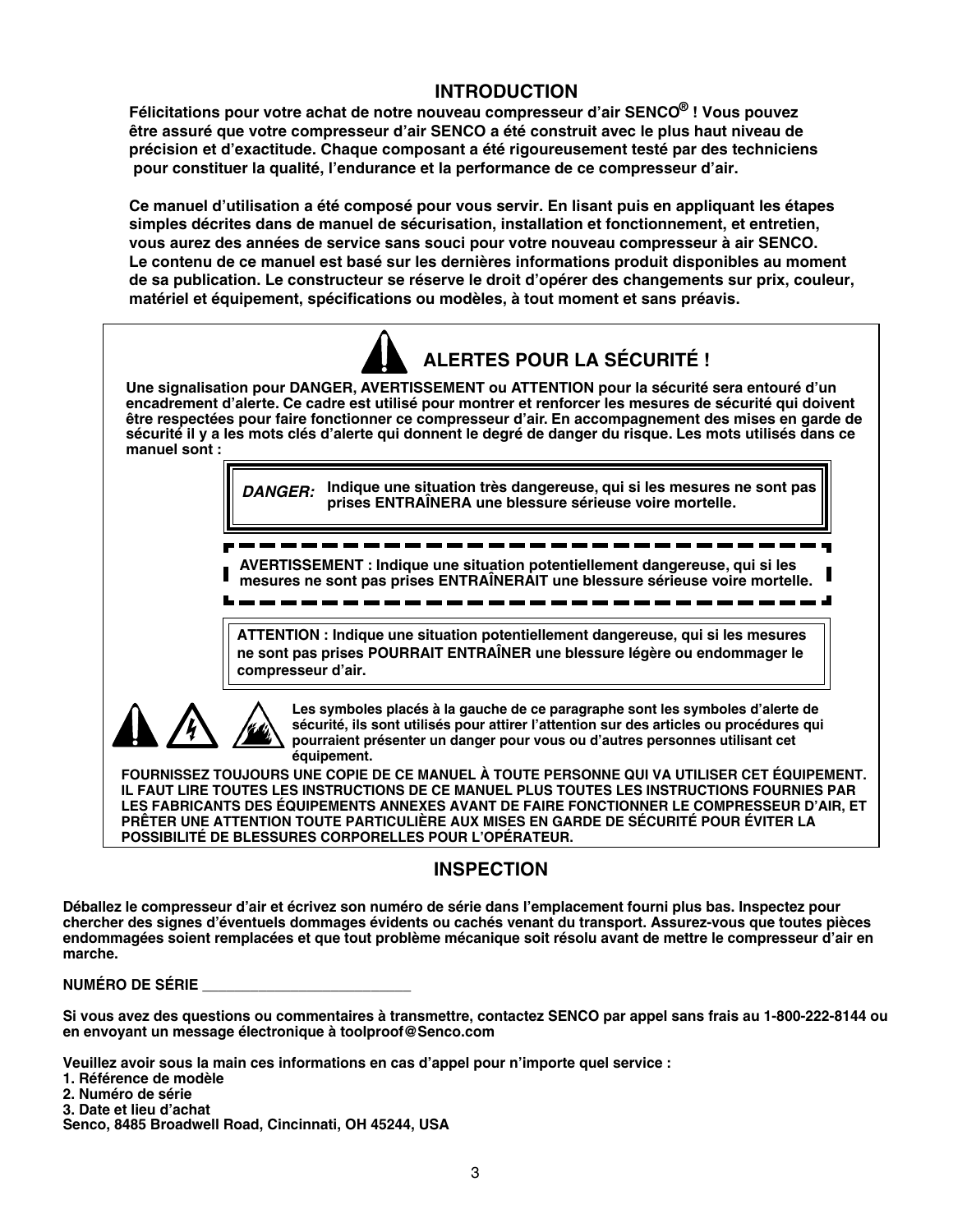## **MISES EN GARDE DE SÉCURITÉ**



LISEZ TOUTES LES MISES EN GARDE DE SÉCURITÉ AVANT D'UTILISER LE COMPRESSEUR D'AIR

| <b>DANGER</b>                                                                | <b>CONSEQUENCES POTENTIELLES</b>                                                                                                                                                                                                                                  | <b>PREVENTION</b>                                                                                                                                                                                                                                                                                                                                                                     |
|------------------------------------------------------------------------------|-------------------------------------------------------------------------------------------------------------------------------------------------------------------------------------------------------------------------------------------------------------------|---------------------------------------------------------------------------------------------------------------------------------------------------------------------------------------------------------------------------------------------------------------------------------------------------------------------------------------------------------------------------------------|
| <b>RISQUE DE</b><br><b>COMMOTION ÉLECTRIQUE</b><br><b>OU D'ÉLECTROCUTION</b> | Des blessures graves ou mortelles<br>peuvent arriver si le compresseur<br>n'est pas mis à la terre de façon<br>convenable. Votre compresseur d'air<br>est alimenté de l'électricité et cela<br>peut provoquer une commotion<br>électrique ou une électrocution si | Assurez-vous que compresseur d'air est<br>bien branché sur une prise secteur<br>convenablement reliée à la terre, qui fournit<br>la tension correcte, et qui est protégée en<br>amont par fusible ou disjoncteur.                                                                                                                                                                     |
| du cordon secteur.                                                           | l'utilisation n'est pas correcte.<br>Une commotion électrique peut venir                                                                                                                                                                                          | Vérifiez le cordon secteur pour y déceler<br>des signes d'écrasement, de coupure ou de<br>brûlure. Remplacez le cordon s'il est abîmé<br>avant toute nouvelle utilisation.                                                                                                                                                                                                            |
|                                                                              |                                                                                                                                                                                                                                                                   | Gardez toutes les connexions au sec et ne<br>reposant pas par terre. Ne laissez pas le<br>cordon secteur traîner dans l'eau ou dans<br>une position telle que de l'eau puisse venir<br>à son contact. Ne touchez pas la fiche<br>secteur avec des mains mouillées.                                                                                                                    |
|                                                                              | Une commotion électrique peut                                                                                                                                                                                                                                     | Ne tirez pas sur le cordon secteur pour<br>débrancher la fiche de la prise murale.                                                                                                                                                                                                                                                                                                    |
|                                                                              | arriver si le compresseur n'est pas<br>utilisé correctement.                                                                                                                                                                                                      | Ne faites jamais fonctionner le compresseur<br>d'air dans des conditions d'humidité ou à<br>l'extérieur quand il pleut.                                                                                                                                                                                                                                                               |
|                                                                              | Des blessures graves ou mortelles<br>peuvent arriver si des réparations<br>électriques sont tentées par des<br>personnes non qualifiées.                                                                                                                          | Ne faites jamais fonctionner le compresseur<br>d'air avec ses couvercles et protections de<br>sécurité enlevés.                                                                                                                                                                                                                                                                       |
|                                                                              |                                                                                                                                                                                                                                                                   | Tout câblage ou dépannage électrique<br>effectué sur le compresseur d'air doit être<br>confié à un personnel de dépannage agréé,<br>en conformité avec les réglementations<br>électriques locales et nationales.                                                                                                                                                                      |
|                                                                              |                                                                                                                                                                                                                                                                   | Avant d'ouvrir toute partie électrique<br>fermée, arrêtez toujours le compresseur<br>d'air, faites chuter la pression et<br>débranchez l'appareil de sa prise secteur.<br>Laissez le compresseur d'air refroidir. Ne<br>présumez jamais que vous pouvez<br>intervenir en sécurité sur le compresseur<br>d'air juste parce qu'il ne tourne pas. Il<br>pourrait redémarrer inopinément! |
|                                                                              |                                                                                                                                                                                                                                                                   |                                                                                                                                                                                                                                                                                                                                                                                       |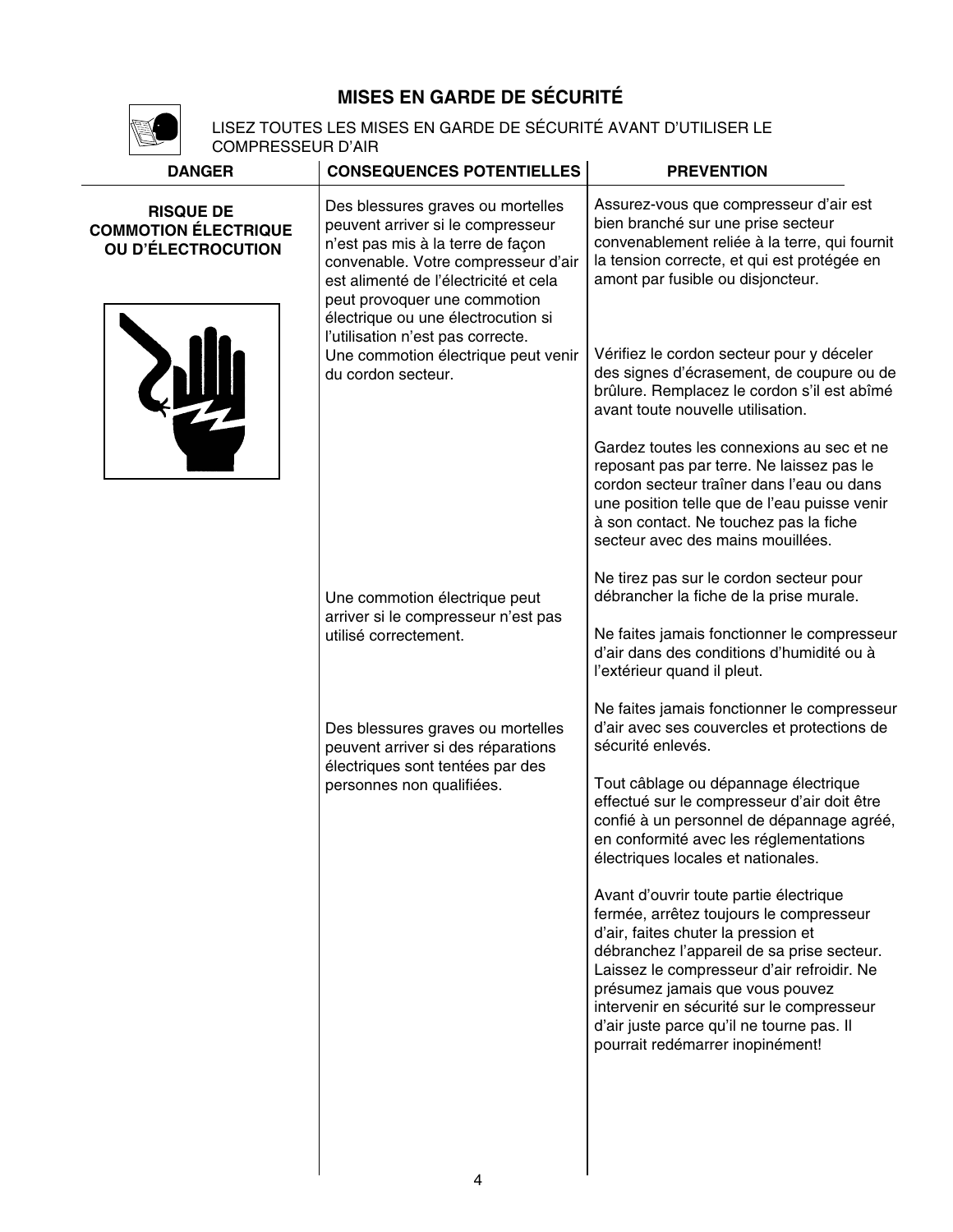

## **MISES EN GARDE DE SÉCURITÉ**

LISEZ TOUTES LES MISES EN GARDE DE SÉCURITÉ AVANT D'UTILISER LE

COMPRESSEUR D'AIR

| <b>DANGER</b>                                     | <b>CONSÉQUENCES POTENTIELLES</b>                                                                                                                                                                                                         | <b>PRÉVENTION</b>                                                                                                                                                                                                                                                                                                                                                                                                                                                                                                                                                                                                                                                                       |
|---------------------------------------------------|------------------------------------------------------------------------------------------------------------------------------------------------------------------------------------------------------------------------------------------|-----------------------------------------------------------------------------------------------------------------------------------------------------------------------------------------------------------------------------------------------------------------------------------------------------------------------------------------------------------------------------------------------------------------------------------------------------------------------------------------------------------------------------------------------------------------------------------------------------------------------------------------------------------------------------------------|
| <b>RISQUE D'EXPLOSION</b><br><b>OU D'INCENDIE</b> | Des blessures sérieuses voire<br>mortelles peuvent arriver à partir<br>d'étincelles électriques normales au<br>niveau du moteur ou du manostat.                                                                                          | Faites toujours fonctionner le<br>compresseur d'air dans une zone bien<br>ventilée exempte de vapeurs<br>inflammables, de poussière<br>combustible, de gaz ou autres matières<br>combustibles.<br>Si vous pulvérisez sous pression de la<br>matière inflammable, placez le<br>compresseur d'air au moins 6 mètres<br>plus loin que la zone traitée (vous<br>pouvez avoir besoin d'un flexible<br>auxiliaire).                                                                                                                                                                                                                                                                           |
|                                                   | Des blessures sérieuses peuvent<br>arriver si des ouvertures de ventilation<br>du compresseur d'air sont obstruées,<br>provoquant la surchauffe de l'appareil<br>et l'amenant à prendre feu.                                             | Ne placez jamais de objets contre ou<br>sur le compresseur d'air. Faites-le<br>fonctionner à au moins 30 cm à l'écart<br>de tout mur ou obstacle qui pourrait<br>empêcher une ventilation convenable.                                                                                                                                                                                                                                                                                                                                                                                                                                                                                   |
| <b>RISQUE</b><br><b>D'ÉCLATEMENT</b>              | Des blessures sérieuses voire<br>mortelles peuvent arriver suite à une<br>explosion d'un réservoir d'air, suite à<br>un mauvais entretien.                                                                                               | Purgez le réservoir d'air<br>quotidiennement, ou après chaque<br>utilisation, afin d'éviter une<br>accumulation d'humidité à l'intérieur.                                                                                                                                                                                                                                                                                                                                                                                                                                                                                                                                               |
|                                                   | Des blessures sérieuses peuvent<br>arriver par un dysfonctionnement du<br>compresseur d'air ou l'explosion<br>d'accessoires, si des composants,<br>annexes ou accessoires du système<br>qui seraient de type incorrect sont<br>utilisés. | Si une fuite est constatée au réservoir<br>d'air, il faut immédiatement le<br>remplacer. Ne jamais chercher à<br>réparer, souder ou modifier le réservoir<br>d'air ni ses accessoires.<br>Employer uniquement des pièces<br>Senco d'origine pour votre<br>compresseur.<br>Ne jamais modifier les pression réglées<br>en usine.<br>Ne dépassez jamais la pression<br>correspondant au maximum nominal<br>admissible par les accessoires reliés.<br>Du fait de la température très élevée,<br>n'utilisez pas de tuyauterie plastique ou<br>de jonctions soudées à l'étain pour la<br>conduite de sortie.<br>N'utilisez jamais le compresseur pour<br>gonfler des petits objets pour basse |
|                                                   |                                                                                                                                                                                                                                          | pression, comme les jouets.                                                                                                                                                                                                                                                                                                                                                                                                                                                                                                                                                                                                                                                             |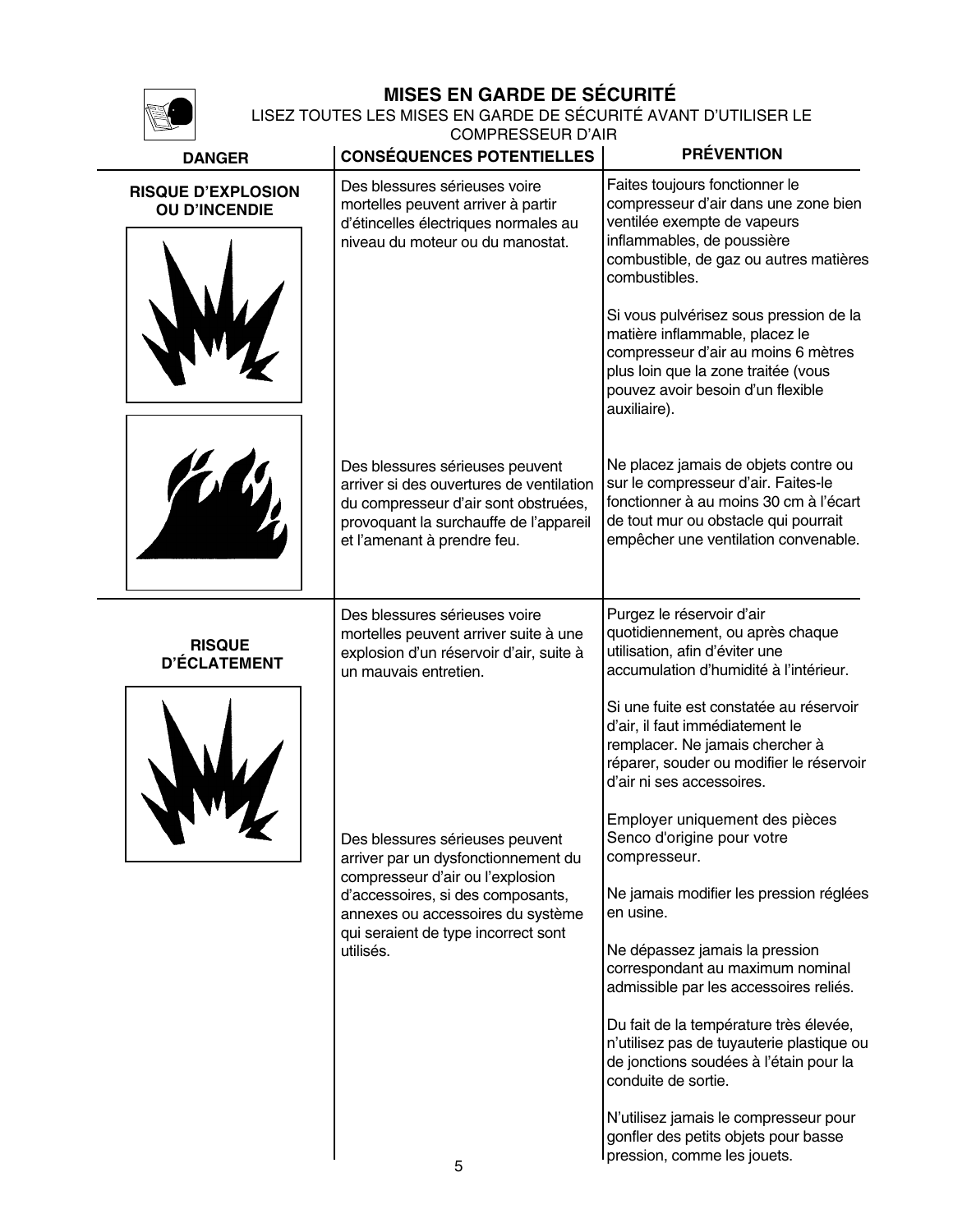## **MISES EN GARDE DE SÉCURITÉ**

LISEZ TOUTES LES MISES EN GARDE DE SÉCURITÉ AVANT D'UTILISER LE COMPRESSEUR D'AIR

| <b>DANGER</b>                                       | <b>CONSÉQUENCES POTENTIELLES</b>                                                                                                                                                                                   | <b>PRÉVENTION</b>                                                                                                                                                                                                                                                                                                                                                                                                                                                                                                                                                |
|-----------------------------------------------------|--------------------------------------------------------------------------------------------------------------------------------------------------------------------------------------------------------------------|------------------------------------------------------------------------------------------------------------------------------------------------------------------------------------------------------------------------------------------------------------------------------------------------------------------------------------------------------------------------------------------------------------------------------------------------------------------------------------------------------------------------------------------------------------------|
| <b>RISQUE</b><br><b>D'INHALATION</b>                | Des blessures sérieuses voire<br>mortelles peuvent arriver suite à<br>l'inhalation d'air comprimé. Le courant<br>d'air peut contenir du monoxyde de<br>carbone, des vapeurs toxiques ou des<br>particules solides. | Ne respirez jamais de l'air venant du<br>compresseur d'air, ni directement ni par<br>un appareil respiratoire branché sur le<br>compresseur d'air.                                                                                                                                                                                                                                                                                                                                                                                                               |
|                                                     | Des matières vaporisées comme<br>peinture, solvants pour peinture,<br>décapants, insecticides, herbicides,<br>etc. peuvent contenir des vapeurs et<br>poisons qui présentent un danger.                            | Ne faites fonctionner le compresseur<br>d'air que dans une zone bine ventilée.<br>Respectez toutes les instructions<br>fournies avec le produit que vous<br>vaporisez. L'utilisation d'un masque<br>respiratoire peut être nécessaire pour<br>appliquer certains produits.                                                                                                                                                                                                                                                                                       |
| <b>RISQUE DE BRÛLURE</b>                            | Des blessures sérieuses peuvent<br>arriver en touchant des pièces<br>métalliques exposées.<br>Ces surfaces peuvent rester très<br>chaudes pendant un certain temps<br>après l'arrêt du compresseur d'air.          | Ne laissez jamais une partie<br>quelconque de votre corps ou des<br>objets entrer en contact avec n'importe<br>quelle partie métallique exposée du<br>compresseur d'air.                                                                                                                                                                                                                                                                                                                                                                                         |
| <b>RISQUE</b><br><b>D'OBJETS</b><br><b>PROJETÉS</b> | Des dommages aux tissus fragiles<br>peuvent être provoqués par le jet d'air<br>comprimé.                                                                                                                           | Portez toujours des lunettes de sécurité<br>norme OSHA "Z87" pour protéger vos<br>yeux des débris projetés.<br>Ne dirigez jamais le jet d'air comprimé<br>vers une quelconque partie de votre<br>corps, ni vers d'autres personnes ou<br>des animaux.<br>Ne laissez jamais le compresseur d'air<br>en marche sans surveillance. Coupez le<br>compresseur et libérez la pression<br>avant toute intervention sur le<br>compresseur, comme le rattachement<br>d'outils ou accessoires.<br>Gardez toujours une distance de<br>sécurité par rapport aux personnes et |
|                                                     | Des blessures sérieuses peuvent<br>arriver par le fait que des débris<br>libérés peuvent être projetés à grande<br>vitesse par le jet d'air comprimé.                                                              | aux animaux en faisant fonctionner le<br>compresseur d'air.<br>Ne déplacez pas le compresseur d'air<br>pendant que son réservoir est encore<br>sous pression. Ne tentez pas de<br>déplacer le compresseur en le tirant par<br>sa conduite.                                                                                                                                                                                                                                                                                                                       |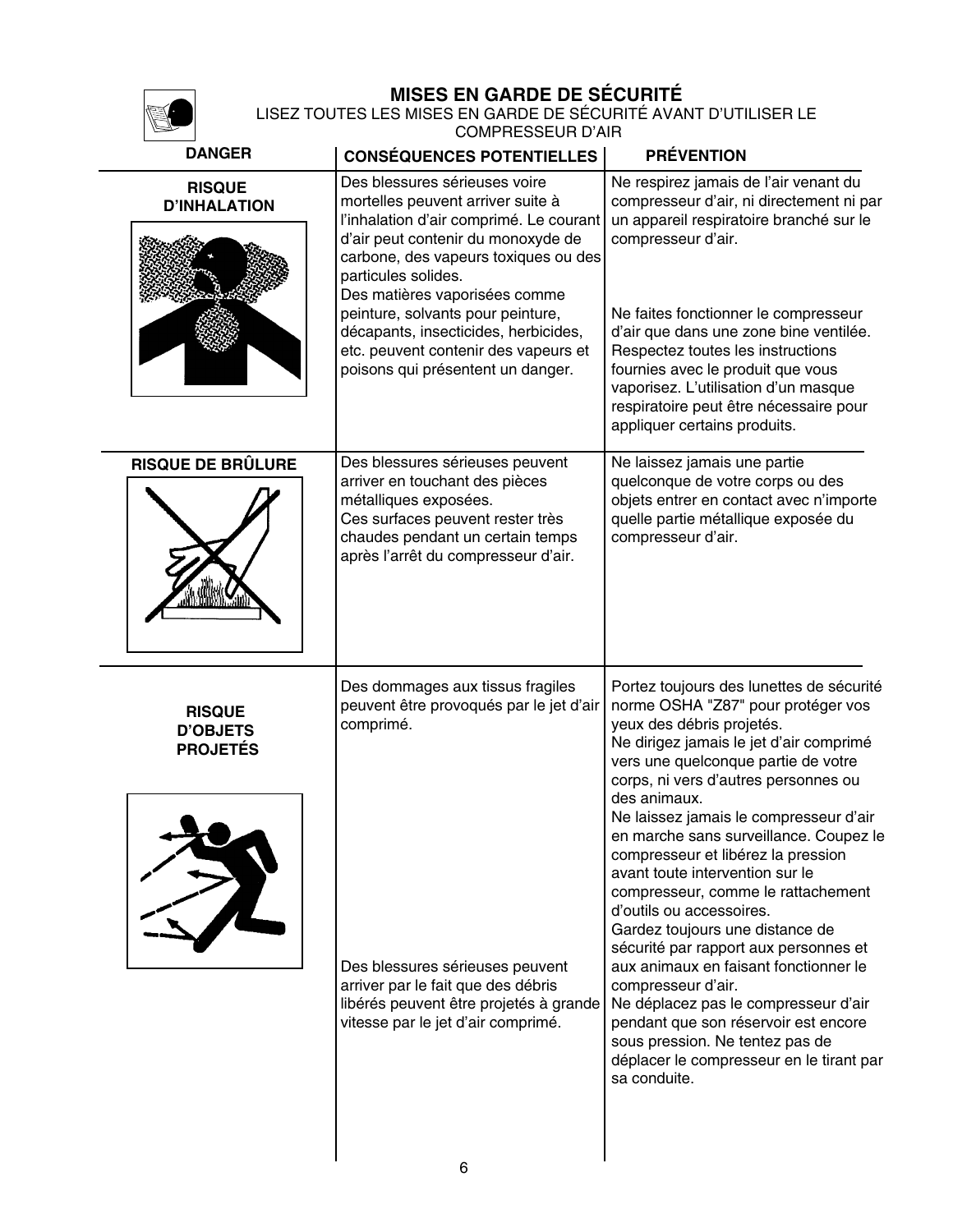|                                                                       | <b>MISES EN GARDE DE SÉCURITÉ</b><br>LISEZ TOUTES LES MISES EN GARDE DE SÉCURITÉ AVANT D'UTILISER LE<br><b>COMPRESSEUR D'AIR</b>                                           |                                                                                                                                                                                                                                                                                                                                                                                                                                                                                                                      |  |
|-----------------------------------------------------------------------|----------------------------------------------------------------------------------------------------------------------------------------------------------------------------|----------------------------------------------------------------------------------------------------------------------------------------------------------------------------------------------------------------------------------------------------------------------------------------------------------------------------------------------------------------------------------------------------------------------------------------------------------------------------------------------------------------------|--|
| <b>DANGER</b>                                                         | <b>CONSÉQUENCES POTENTIELLES</b>                                                                                                                                           | <b>PRÉVENTION</b>                                                                                                                                                                                                                                                                                                                                                                                                                                                                                                    |  |
| <b>RISQUE PRÉSENTÉ</b><br><b>PAR LES PIÈCES</b><br><b>MOBILES</b>     | Risque de blessure corporelle<br>venant des pièces mobiles. Le<br>compresseur d'air se relance<br>automatiquement quand son<br>manostat est sur la position<br>"On,/Auto". | Coupez toujours le compresseur d'air<br>quand vous ne vous servez pas de l'air<br>comprimé. Purgez la pression du<br>flexible d'envoi d'air et débranchez<br>l'appareil de sa prise secteur avant<br>d'entamer tout entretien. Toutes les<br>réparations sur le compresseur d'air<br>doivent être menées par un agent de<br>dépannage autorisé. Ne présumez<br>jamais que vous pouvez intervenir en<br>sécurité sur le compresseur d'air juste<br>parse qu'il ne tourne pas. Il pourrait<br>redémarrer inopinément ! |  |
| <b>RISQUE PAR</b><br><b>NÉGLIGENCE</b>                                | Risque de blessure par<br>utilisation négligente                                                                                                                           | Ne laissez jamais enfants ou<br>adolescents faire fonctionner ce<br>compresseur d'air !<br>Restez attentif à ce que vous faites. Ne<br>faites pas fonctionner le compresseur<br>d'air si vous êtes fatigué ou sous<br>l'influence d'alcool ou médicaments.<br>Sachez comment arrêter le<br>compresseur d'air. Familiarisez-vous<br>avec ses commandes.                                                                                                                                                               |  |
| <b>RISQUE DE</b><br><b>DOMMAGES</b><br><b>AU COMPRESSEUR</b><br>D'AIR | Risque d'avoir à procéder à<br>des réparations lourdes.                                                                                                                    | Ne faites pas fonctionner le compresseur<br>d'air sans son filtre à air.<br>Ne faites pas fonctionner le compresseur<br>d'air dans un environnement corrosif.<br>Faites toujours fonctionner le filtre à air<br>en position stable et sûre pour éviter<br>qu'il ne tombe.<br>Suivez bien toutes les instructions<br>d'entretien données dans ce manuel.<br>Ne pas pencher le compresseur sur le<br>côté ou d'avant en arrière de plus de 10<br>degrés.                                                               |  |

## **CONSERVEZ CES INSTRUCTIONS !**

## **AVERTISSEMENT!**

**Ce produit contient un ou plusieurs produits chimiques reconnus par l'état de Californie comme pouvant provoquer cancer, anomalies congénitalesou autres atteintes à la reproduction.**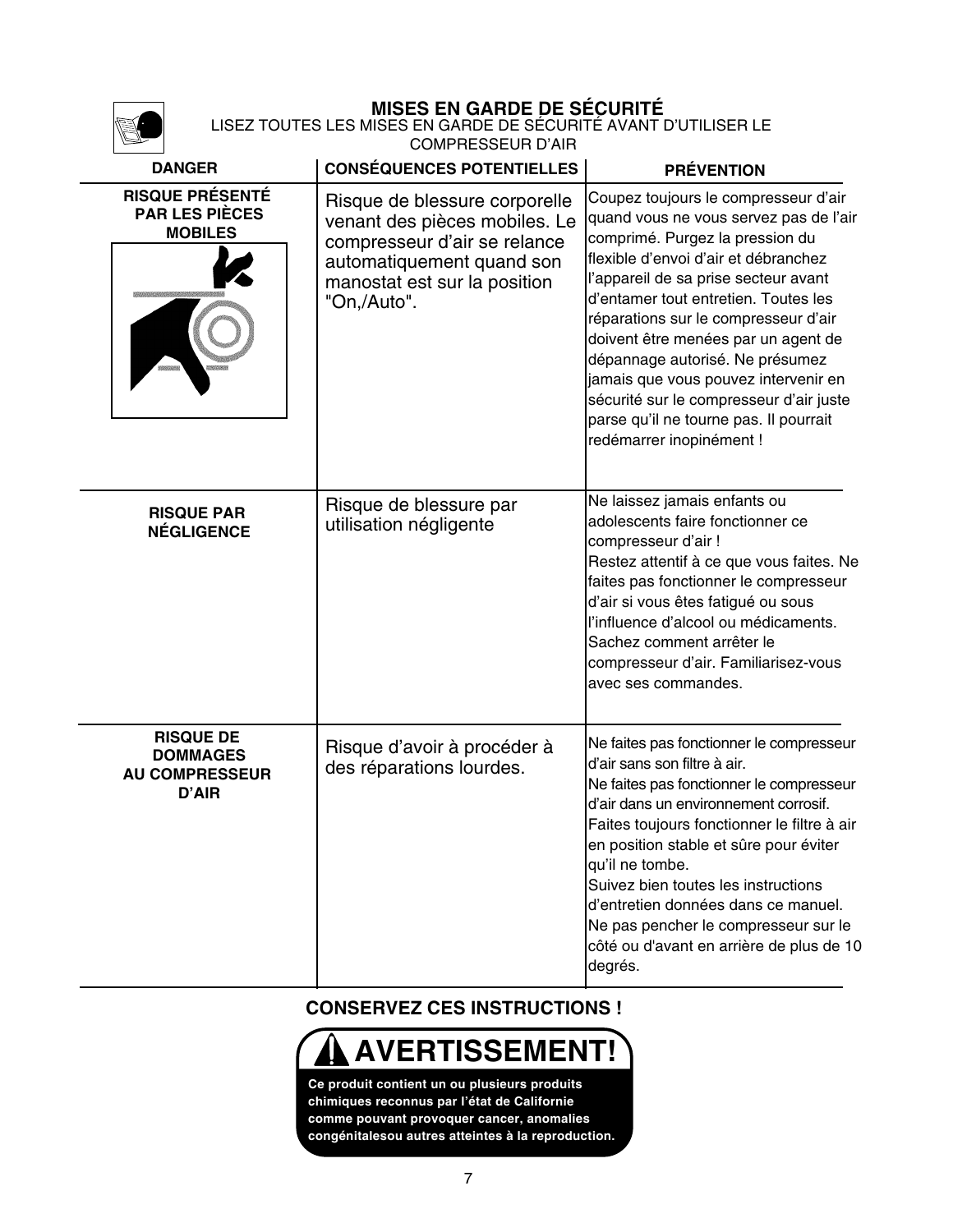## **CARACTÉRISTIQUES DU COMPRESSEUR**



- **1 Moteur, manostat**
- **2 Pompe du compresseur d'air**
- **3 Soupape de sûreté**
- **4 Manomètre de pression de réservoir**
- **5 Manomètre de refoulement**
- 
- **6 Régulateur de pression 7 Conduite de refoulement**
- **8 Cordon secteur 115 volts**
- **9 Ouvertures de ventilation / coiffe de protection**
- **10 Déconnexion rapide**
- **11 Filtre d'entrée d'air**
- **12 Robinet de purge du réservoir d'air**
- **13 Valve de démarrage à froid**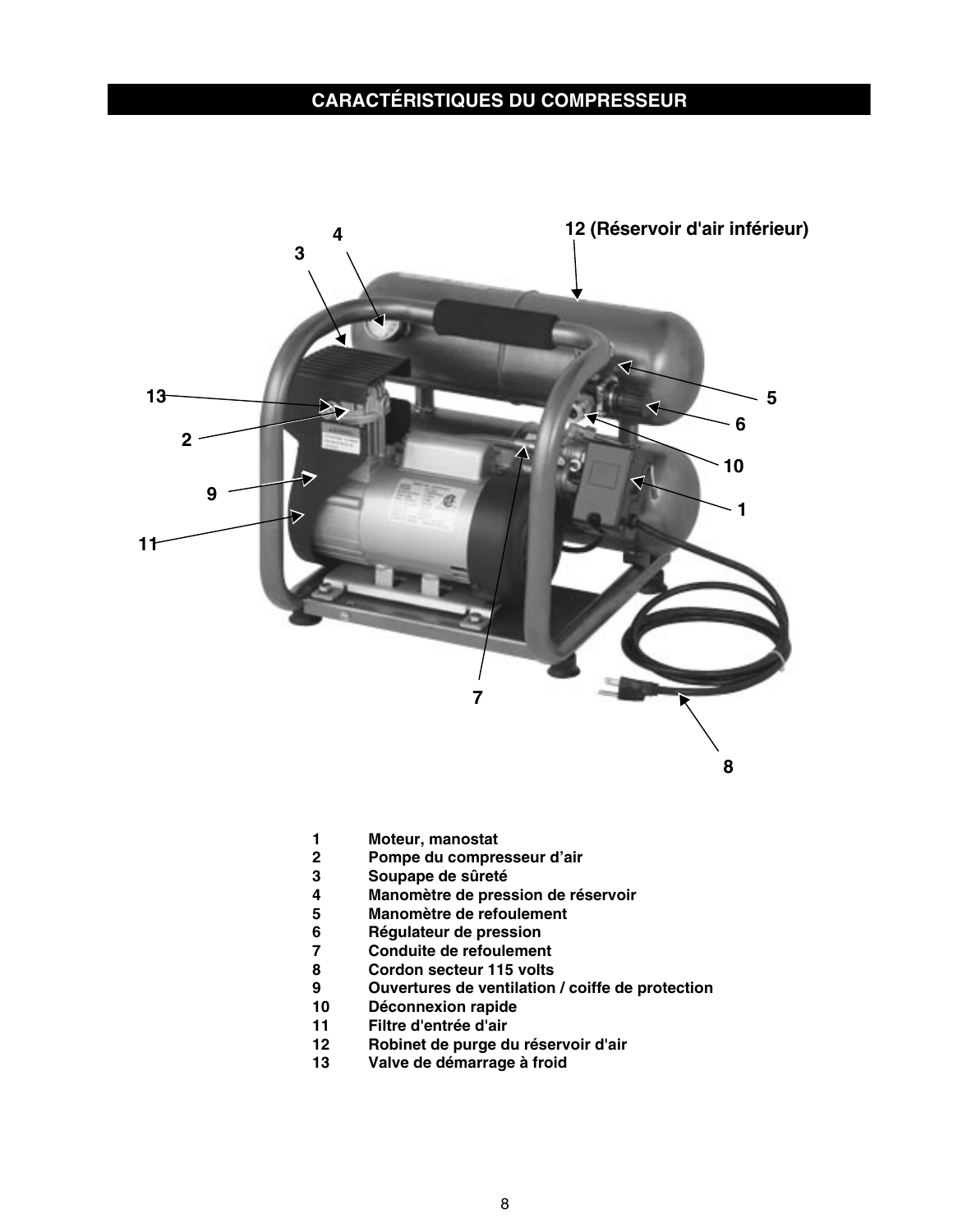## **CARACTÉRISTIQUES DU COMPRESSEUR**

**1). MOTEUR / MANOSTAT :** Ce commutateur est utilisé pour démarrer ou arrêter le compresseur d'air. En le passant sur la position de marche (On), le manostat est alimenté et de façon automatique commande le démarrage du moteur quand la pression dans le réservoir d'air est en dessous du seuil de pression basse fixé en usine. Quand il est sur la sélection (On), le manostat commande la coupure du moteur quand la pression dans le réservoir d'air est au dessus du seuil de pression haute fixé en usine. Pour des raisons de sécurité le manostat comporte également une soupape de surpression située sur le côté, conçue pour relâcher automatiquement l'air comprimé de la tête de pompe du compresseur d'air et de sa conduite de déchargement quand l'appareil atteint sa pression de coupure ou est arrêté. Cela permet au moteur de redémarrer librement. Le passage du manostat en position Off lui coupe son alimentation et arrête le compresseur d'air.

**2). SURCHARGE DU MOTEUR :** Le moteur comporte un disjoncteur de protection situé sur la pompe. Un ampérage tiré trop important fait sauter ce disjoncteur pour protéger le moteur et l'opérateur. Réinitialisez le disjoncteur en repoussant la tige plastique noire dans le carter. Repositionnez le commutateur s'il a disjoncté.

**3). FILTRE D'ENTRÉE D'AIR :** Ce filtre est prévu pour nettoyer l'air qui arrive à la pompe. Pour assurer une arrivée d'air frais à la pompe continuellement propre et sec, ce filtre doit rester toujours propre et l'ouverture de ventilation libre de toute obstruction. Le filtre peut être déposé pour un nettoyage utilisant de l'eau savonneuse chaude. Rincez ensuite le filtre et faites-le sécher.

**4). POMPE DU COMPRESSEUR D'AIR :** Pour compresser l'air, le piston monte et descend dans le cylindre. Dans le mouvement de descente, l'air est aspiré par la soupape d'admission, tandis que la soupape d'échappement reste fermée. Dans le mouvement de remontée, l'air est compressé, la soupape d'admission se ferme et l'air comprimé est chassé par la soupape d'échappement dans la conduite d'échappement, au travers du clapet anti-retour puis dans le réservoir d'air.

**5). SOUPAPE DE SÛRETÉ :** Cette soupape est conçue pour éviter des pannes de système en relâchant sa pression quand l'air comprimé atteint un niveau prédéterminé. La soupape est réglée à l'avance par le constructeur et ne doit être retouchée en aucune manière. Pour vérifier le bon fonctionnement de cette soupape, tirer sur l'anneau. De l'air sous pression doit s'échapper. Quand l'anneau est relâché la soupape se remet en place.

**6). ROBINET DE PURGE DU RÉSERVOIR D'AIR :** Ce robinet de purge est utilisé pour évacuer l'humidité du réservoir d'air après l'arrêt du compresseur. **Ne JAMAIS essayer d'ouvrir ce robinet quand il y a plus de 10 psi (0,68 bar) de pression dans le réservoir d'air !** Pour ouvrir ce robinet de purge, tournez son bouton dans le sens du dévissage. Penchez le réservoir pour vous assurer que toute l'eau coule bien par le robinet.

**7). MANOMÈTRE DE RÉSERVOIR D'AIR :** Ce manomètre indique la pression de l'air comprimé en réserve dans le réservoir d'air.

**8). MANOMÈTRE DE REFOULEMENT :** Ce manomètre indique la pression d'air disponible du côté de sortie du régulateur. Cette pression est contrôlée par le régulateur et elle est toujours inférieure ou égale à celle de l'air du réservoir.

**9). RÉGULATEUR DE PRESSION :** L'air sous pression venant du réservoir d'air est contrôlé par le bouton du régulateur. En tournant ce bouton dans le sens du vissage on augmente la pression de sortie, et en sens contraire on la diminue.

**10). CONDUITE DE REFOULEMENT :** Veuillez garder en mémoire que cette conduite est très chaude.













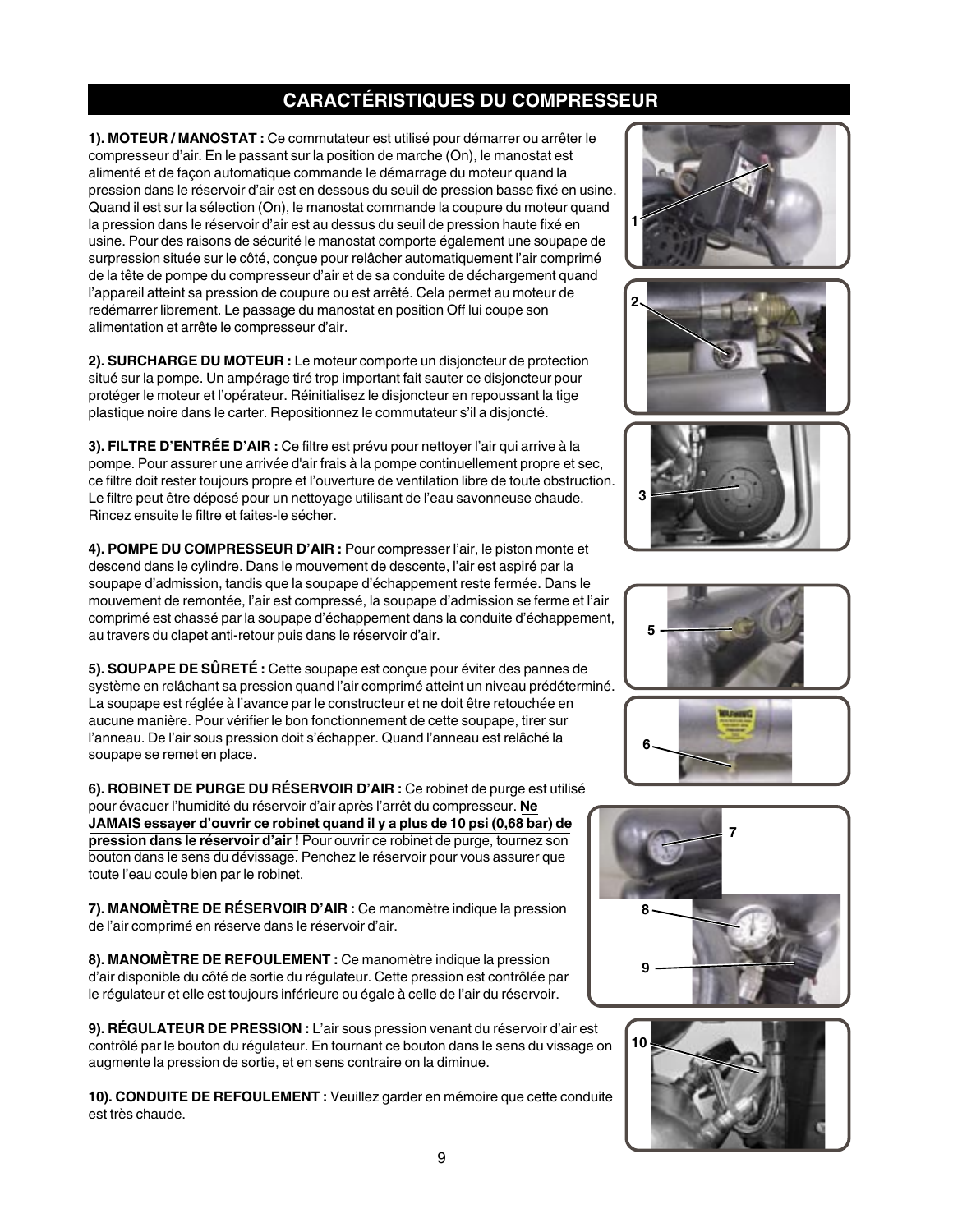## **PRÉPARATION**

#### **MISE EN ŒUVRE INITIALE :**

1. Lisez les mises en garde de sécurité avant de mettre en œuvre le compresseur d'air.

#### **EMPLACEMENT:**

#### **ATTENTION De façon à éviter d'endommager le compresseur d'air, ne l'inclinez pas transversalement ou longitudinalement de plus de 10**°**.**

1. Placez le compresseur d'air au moins à 30 cm de tous les obstacles qui pourraient empêcher une bonne ventilation. Ne le placez pas dans toute zone où :

- il y a une évidence de fuites de gaz ou d'huile.

- il y a des vapeurs ou des matériaux inflammables.

**AVERTISSEMENT Des blessures graves voire mortelles peuvent survenir si des étincelles électriques du moteur ou du manostat entrent en contact avec de vapeurs inflammables, de la poussière de combustible, des gaz ou d'autres matériaux combustibles. Quand vous utilisez le compresseur d'air pour vaporiser de la peinture, placez-le le plus loin possible de la zone de travail, utilisez une rallonge de flexible plutôt qu'une rallonge de cordon secteur.**

- où la température de l'air tombe en dessous de 0°C ou dépasse 40°C.

- où de l'air très pollué ou de l'eau peut entrer dans le compresseur

#### **ALIMENTATION ÉLECTRIQUE :**

#### **DANGER**

**Une connexion incorrecte du conducteur de mise à la terre de l'équipement peut entraîner un risque de commotion électrique ou d'électrocution. Faites vérifier par un électricien qualifié ou un agent de dépannage si vous avez un doute quant à la bonne mise à la terre de la prise secteur. N'utilisez aucun type d'adaptateur avec ce produit. Si la réparation ou le remplacement du cordon secteur s'avère nécessaire, ne connectez pas le fil de terre sur l'une ou l'autre des bornes à lame plate. Le fil avec isolant dont la surface extérieure est verte avec ou sans rayures jaunes est le fil de terre.**

#### **AVERTISSEMENT**

**Ce produit doit être mis à la terre. En cas d'hypothétique dysfonctionnement ou panne, la mise à la terre fournit un chemin de moindre résistance pour le courant électrique, ce qui réduit le risque de commotion électrique ou d'électrocution. Ce produit est équipé d'un cordon ayant un fil pour la mise à la terre de l'équipement et une fiche secteur de type mise à la terre. Cette fiche doit être enfoncée dans une prise murale adéquate correctement installée et reliée à la terre en conformité avec toutes les normes et réglementations locales.**

**SENCO ne recommande pas l'utilisation de rallonges secteur, car cela provoque de la perte de puissance et une surchauffe du moteur. Utilisez plutôt une rallonge de flexible de sortie d'air comprimé. Si vous étiez dans l'obligation d'utiliser une rallonge secteur, elle doit être branchée sur boîte de raccordement protégée par disjoncteur différentiel ou sur des prises protégées. Quand vous utilisez une rallonge secteur, observez ces règles :**

| Lonqueur de câble | Calibre AWG de fil |
|-------------------|--------------------|
| Jusqu'à 7,5 m     | 12                 |
| Jusqu'à 30 m      | 10                 |
| Jusau'à 45 m      | 8                  |
| Jusqu'à 75 m      | 6                  |

**N'utilisez que des rallonges à trois broches munies de fiches secteur à trois broches pour mise à la terre, et des douilles secteur trois broches qui pourront recevoir le fiche secteur du produit. N'utilisez que des rallonge secteur ayant au moins de spécifications égales à celles du cordon du produit. N'utilisez pas de rallonge électrique usagée. Examinez la rallonge avant de l'utiliser et rejetez-la si elle est endommagée. N'abusez pas des rallonges électriques et ne tirez pas sur le câble pour débrancher. Gardez le cordon à l'écart de la chaleur et des angles vifs. Coupez toujours le compresseur d'air à son interrupteur avant de débrancher sa prise secteur.**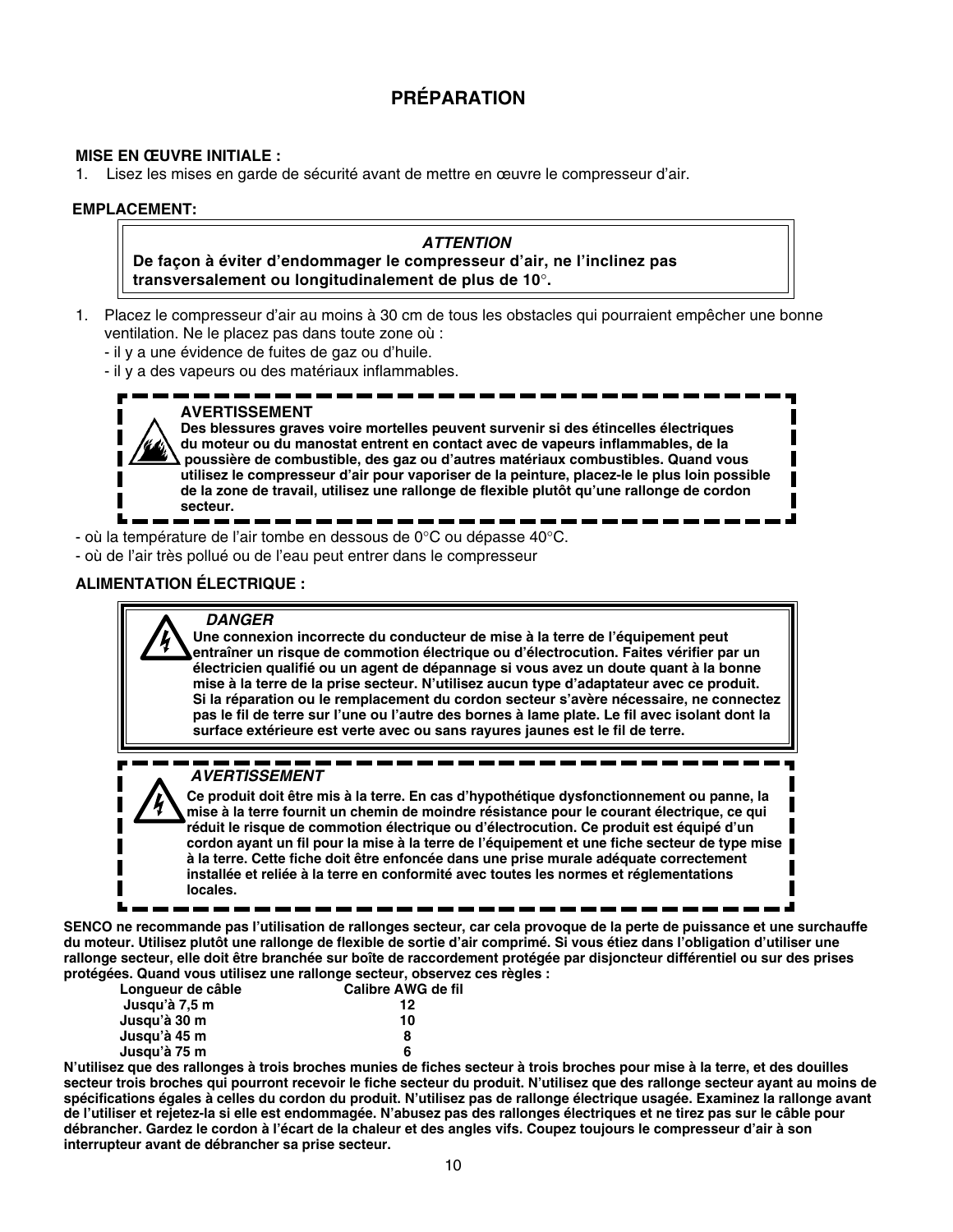## **FONCTIONNEMENT**

#### **LISTE DE VÉRIFICATIONS PRÉLIMINAIRES :**

1. Enlevez toute humidité du réservoir d'air comprimé. Faites retomber la pression en activant un outil mu par air comprimé, puis ouvrez le robinet de purge en bas du réservoir. Refermez-le bien quand l'eau est évacuée.



**AVERTISSEMENT : Risque de blessure corporelle. N'essayez JAMAIS d'ouvrir le robinet de purge quand il y a une pression d'air de plus de 10 psi (0,68 bar) dans le réservoir.**

2. Assurez-vous que le commutateur du moteur du compresseur est en position d'arrêt (OFF).

3. Assurez-vous que toutes les soupapes de sécurité fonctionnent bien.

4. Vérifiez que toutes les protections et couvercles sont en place et bien fixés.

#### **DÉMARRAGE :**

1. Assurez-vous que le levier de la boîte de commutateur de pression est sur position d'arrêt (OFF).

2. Branchez la fiche secteur dans la prise secteur murale.

3. Déplacez le levier de la boîte de commutateur de pression en position ON.

4. Passez sur la position de marche (ON). Cela va permettre au compresseur d'air de commencer à bâtir une pression dans le réservoir d'air et de s'arrêter quand la pression prédéterminée correcte est atteinte. Quand la pression descend par l'utilisation de l'air comprimé, le compresseur se met tout seul en marche pour la remonter. 5. Réglez la pression d'air de sortie en tournant le bouton du régulateur (sens du dévissage pour la baisser, sens du vissage pour l'augmenter).

6. Si vous remarquez bruit ou vibration anormaux, arrêtez le compresseur d'air et reportez-vous à la section Dépannage.

#### **COUPURE :**

1. Pour arrêter le compresseur d'air, déplacez le levier de la boîte de commutateur de pression en position d'arrêt (OFF). N'arrêtez JAMAIS le compresseur d'air en débranchant sa fiche secteur. Cela peut provoquer un risque d'électrocution.

2. Faites retomber la pression en activant un outil mu par air comprimé, ou en tirant sur l'anneau de la soupape de sûreté.

3. Une fois que la pression dans le réservoir d'air est retombée à moins de 10 psi, ouvrez le robinet de purge sous le réservoir pour évacuer toute l'eau résiduelle.

4. Laissez le compresseur refroidir.

5. Essuyez proprement le compresseur et entreposez-le dans un endroit sûr et hors gel.

#### **ENTRETIEN**

Lisez ce manuel d'instructions avant d'effectuer un quelconque entretien. Les procédures qui suivent doivent être suivies au moment de l'arrêt du compresseur d'air en cas d'entretien ou de dépannage. 1. Coupez le compresseur d'air à son interrupteur.

**AVERTISSEMENT : Ne présumez jamais que vous pouvez intervenir en sécurité sur le compresseur d'air juste parce qu'il ne tourne pas. Il pourrait redémarrer inopinément !**

2. Débranchez le cordon secteur de la prise secteur.

3. Ouvrez toutes les vidanges.

4. Laissez refroidir le compresseur d'air avant de démarrer l'intervention.

| <b>PROCÉDURE</b>                          | <b>QUOTIDIEN HEBDOMADAIRE MENSUEL</b> |  |
|-------------------------------------------|---------------------------------------|--|
| Purger la condensation du réservoir d'air |                                       |  |
| Chercher des bruits/vibrations anormaux   |                                       |  |
| Chercher des fuites d'air                 |                                       |  |
| Inspecter le filtre à air                 |                                       |  |
| Nettoyer l'extérieur du compresseur       |                                       |  |
| Vérifier la soupape de sûreté             |                                       |  |

#### **TABLEAU D'ENTRETIEN**

ֺ֝֡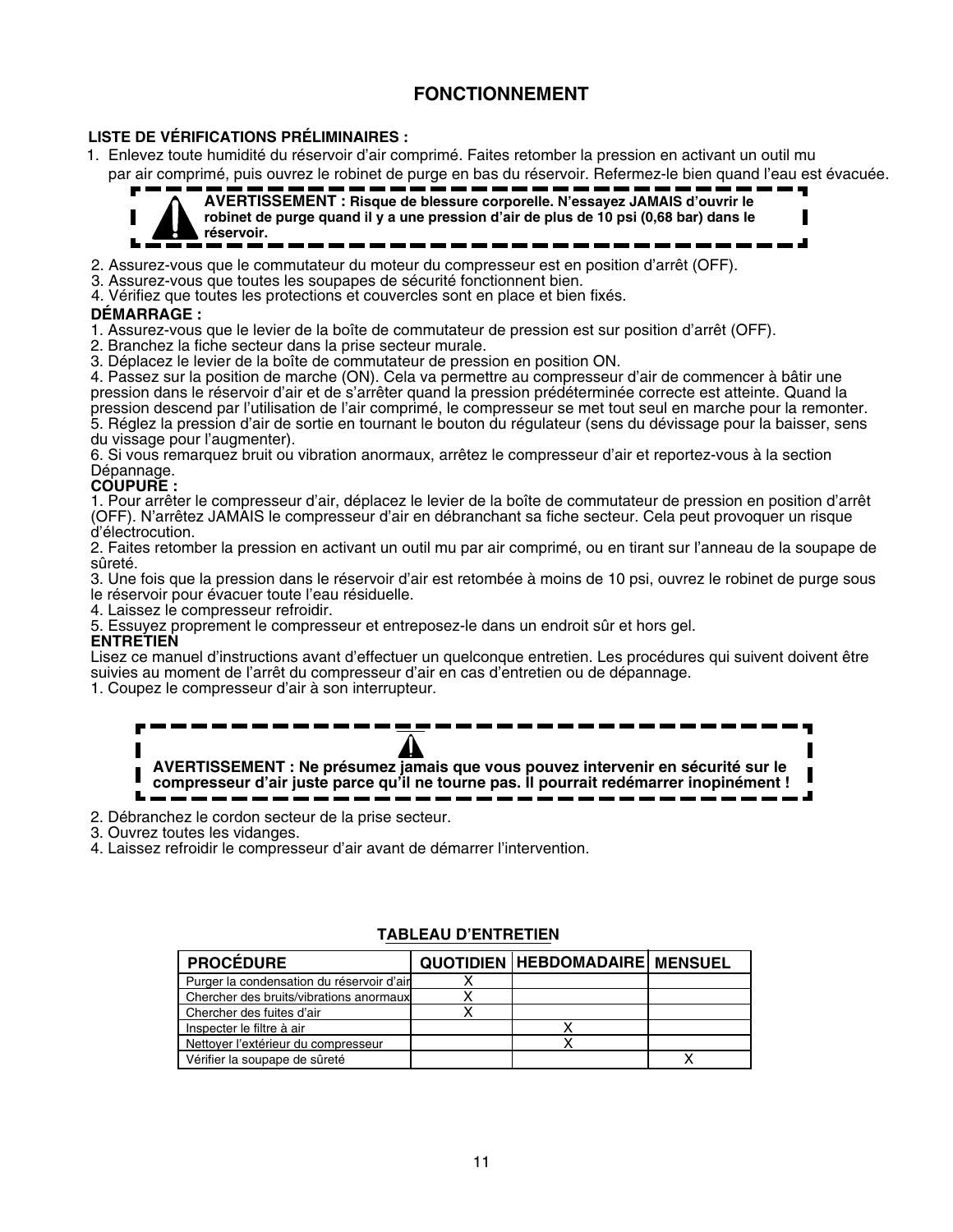## **DÉPANNAGE**

| Symptôme 1 - Le moteur ne tourne pas ou ne redémarre pas                                                                     |                                                                                                                                                        |  |
|------------------------------------------------------------------------------------------------------------------------------|--------------------------------------------------------------------------------------------------------------------------------------------------------|--|
| <b>CAUSE PROBABLE</b><br>Le cordon secteur n'est pas branché.                                                                | <b>REMÈDE</b><br>Connectez le cordon sur la prise secteur.                                                                                             |  |
|                                                                                                                              | Le commutateur moteur/pression est sur arrêt (OFF). Passez le commutateur en position de marche (ON).                                                  |  |
| Le rupteur thermique s'est déclenché.                                                                                        | Coupez le compresseur d'air, attendez que le moteur<br>refroidisse, puis vérifiez le rupteur du moteur.                                                |  |
| Calibre de fil insuffisant ou longueur de rallonge trop Vérifiez que le fusible a le bon ampérage.<br>élevée.                |                                                                                                                                                        |  |
|                                                                                                                              | Vérifiez si la tension secteur ne descend pas trop bas.                                                                                                |  |
|                                                                                                                              | Débranchez tous les autres appareillages de ce circuit<br>d'alimentation, ou aménagez un circuit d'alimentation<br>électrique que pour le compresseur. |  |
|                                                                                                                              | Vérifiez en page 10 la bonne correspondance entre<br>calibre et longueur du cordon secteur.                                                            |  |
| La pression d'air du réservoir dépasse le seuil de<br>pression de redémarrage du moteur.                                     | Le moteur va démarrer automatiquement quand la<br>pression du réservoir sera tombée sous le seuil de<br>redémarrage du compresseur.                    |  |
| La soupape de relâchement de pression du<br>commutateur moteur/pression n'a pas déchargé la<br>pression de la tête de pompe. | Purgez la conduite en passant le commutateur sur<br>l'arrêt (OFF).                                                                                     |  |
| Moteur, condensateur de moteur, commutateur<br>moteur/pression potentiellement défectueux.                                   | Contactez le support à la clientèle de Senco.                                                                                                          |  |
|                                                                                                                              |                                                                                                                                                        |  |

#### **Symptôme 2 – Sur l'option ON le moteur tourne sans arrêts**

#### **CAUSE PROBABLE**

Le commutateur moteur/pression ne coupe pas le moteur quand la pression d'air du réservoir atteint le seuil haut et le soupape de sûreté doit se déclencher.

#### **REMÈDE**

Passez le commutateur moteur/pression sur la position d'arrêt (OFF). Si le moteur ne se coupait pas, débranchez le compresseur d'air. Si les contacts électriques se sont soudés, remplacez le commutateur.

Le compresseur d'air est sous-dimensionné.

Limitez la pression de l'air à la capacité du compresseur d'air. Utilisez soit un outil moins puissant soit un compresseur d'air de plus forte capacité.

## **Symptôme 3 – L'air continue de fuir à la valve de purge du commutateur moteur/pression après l'arrêt du moteur.**

#### **CAUSE PROBABLE**

Le clapet anti-retour est resté bloqué en position ouverte.

#### **REMÈDE**

Démontez, nettoyez ou remplacez.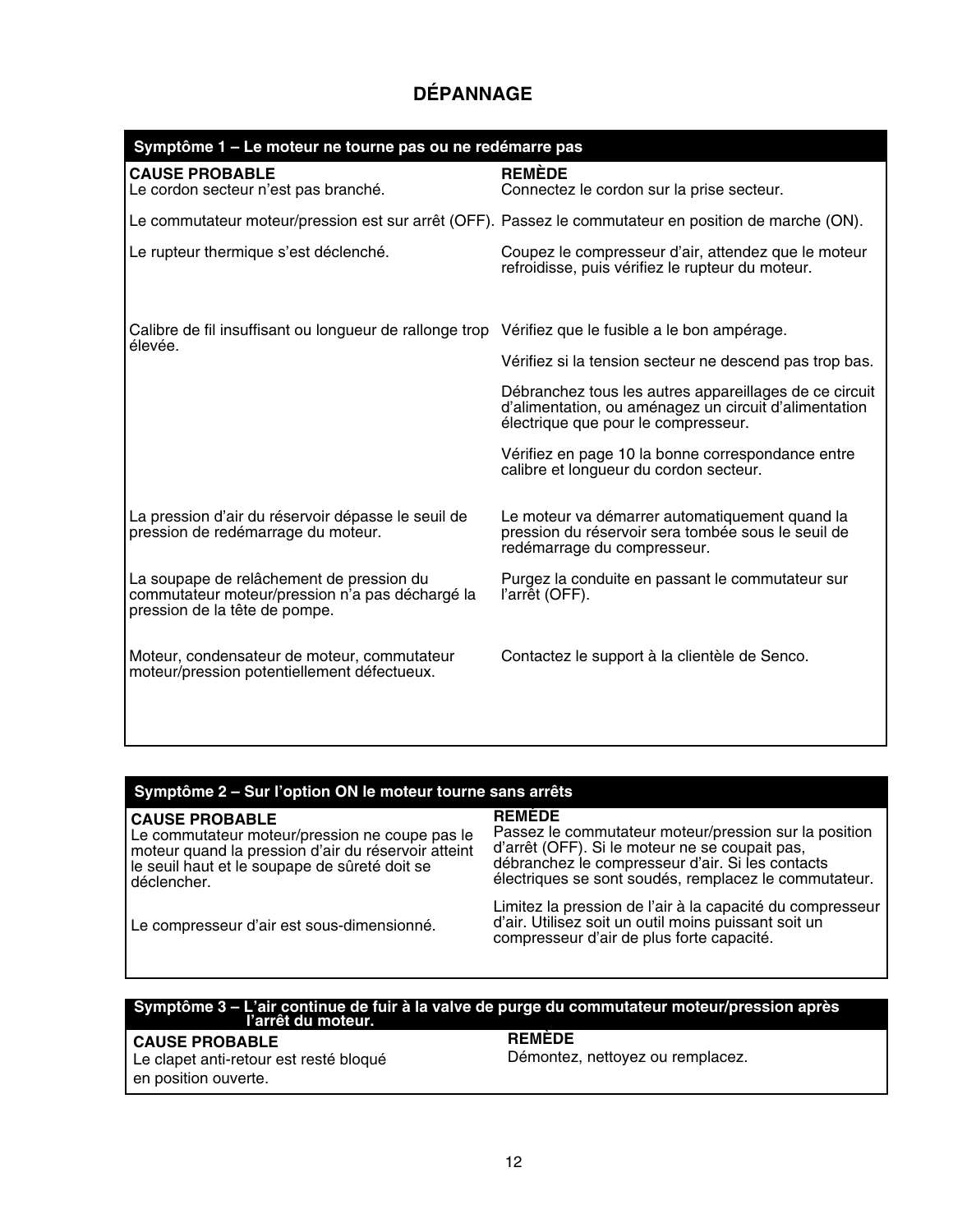#### **DÉPANNAGE**

| Symptôme 4 – L'air continue de fuir à la valve de purge du commutateur moteur/pression quand le<br>moteur tourne. ' |               |
|---------------------------------------------------------------------------------------------------------------------|---------------|
| <b>CAUSE PROBABLE</b>                                                                                               | <b>REMEDE</b> |
| Commutateur moteur/pression défectueux                                                                              | Remplacement. |

#### **Symptôme 5 – L'air fuit au niveau de la soupape de sûreté.**

#### **CAUSE PROBABLE**

Commutateur moteur/pression défectueux.

**REMÈDE** Remplacement.

#### **Symptôme 6 – L'air fuit au niveau de raccords.**

#### **CAUSE PROBABLE**

Les raccords ne sont pas assez serrés.

**REMÈDE** Resserrez les raccords là où vous entendez l'air s'échapper. Vérifiez l'étanchéité des raccords avec de l'eau savonneuse.

#### **Symptôme 7 – L'air fuit au niveau du réservoir.**

**CAUSE PROBABLE** Réservoir défectueux ou percé par la rouille.

Soupape flexible d'admission défectueuse.

#### **REMÈDE**

Il faut remplacer le réservoir d'air. N'essayez pas de réparer un réservoir d'air !

#### **Symptôme 8 – L'air fuit au niveau du filtre d'entrée.**

#### **CAUSE PROBABLE**

**REMÈDE** Contactez le service à la clientèle de Senco au 888-222-8144.

#### **Symptôme 9 – Pression d'air comprimé insuffisante au niveau de l'outil ou accessoire.**

#### **CAUSE PROBABLE**

Le bouton de réglage du régulateur n'est pas assez tourné côté pression plus élevée ou le régulateur de pression est défectueux.

Le filtre d'admission d'air est obstrué.

Il y a des fuites d'air.

Le compresseur d'air n'est pas assez puissant pour la demande.

#### **REMÈDE**

Réglez le bouton du régulateur pour plus de pression, ou changez le régulateur.

Nettoyez le filtre.

Recherchez et réparez les fuites.

Vérifiez la consommation en air comprimé de l'accessoire. Si cette demande est supérieure à la production (pieds cubes par minute) du compresseur d'air, il vous faut un compresseur plus gros.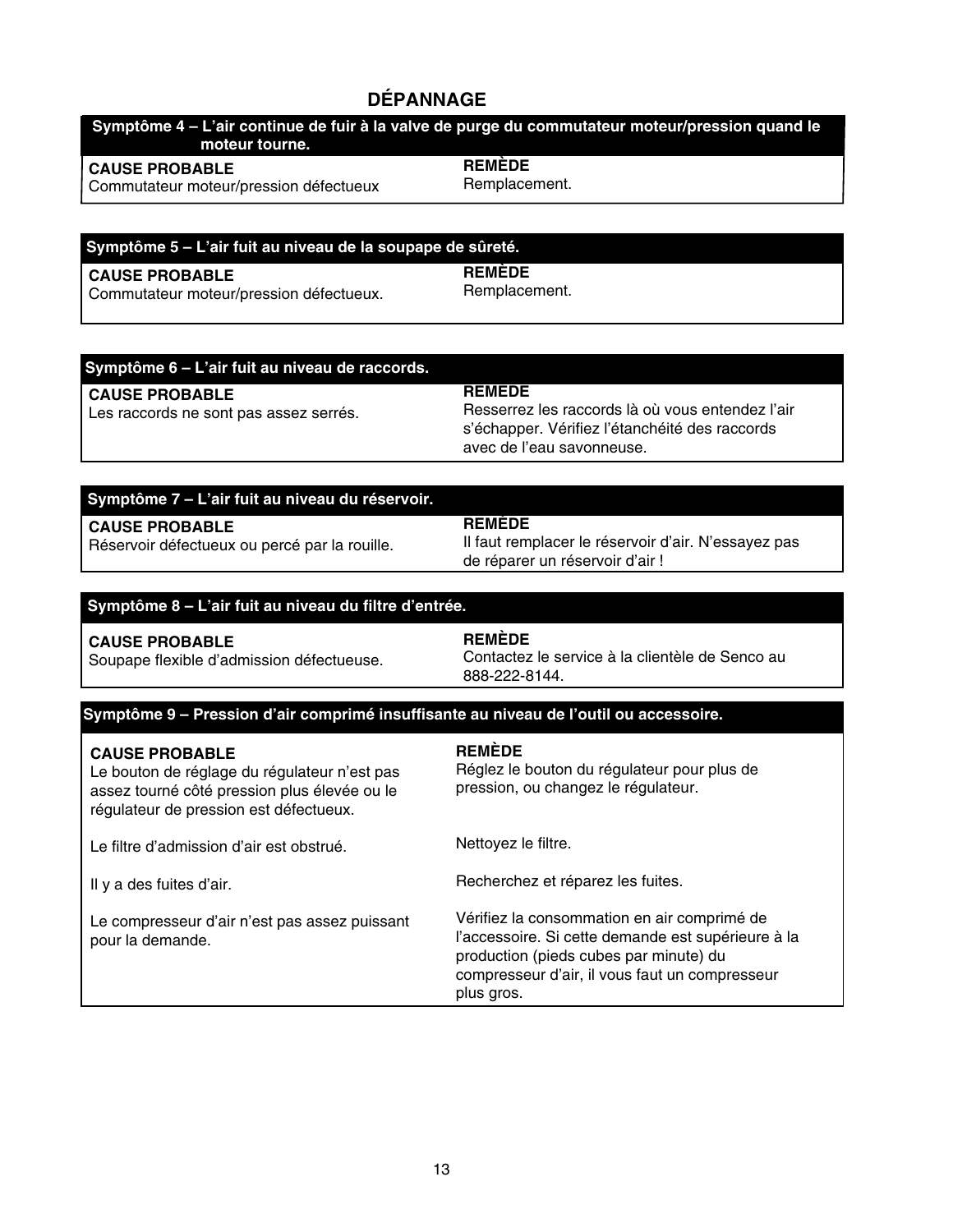## **DÉPANNAGE**

#### **Symptôme 10 – Le compresseur d'air ne produit pas assez d'air comprimé.**

#### **CAUSE PROBABLE**

Le filtre d'admission d'air est obstrué.

#### Soupape flexible d'admission défectueuse.

#### **REMÈDE**

Nettoyez le filtre.

Purgez le réservoir d'air et mesurez le temps de fonctionnement de la pompe. Comparez-le aux spécifications. S'il est inférieur, démontez la tête de pompe et inspectez la plaque porte soupape, nettoyez ou remplacez.

#### **Symptôme 11 – Humidité dans l'air en sortie.**

#### **CAUSE PROBABLE**

Condensation dans le réservoir d'air causée par un niveau élevé d'hygrométrie atmosphérique, ou le fait que le compresseur d'air n'a pas tourné assez longtemps.

#### **REMÈDE**

Purgez bien le réservoir d'air après chaque utilisation. Purgez-le plus souvent par temps humide et utilisez un filtre sur la conduite d'air.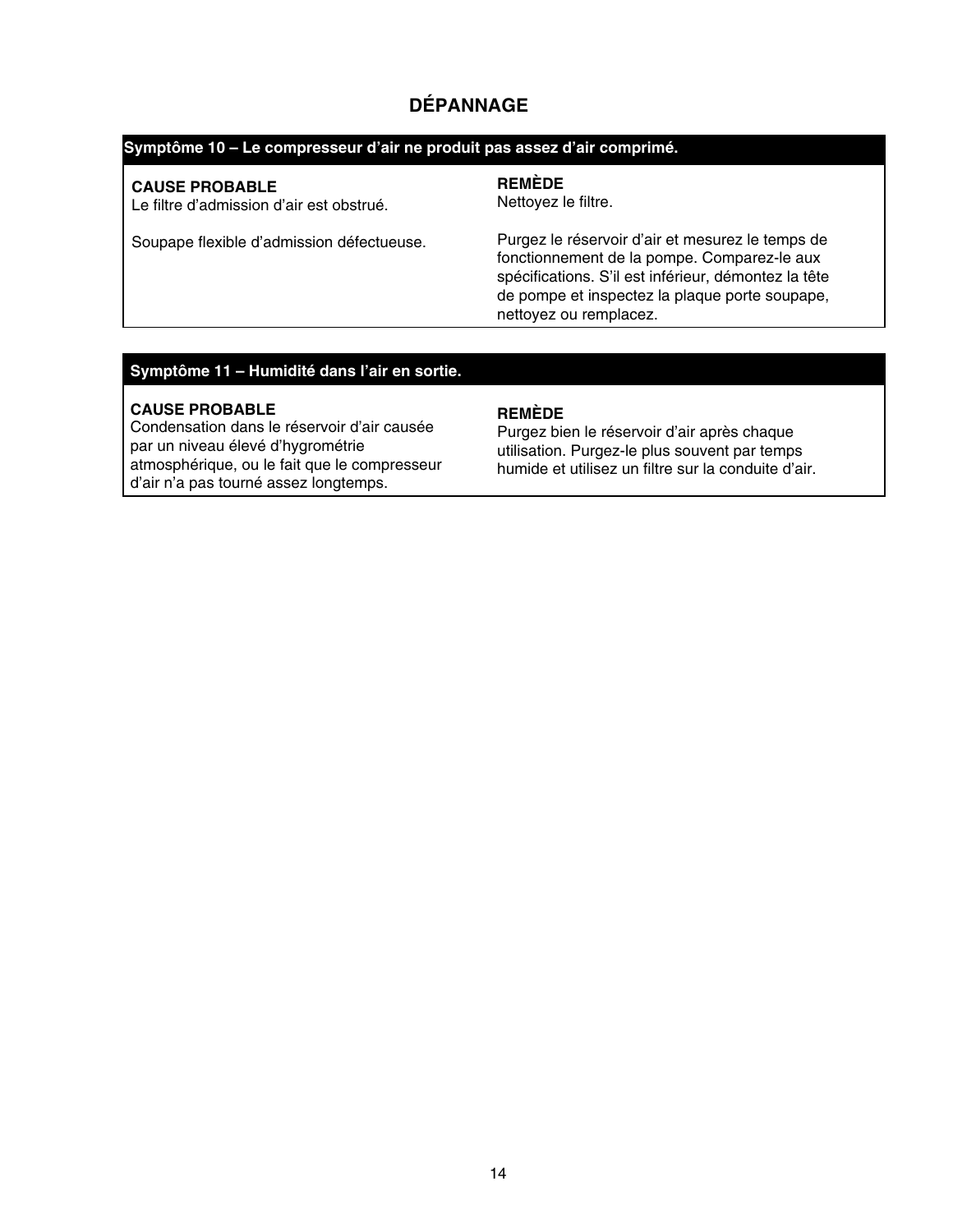## **SPÉCIFICATIONS**

| Référence de modèle                        | PC0968                                    |
|--------------------------------------------|-------------------------------------------|
| Moteur                                     |                                           |
| Puissance                                  | 1.5 cv (Maximum) 1 cv (en marche normale) |
| Tension                                    | 115 V                                     |
| Ampérage                                   | 8 A                                       |
| Fréquence                                  | $60$ Hz                                   |
| Phase                                      | Monophasé                                 |
| Vitesse de rotation                        | 3450 tours/minute                         |
| Pompe de compresseur                       |                                           |
| Nombre de cylindres                        |                                           |
| Étage de compression                       | 1                                         |
| Lubrification                              | Sans besoin de lubrification              |
| Carter                                     | Aluminium                                 |
| Paliers                                    | <b>Billes</b>                             |
| Cylindre                                   | Aluminium/Manchon acier                   |
| Soupapes                                   | Flexible à ruban simple                   |
| Tête                                       | Aluminium                                 |
| Filtre                                     | Insert                                    |
| Réglage du commutateur moteur/pression     |                                           |
| Seuil haut de coupure                      | $135$ psi                                 |
| Seuil bas de démarrage                     | $105$ psi                                 |
| Commandes                                  | Démarrage / coupure                       |
| Réservoir d'air                            |                                           |
| Capacité                                   | 2.5 gallon US (10.5 l)                    |
| Performance globale                        |                                           |
| Déplacement d'air en pieds 3/min           | 4,0                                       |
| Capacité sous 90 psi                       | 2.2                                       |
| Pression maximale                          | 135 PSIG                                  |
| Temps d'activation de pompe de 0 à 135 psi | 82 secondes                               |
| Temps de récupération de 105 à 135 psi     | 17 secondes                               |
| Poids                                      |                                           |
| <b>Net</b>                                 | 17.1 kg (38 livres)                       |
| Dimensions                                 |                                           |
| Longueur x largeur x hauteur               | 40,6 x 38,1 x 34,3 cm (16 x 15 x 13.5")   |

٦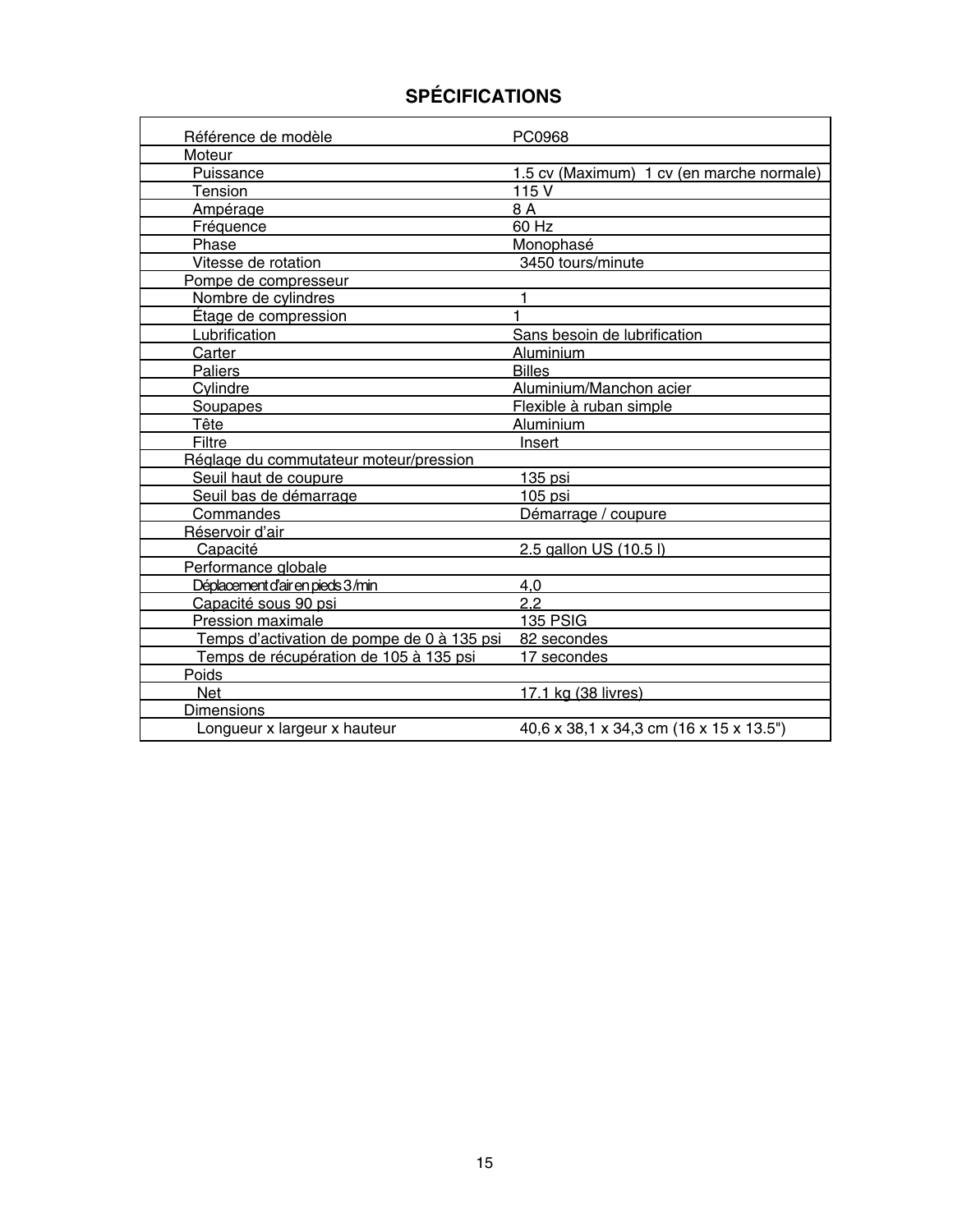#### **Garantie limitée Outils et compresseurs SENCO® pneumatiques, DuraSpin® et sans câble**

Senco Products, Inc. ("SENCO") conçoit et fabrique ses produits sur la base des plus hautes normes en matériaux et main-d'œuvre. SENCO garantit à l'acheteur au détail d'origine que les produits suivants sont exempts de défauts relatifs à matériaux et main-d'œuvre durant leur période de garantie spécifiée ici :

| SENCO série PRO               | <b>Compresseurs SENCO</b> |
|-------------------------------|---------------------------|
| Un an                         | Un an                     |
| SENCO DuraSpin®               | SENCO sans câble          |
| Un an                         | Deux ans                  |
| Produits SENCO reconditionnés | Sans fil à gaz            |
| Un an                         | Deux ans                  |
|                               |                           |

Durant la période de garantie (partant de la date d'achat), SENCO réparera ou remplacera, à son choix et à ses frais, tout produit ou pièce reconnus défectueux en matériaux ou main d'œuvre après examen par un centre de service sous garantie agréé de SENCO, avec les exceptions, exclusions et limitations décrites plus loin. Tout produit ou pièce de remplacement portera une garantie pour la durée résiduelle de la période de garantie applicable au produit ou à la pièce remplacés. UNE FACTURE OU UNE PREUVE D'ACHAT AVEC DATE CHEZ LE REVENDEUR SERA À FOURNIR PAR L'ACHETEUR POUR JUSTIFIER SA DEMANDE D'APPLICATION DE GARANTIE. Un enregistrement de garantie est également demandé, il peut se faire en ligne sur le site www.senco.com, ou en remplissant et en postant sans frais le formulaire d'enregistrement inclus dans votre manuel d'utilisation aux informations sur les pièces, qui se trouve dans l'emballage du produit. Pour exercer une demande d'application de garantie, vous devez retourner le produit, avec reçu/preuve d'achat valide, en port payé à l'avance, à un centre de service sous garantie agréé SENCO. Une liste de ces centres agréés peut se trouver sur www.senco.com ou en appelant sans frais au 1-800-543-4596. SENCO s'acquittera de ses obligations au titre de cette garantie dans un délai raisonnable après approbation du bien fondé de votre demande.

#### **Compresseurs sur brouette :**

- 1. Compte tenu des exceptions, exclusions et limitations décrites plus loin, SENCO garantit que la pompe à compression sera exempte de défauts en matériaux et main d'œuvre pendant deux ans à partir de sa date d'achat.
- 2. Les pièces défectueuses de la pompe à compression non affectées par de usure ou détérioration normales seront réparées ou remplacées, au choix de SENCO, durant la période de garantie de deux ans. Si SENCO détermine que réparation ou remplacement sont impossibles, SENCO remboursera le prix d'achat moins une dépréciation raisonnable sur la base de l'utilisation effective.

#### **SENCO sans câble :**

- 1. Compte tenu des exceptions, exclusions et limitations décrites plus loin, SENCO garantit que l'outil SENCO sans câble sera exempt de défauts en matériaux et main d'œuvre pendant deux ans à partir de sa date d'achat.
- 2. Compte tenu des exceptions, exclusions et limitations décrites plus loin, SENCO garantit que batteries et chargeurs utilisés avec les outils sans câble SENCO seront exempts de défauts en matériaux et main d'œuvre pendant deux ans à partir de leur date d'achat.

#### **EXCLUSIONS DE GARANTIE**

Les exclusions de garantie suivantes sont applicables :

- 1. Les pièces à usure normale ne sont pas couvertes par cette garantie. Cela comprend par exemple isolateurs, courroies d'entraînement, filtres à air, joints toriques caoutchouc, joints, lames d'entraînement, butées de pistons, ensemble piston/entraînement et tubes de carburant.
- 2. Cette garantie ne couvre pas les pièces endommagées du fait d'usure normale, mauvaise application, mésusage, accidents, fonctionnement à vitesse ou tension (sur secteur uniquement) autres que les recommandations, entreposage incorrect ou dommages résultant de l'expédition.
- 3. Les produits utilisés dans des applications de production/industrielles telles que définies par SENCO sont exclus de cette garantie. 4. Les charges de main d'œuvre ou les dommages ou pertes résultant d'utilisation, entretien ou réparation incorrects ne sont pas couverts par
- cette garantie. 5. SENCO ne garantit pas le moteur du compresseur sur brouette, mais il peut être couvert par une garantie offerte par son constructeur. **CONDITIONS GÉNÉRALES DE GARANTIE**

#### Cette garantie ne sera honorée que si :

- A. De l'air comprimé propre, sec et régulé a été utilisé, à une pression ne dépassant pas la limite inscrite sur le carter de l'outil.
- B. Il n'y a pas d'évidence d'abus, conditions anormales, négligence, mésusage, modifications inappropriées ou mauvais entreposage du produit.
- C. Il n'y a pas eu de déviations par rapport aux instructions, spécifications et calendriers d'entretien (lire le manuel d'opérateur pour les instructions d'utilisation, et d'entretien et les spécifications).

CETTE GARANTIE EST LA SEULE QUE PORTE CE PRODUIT, ET SENCO REJETTE TOUTES AUTRES SORTES DE GARANTIES. TOUTES GARANTIES IMPLICITES SERONT LIMITÉES EN DURÉE À LA PÉRIODE DE GARANTIE APPLICABLE SPÉCIFIÉE PLUS HAUT. CERTAINS ÉTATS NE PERMETTENT PAS LA LIMITATION DE LA DURÉE DES GARANTIES IMPLICITES, DONC LA PRÉSENTE LIMITATION PEUT NE PAS ÊTRE APPLICABLE DANS VOTRE CAS. VOS RECOURS SONT UNIQUEMENT TELS QUE DÉCRITS PLUS HAUT. SENCO N'EST EN AUCUN CAS RESPONSABLE POUR DES DOMMAGES ANNEXES, CONSÉCUTIFS, INDIRECTS OU SPÉCIAUX. CERTAINS ÉTATS NE PERMETTENT PAS L'EXCLUSION OU LA LIMITATION DE DOMMAGES ANNEXES OU CONSÉCUTIFS, DONC LA PRÉSENTE LIMITATION OU EXCLUSION PEUT NE PAS ÊTRE APPLICABLE DANS VOTRE CAS. EN AUCUNE MANIÈRE, QUE CELA RÉSULTE DE RUPTURE DE CONTRAT, GARANTIE, TORT (INCLUANT LA NÉGLIGENCE) OU AUTRE CAUSE, LA RESPONSABILITÉ DE SENCO NE POURRA EXCÉDER LE PRIX DU PRODUIT QUI A SERVI À ÉTABLIR LA RÉCLAMATION OU LA RESPONSABILITÉ. TOUTE RESPONSABILITÉ RELATIVE À L'UTILISATION DE CE PRODUIT CESSERA À L'EXPIRATION DE LA PÉRIODE DE GARANTIE SPÉCIFIÉE PLUS HAUT. AUCUN EMPLOYÉ OU REPRÉSENTANT DE SENCO, NI AUCUN DISTRIBUTEUR OU DÉTAILLANT, N'EST AUTORISÉ À EFFECTUER CHANGEMENTS OU MODIFICATIONS À CETTE GARANTIE.

Cette garantie vous donne des droits légaux spécifiques, et vous pouvez aussi avoir d'autres droits qui peuvent varier d'un État à l'autre.

#### **REMPLACEMENT D'OUTIL SUITE À UNE CATASTROPHE NATURELLE**

SENCO remplacera tout outil détruit par une catastrophe naturelle telle que inondation, tremblement de terre, ouragan ou autre désastre d'origine naturelle. Une réclamation dans ce contexte sera recevable si l'acheteur au détail d'origine avait bien précédemment soumis la carte de garantie de l'outil convenablement remplie, et peut fournir la preuve de sa propriété et un rapport acceptable décrivant cette catastrophe naturelle, étayé par assureur, police ou autre autorité officielle. Pour obtenir des instructions sur la façon de formuler une telle réclamation, appeler au 1-800-543-4596.

#### **SATISFACTION DES CLIENTS**

Cent pour cent de satisfaction de la clientèle est notre objectif N° 1. Si pour une quelconque raison le produit n'a pas une performance qui satisfait son acheteur d'origine, il peut le ramener à son lieu d'achat **dans les trente jours** avec preuve d'achat datée pour se faire rembourser le prix d'achat.

©2006, 2007 par SENCO PRODUCTS, INC. CINCINNATI, OHIO 45244-1611 USA www.senco.com 012108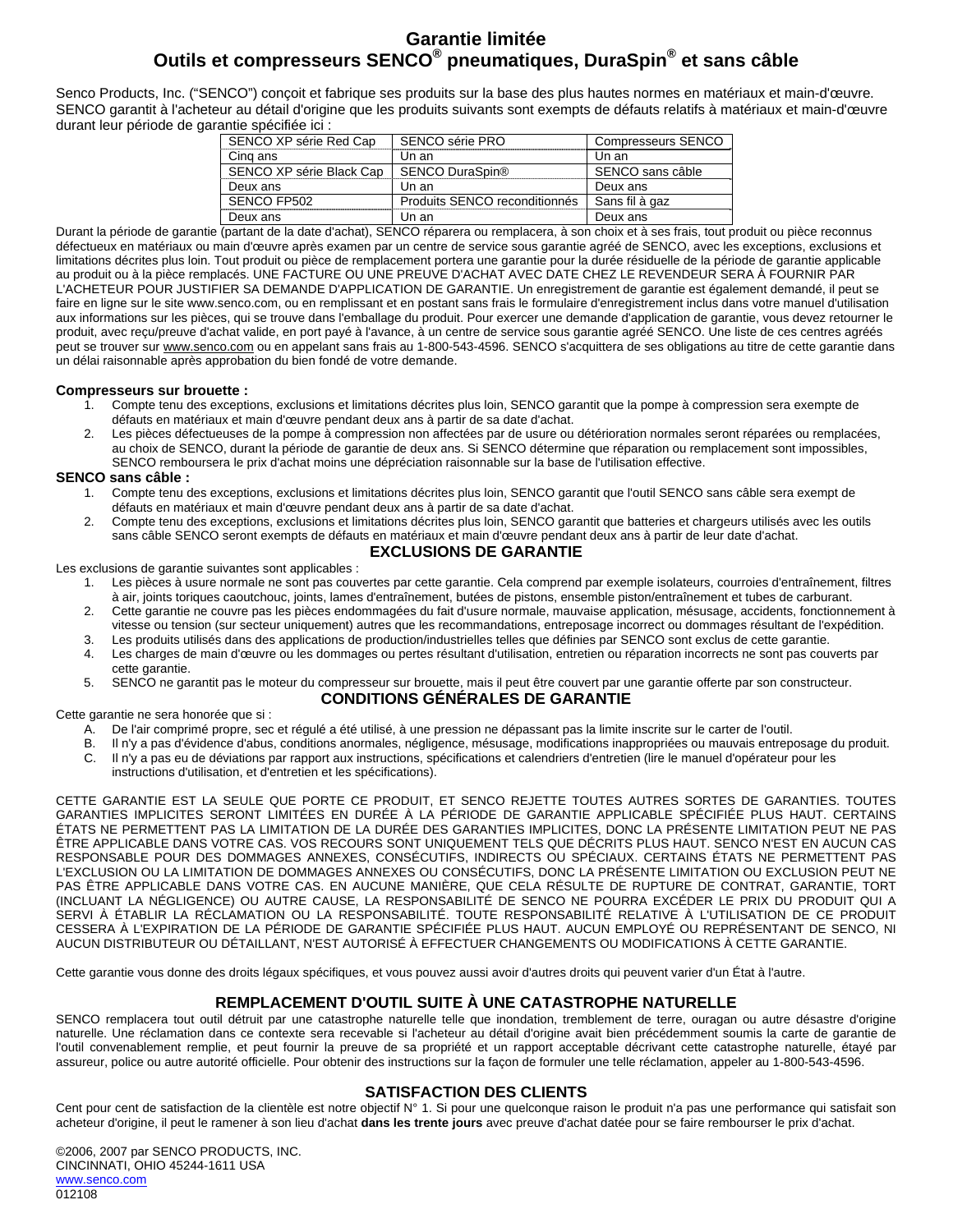

# <u>SENCO</u>

## *PC0968, compresseur d'air électrique 1 CV*



**PC0968 – Date de révision : 7/11/08 – Remplacement de la version du 1/8/08 – SENCO Products, Inc. – Cincinnati, OH 45244-USA**

**Des questions ou commentaires ? Appelez le numéro sans frais de SENCO au 1-800-543-4596 ou envoyez un courriel à toolprof@senco.com**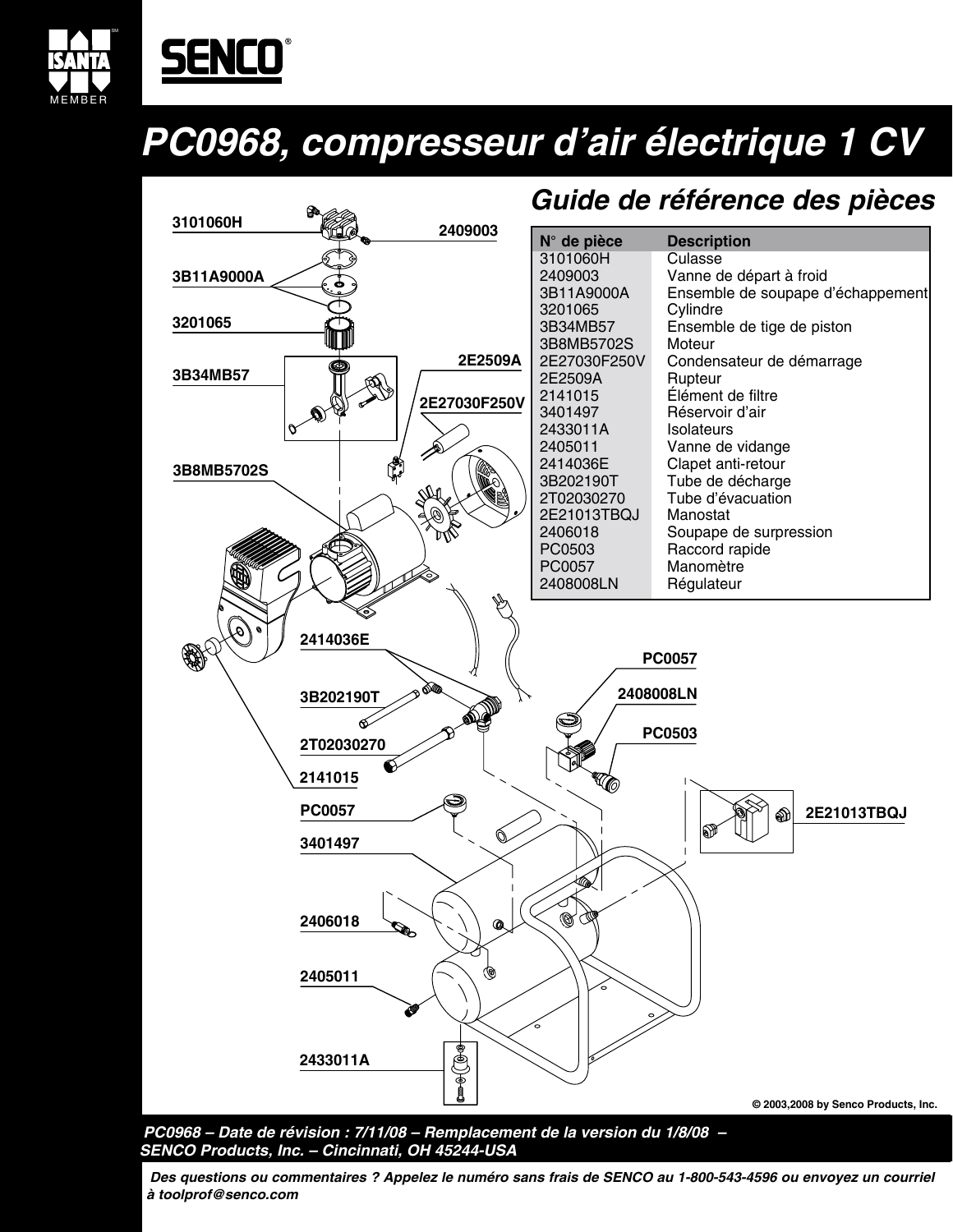

**Consultas? Comentarios? Ilame sin cargo a la línea de asistencia de SENCO: 1-800-543-4596 ó envíe a toolprof@senco.com**

## **Compresor deaire eléctrico PC0968**





**Senco Products, Inc. 8485 Broadwell Rd. Cincinnati, OH 45244**

# **Instruccione de Operación**

**© 2003, 2008 by Senco Products, Inc.**

**PC0968 Revised December 15, 2008 (Replaces 11/7/08)**



 **En este manual se incluyen avisos para el uso seguro de este compresor.**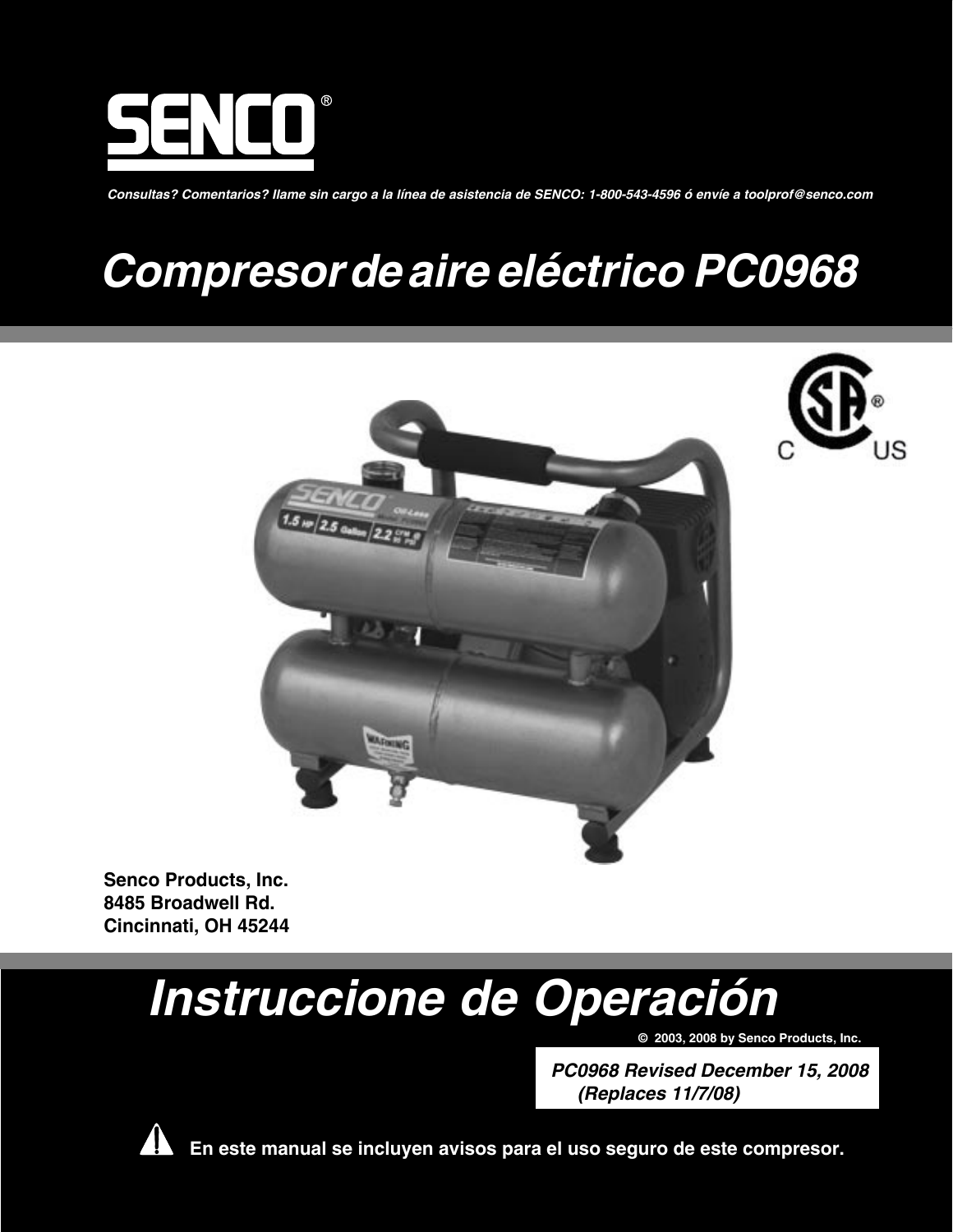## **INDICE**

| ADVERTENCIA PROPOSICION 65 DE CALIFORNIA 7 |  |
|--------------------------------------------|--|
|                                            |  |
|                                            |  |
| LISTA DE COMPROBACIÓN ANTES DE             |  |
|                                            |  |
| LOCALIZACIÓN Y SOLUCIÓN DE AVERÍAS 12-14   |  |
|                                            |  |
|                                            |  |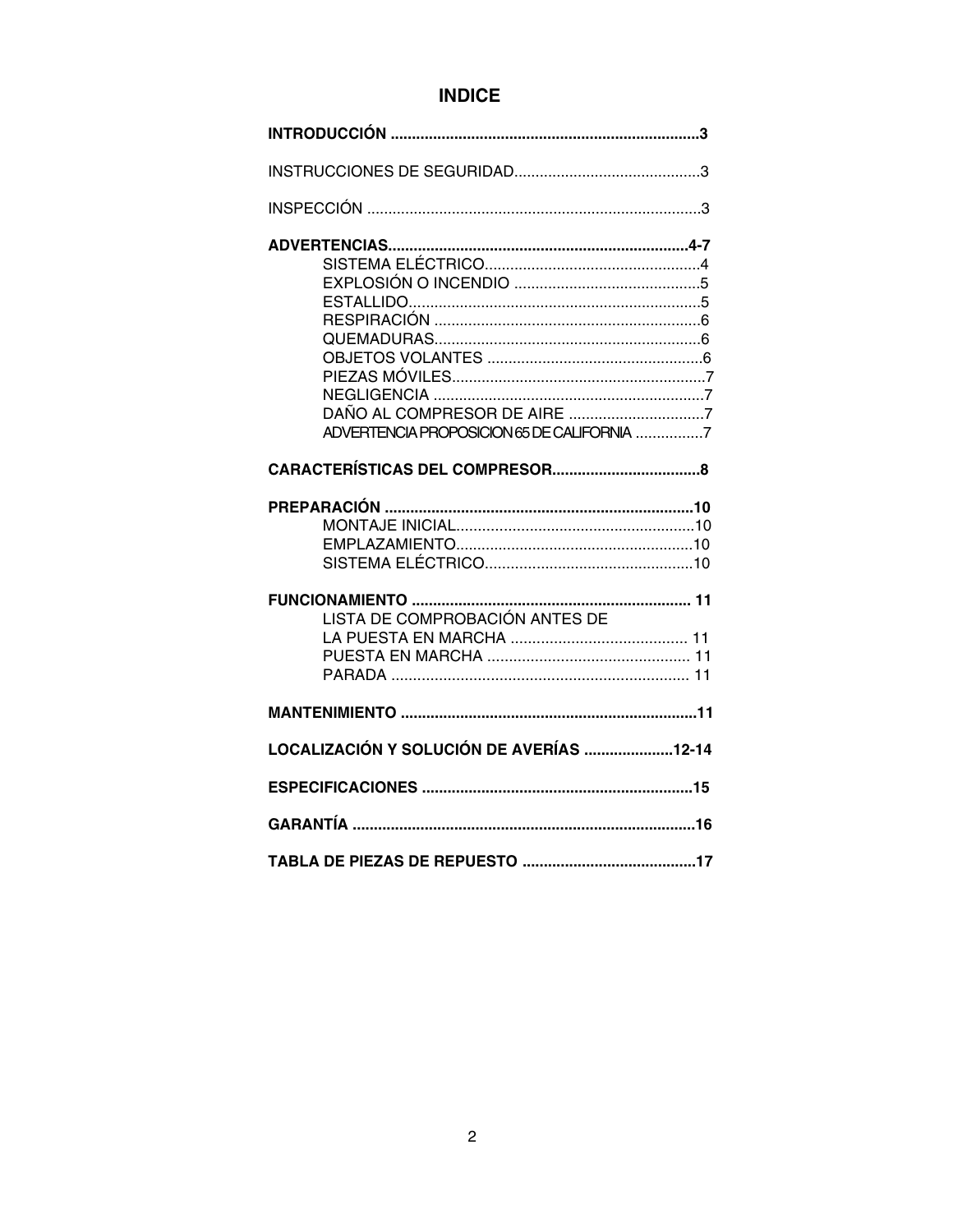## **INTRODUCCIÓN**

**¡Lo felicitamos por la compra de su nuevo compresor de aire SENCO®! Puede tener la seguridad de que su compresor de aire SENCO fue construidos con el más alto nivel de precisión y exactitud. Cada componente fue sometido a pruebas rigurosas por los técnicos para garantizar la calidad, duración y rendimiento de este compresor de aire.**

**Este manual del operador fue redactado para su beneficio. Al leer y respetar los sencillos pasos de seguridad, instalación, operación y mantenimiento descritos en este manual, disfrutará de muchos años de funcionamiento sin problemas de su nuevo compresor de aire SENCO. El contenido de este manual está basado en la información más reciente del producto disponible al momento de la publicación. El fabricante se reserva el derecho de hacer cambios en el precio, el color, los materiales, el equipo, las especificaciones o los modelos en cualquier momento sin previo aviso.**



**OPERADOR.** 

## **INSPECCIÓN**

**Desembale el compresor de aire y anote el número de serie en el espacio más abajo provisto para ese fin. Inspeccione para ver si hay indicios de daños obvios u ocultos ocurridos durante el transporte. Antes de hacer funcionar el compresor de aire, asegúrese de reemplazar todas las piezas dañadas y reparar las averías mecánicas.** 

#### **NÚMERO DE SERIE\_\_\_\_\_\_\_\_\_\_\_\_\_\_\_\_\_\_\_\_\_\_\_\_\_\_\_\_\_\_\_\_\_\_\_\_\_\_\_\_\_\_**

**Para consultas o comentarios, llame sin cargo a la línea de asistencia de SENCO: 1-800-543-4596 ó envíe e-mail a: toolprof@Senco.com**

**Por favor tenga la información siguiente a mano para todas las llamadas de servicio:**

- **1. Número de modelo**
- **2. Número de serie**
- **3. Fecha y lugar de compra**

**Senco, 8485 Broadwell Road, Cincinnati, OH 45244**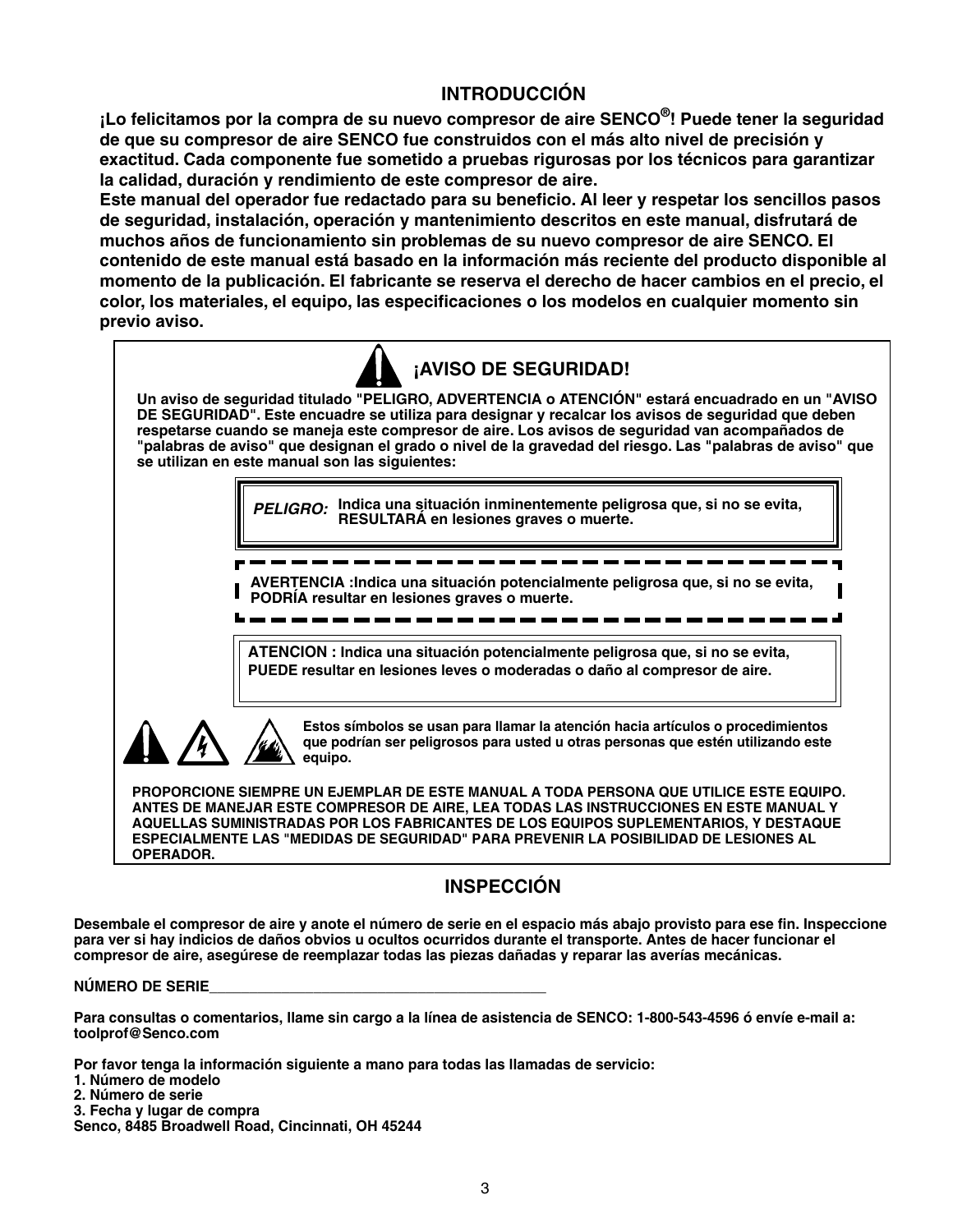K

LEA TODAS LAS MEDIDAS DE SEGURIDAD ANTES DE USAR EL COMPRESOR DE AIRE

| <b>RIESGO</b>                                               | <b>CONSECUENCIA POTENCIAL</b>                                                                                                                                                                                                                              | <b>PREVENCIÓN</b>                                                                                                                                                                                                                                                                                                                                                                                                                                                                                          |
|-------------------------------------------------------------|------------------------------------------------------------------------------------------------------------------------------------------------------------------------------------------------------------------------------------------------------------|------------------------------------------------------------------------------------------------------------------------------------------------------------------------------------------------------------------------------------------------------------------------------------------------------------------------------------------------------------------------------------------------------------------------------------------------------------------------------------------------------------|
| <b>RIESGO DE</b><br><b>ELECTROCHOQUE</b><br>O ELECTROCUCIÓN | Si no se conecta a tierra<br>correctamente el compresor de aire,<br>podrían ocurrir lesiones graves o la<br>muerte. Su compresor de aire es<br>alimentado por electricidad y puede<br>causar electrochoque o<br>electrocución si no se usa<br>debidamente. | Asegúrese de que el compresor de aire<br>está enchufado a un tomacorriente<br>correctamente conectado a tierra y que<br>suministra el voltaje correcto y la<br>protección adecuada mediante fusibles.<br>Revise el cordón de alimentación para<br>ver si hay indicios de aplastamiento,<br>cortes o daños por calor. Reemplace el<br>cordón defectuoso antes de usar el<br>compresor.                                                                                                                      |
|                                                             | El cordón eléctrico puede causar<br>electrochoque.                                                                                                                                                                                                         | Mantenga todas las conexiones secas y<br>elevadas del suelo. No deje que los<br>cordones eléctricos queden en el agua o<br>en una posición donde pudieran quedar<br>en contacto con agua. No toque el<br>enchufe con las manos mojadas.                                                                                                                                                                                                                                                                    |
|                                                             | Puede ocurrir electrochoque si no se<br>maneja correctamente el compresor<br>de aire.                                                                                                                                                                      | No tire del cordón eléctrico para<br>desenchufarlo del tomacorriente.<br>No maneje nunca el compresor de aire<br>en condiciones mojadas o a la<br>intemperie cuando está lloviendo.<br>No maneje nunca el compresor de aire<br>con los protectores o cubiertas fuera de<br>lugar o dañados.<br>Toda conexión de cableado o reparación<br>eléctrica en este compresor de aire debe<br>ser ejecutada por personal de servicio<br>autorizado y de acuerdo con los códigos<br>eléctricos nacionales y locales. |
|                                                             | Pueden ocurrir lesiones graves o la<br>muerte si personas sin experiencia<br>intentan hacer las reparaciones<br>eléctricas.                                                                                                                                | Antes de abrir un caja de conexiones<br>eléctricas, apague siempre el compresor<br>de aire, descargue la presión y<br>desenchufe el compresor de la fuente de<br>alimentación. Deje que el compresor de<br>aire se enfríe. Nunca dé por supuesto<br>que puede trabajar sin peligro en el<br>compresor de aire, simplemente por que<br>no está funcionando. ¡Podría arrancar<br>en cualquier momento!                                                                                                       |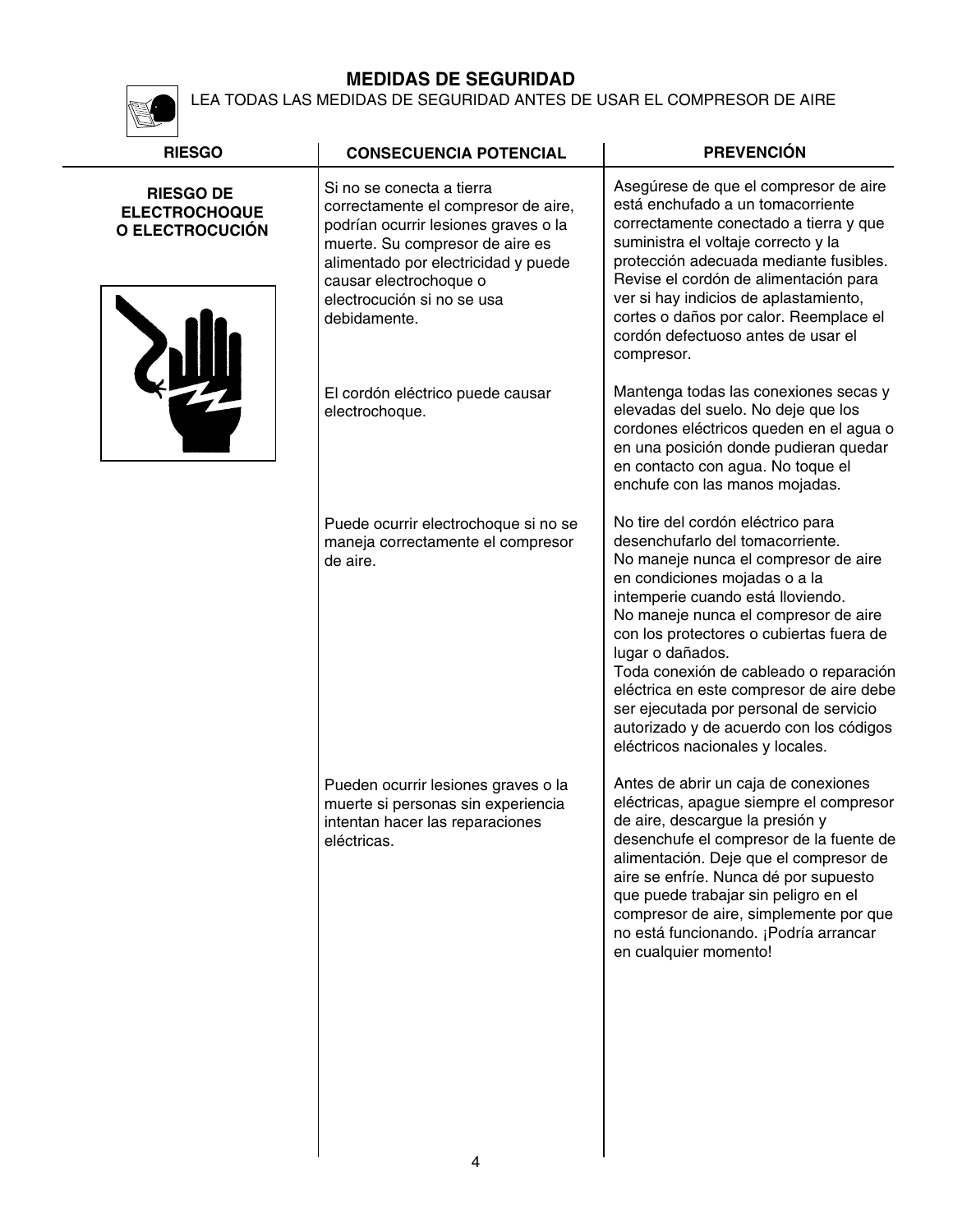

LEA TODAS LAS MEDIDAS DE SEGURIDAD ANTES DE USAR EL COMPRESOR DE AIRE

| <b>RIESGO</b>                            | <b>CONSECUENCIA POTENCIAL</b>                                                                                                                                                 | <b>PREVENCIÓN</b>                                                                                                                                                                                                                                |
|------------------------------------------|-------------------------------------------------------------------------------------------------------------------------------------------------------------------------------|--------------------------------------------------------------------------------------------------------------------------------------------------------------------------------------------------------------------------------------------------|
| RIESGO DE EXPLOSIÓN<br><b>O INCENDIO</b> | Las chispas eléctricas que ocurren<br>normalmente en el motor y el<br>interruptor de presión puede causar<br>lesiones graves o la muerte.                                     | Utilice siempre el compresor de aire<br>en un lugar bien ventilado libre de<br>vapores inflamables, polvo<br>combustible, gases u otros<br>materiales combustibles.                                                                              |
|                                          |                                                                                                                                                                               | Si está pulverizando con un material<br>inflamable, sitúe el compresor de<br>aire a por lo menos 20 pies de<br>distancia de la zona de<br>pulverización.<br>(Es posible que se necesite una<br>manguera adicional.)                              |
|                                          | Pueden ocurrir graves lesiones si<br>cualquiera de los orificios de venteo<br>del compresor se obtura, causando<br>el sobrecalentamiento e incendio del<br>compresor de aire. | Nunca coloque objetos afirmados<br>contra el compresor de aire o<br>encima del mismo. Utilice el<br>compresor de aire a por lo menos 12<br>pulgadas de distancia de la pared u<br>obstrucción que pudiera restringir la<br>ventilación adecuada. |
| <b>RIESGO DE</b><br><b>ESTALLIDO</b>     | Pueden ocurrir lesiones graves o la<br>muerte si el tanque de aire llegara a<br>explotar por falta de mantenimiento<br>adecuado.                                              | Vacíe el tanque de aire diariamente<br>o después de cada uso para evitar la<br>acumulación de humedad en el<br>tanque.                                                                                                                           |
|                                          |                                                                                                                                                                               | Si el tanque comienza a perder aire,<br>cámbielo inmediatamente. Nunca<br>repare, suelde o haga<br>modificaciones al tanque de aire o<br>sus accesorios. Nunca cambie los<br>ajustes de presión de fábrica.                                      |
|                                          | Pueden ocurrir lesiones graves a<br>causa de una avería del compresor<br>de aire o explosión de los accesorios<br>por el uso de componentes,                                  | Use solamente piezas de repuesto<br>genuinas Senco en su compresor de<br>aire.                                                                                                                                                                   |
|                                          | implementos o accesorios<br>incorrectos.                                                                                                                                      | Nunca sobrepase las capacidades<br>máximas de presión admisibles de<br>los accesorios.                                                                                                                                                           |
|                                          |                                                                                                                                                                               | Debido al calor extremo, no use<br>tubería de plástico ni juntas<br>estañosoldadas en el tubo de<br>descarga.                                                                                                                                    |
|                                          |                                                                                                                                                                               | Nunca use el compresor de aire para<br>inflar objetos pequeños de baja<br>presión tales como juguetes.                                                                                                                                           |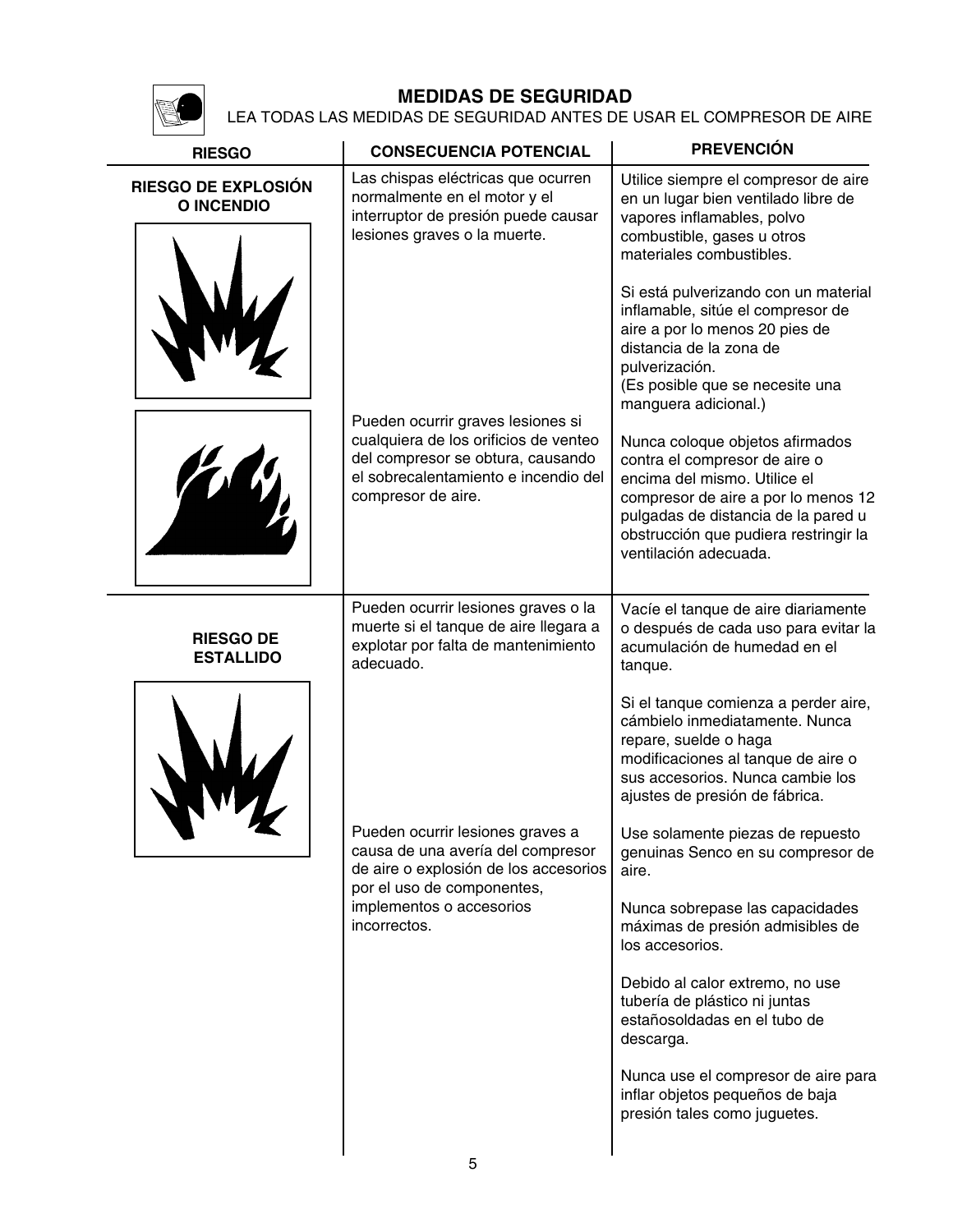

### LEA TODAS LAS MEDIDAS DE SEGURIDAD ANTES DE USAR EL COMPRESOR DE AIRE

| <b>RIESGO</b><br>POTENTIAL CONSEQUENCE                                 |                                                                                                                                                                                                                                                                                                                                                                                 | <b>PREVENCIÓN</b>                                                                                                                                                                                                                                                                                                                                                                                                        |
|------------------------------------------------------------------------|---------------------------------------------------------------------------------------------------------------------------------------------------------------------------------------------------------------------------------------------------------------------------------------------------------------------------------------------------------------------------------|--------------------------------------------------------------------------------------------------------------------------------------------------------------------------------------------------------------------------------------------------------------------------------------------------------------------------------------------------------------------------------------------------------------------------|
| <b>RIESGO PARA LAS</b><br><b>VIAS RESPIRATORIAS</b>                    | Podrían ocurrir lesiones graves o la<br>muerte si se inhala el aire<br>comprimido. El chorro de aire puede<br>contener monóxido de carbono,<br>vapores tóxicos o partículas sólidas.<br>Los materiales aplicados con<br>pulverizador tales como pintura,<br>diluyentes de pintura, quitapinturas,<br>insecticidas, matamalezas, etc.<br>contienen vapores nocivos y<br>venenos. | Nunca inhale el aire del compresor de<br>aire ya sea directamente o a través de un<br>aparato respirador conectado al<br>compresor de aire.<br>Utilice el compresor de aire solamente en<br>un lugar bien ventilado. Siga todas las<br>instrucciones de seguridad suministradas<br>con los materiales que está pulverizando.<br>Es posible que tenga que usar un<br>respirador cuando trabaje con ciertos<br>materiales. |
| <b>RIESGO DE</b><br><b>QUEMADURAS</b>                                  | Podrían ocurrir lesiones graves si se<br>tocan las piezas metálicas al<br>descubierto.                                                                                                                                                                                                                                                                                          | No permita que ninguna parte de su<br>cuerpo u otros materiales queden en<br>contacto con las piezas metálicas al<br>descubierto en el compresor de aire.                                                                                                                                                                                                                                                                |
| maa am                                                                 | Estas partes pueden permanecer<br>calientes por algún tiempo después<br>de apagar el compresor de aire.                                                                                                                                                                                                                                                                         |                                                                                                                                                                                                                                                                                                                                                                                                                          |
| <b>RIESGO DE SER</b><br><b>GOLPEADO POR</b><br><b>OBJETOS VOLANTES</b> | El chorro de aire comprimido puede<br>dañar los tejidos blandos.                                                                                                                                                                                                                                                                                                                | Use siempre gafas de seguridad "Z87"<br>exigidas por OSHA para protegerse los<br>ojos contra los residuos volantes.<br>Nunca dirija el chorro de aire contra su<br>cuerpo u otras personas o animales.                                                                                                                                                                                                                   |
|                                                                        |                                                                                                                                                                                                                                                                                                                                                                                 | Nunca deje el compresor de aire<br>presurizado desatendido. Apague el<br>compresor de aire y descargue la presión<br>antes de intentar hacer trabajos de<br>mantenimiento, conectar herramientas o<br>accesorios.                                                                                                                                                                                                        |
|                                                                        | Pueden ocurrir lesiones graves a<br>causa de residuos sueltos lanzados<br>a gran velocidad por el chorro de<br>aire comprimido.                                                                                                                                                                                                                                                 | Manténgase siempre a una distancia<br>segura de personas y animales mientras<br>utiliza el compresor de aire.                                                                                                                                                                                                                                                                                                            |
|                                                                        |                                                                                                                                                                                                                                                                                                                                                                                 | No traslade el compresor de aire mientras<br>el tanque está presurizado. No intente<br>mover el compresor de aire tirándolo de la<br>manguera.                                                                                                                                                                                                                                                                           |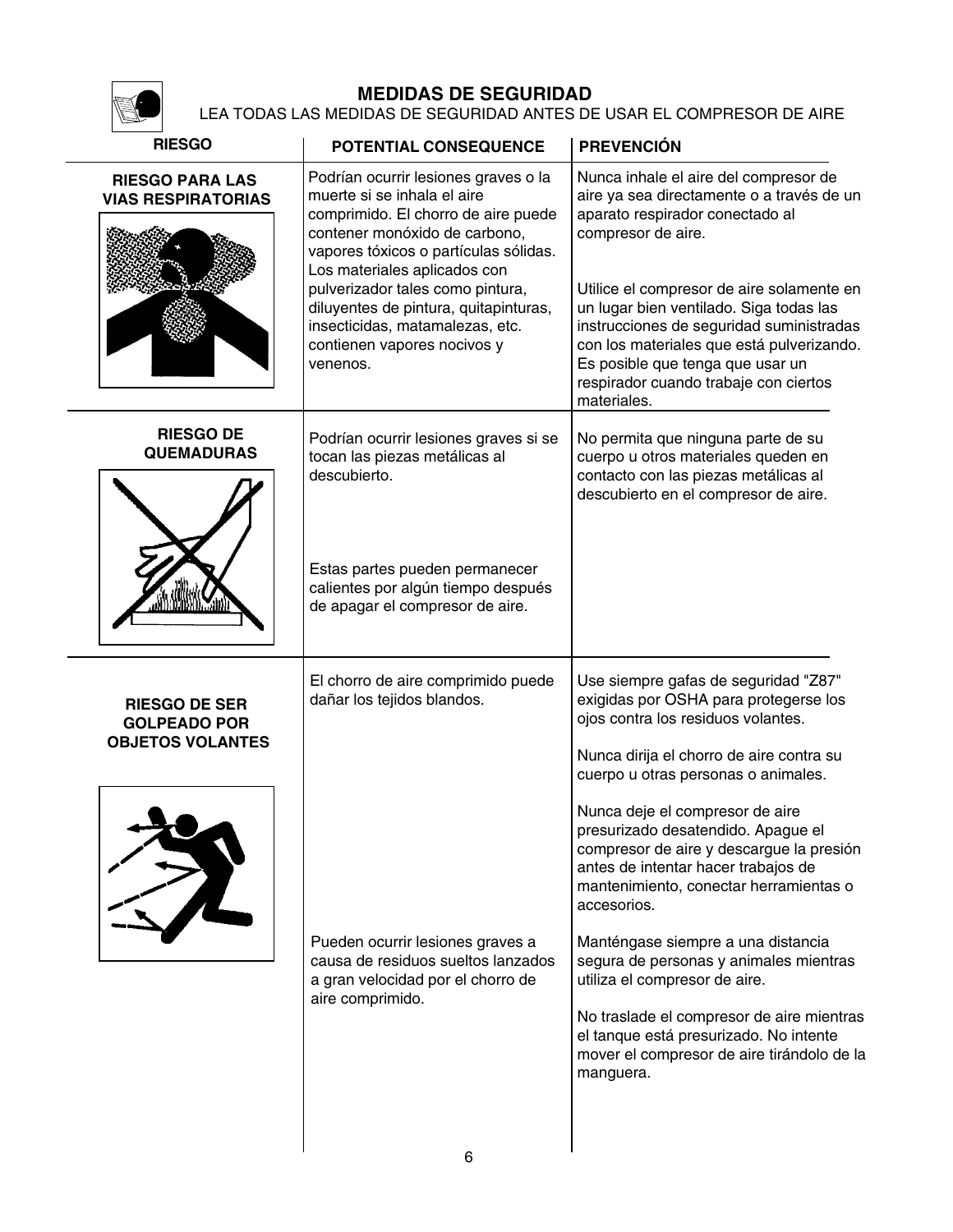LEA TODAS LAS MEDIDAS DE SEGURIDAD ANTES DE USAR EL COMPRESOR DE AIRE

| <b>RIESGO</b>                                         | <b>CONSECUENCIA POTENCIAL</b>                                                                                                                                                                                     | <b>PREVENCIÓN</b>                                                                                                                                                                                                                                                                                                                                                                                                                                                                                                                                                                                                                                                         |  |
|-------------------------------------------------------|-------------------------------------------------------------------------------------------------------------------------------------------------------------------------------------------------------------------|---------------------------------------------------------------------------------------------------------------------------------------------------------------------------------------------------------------------------------------------------------------------------------------------------------------------------------------------------------------------------------------------------------------------------------------------------------------------------------------------------------------------------------------------------------------------------------------------------------------------------------------------------------------------------|--|
| <b>RIESGO DE LAS PIEZAS</b><br><b>EN MOVIMIENTO</b>   | Riesgo de ser lesionado por las<br>piezas en movimiento. Este<br>compresor de aire funciona<br>automáticamente cuando el<br>interruptor de presión está en la<br>posición de "ON/AUTO"<br>(encendido/automático). | Apague siempre el compresor de aire<br>cuando no esté en uso. Antes de hacer<br>trabajos de mantenimiento, purgue la<br>presión de la manguera de aire y<br>desenchufe el cordón eléctrico del<br>tomacorriente. Todas las reparaciones del<br>compresor de aire debe hacerlas una<br>técnico de servicio autorizado. Nunca dé<br>por supuesto que no es peligroso trabajar en<br>el compresor de aire, simplemente porque<br>no está funcionando. ¡Puede arrancar<br>imprevistamente en cualquier momento!<br>No lo utilice sin que tenga instaladas las<br>cubiertas o protectores. Reemplace las<br>cubiertas y los protectores antes de usar el<br>compresor de aire. |  |
| <b>RIESGO POR</b><br><b>NEGLIGENCIA</b>               | Riesgo de lesionarse debido al uso<br>descuidado.                                                                                                                                                                 | ¡Nunca permita que niños o adolescentes<br>usen este compresor de aire!<br>Manténgase alerta - preste atención a lo que<br>está haciendo.<br>No use el compresor de aire cuando está<br>fatigado o ha tomado bebidas alcohólicas o<br>drogas.<br>Sepa cómo parar el compresor de aire.<br>Aprenda bien el manejo de los controles.                                                                                                                                                                                                                                                                                                                                        |  |
| <b>RIESGO DE DAÑAR EL</b><br><b>COMPRESOR DE AIRE</b> | Riesgo de reparaciones<br>importantes.                                                                                                                                                                            | No use el compresor de aire sin el filtro de aire.<br>No use el compresor de aire en un ambiente<br>corrosivo.<br>Coloque siempre el compresor de aire en<br>posición estable y segura para evitar que se<br>caiga mientras está funcionando.<br>Siga todas las instrucciones de<br>mantenimiento presentadas en este manual.<br>No incline el compresor de aire más de 10<br>grados ni en sentido longitudinal ni transversal.                                                                                                                                                                                                                                           |  |

**¡GUARDE ESTAS INSTRUCCIONES!**

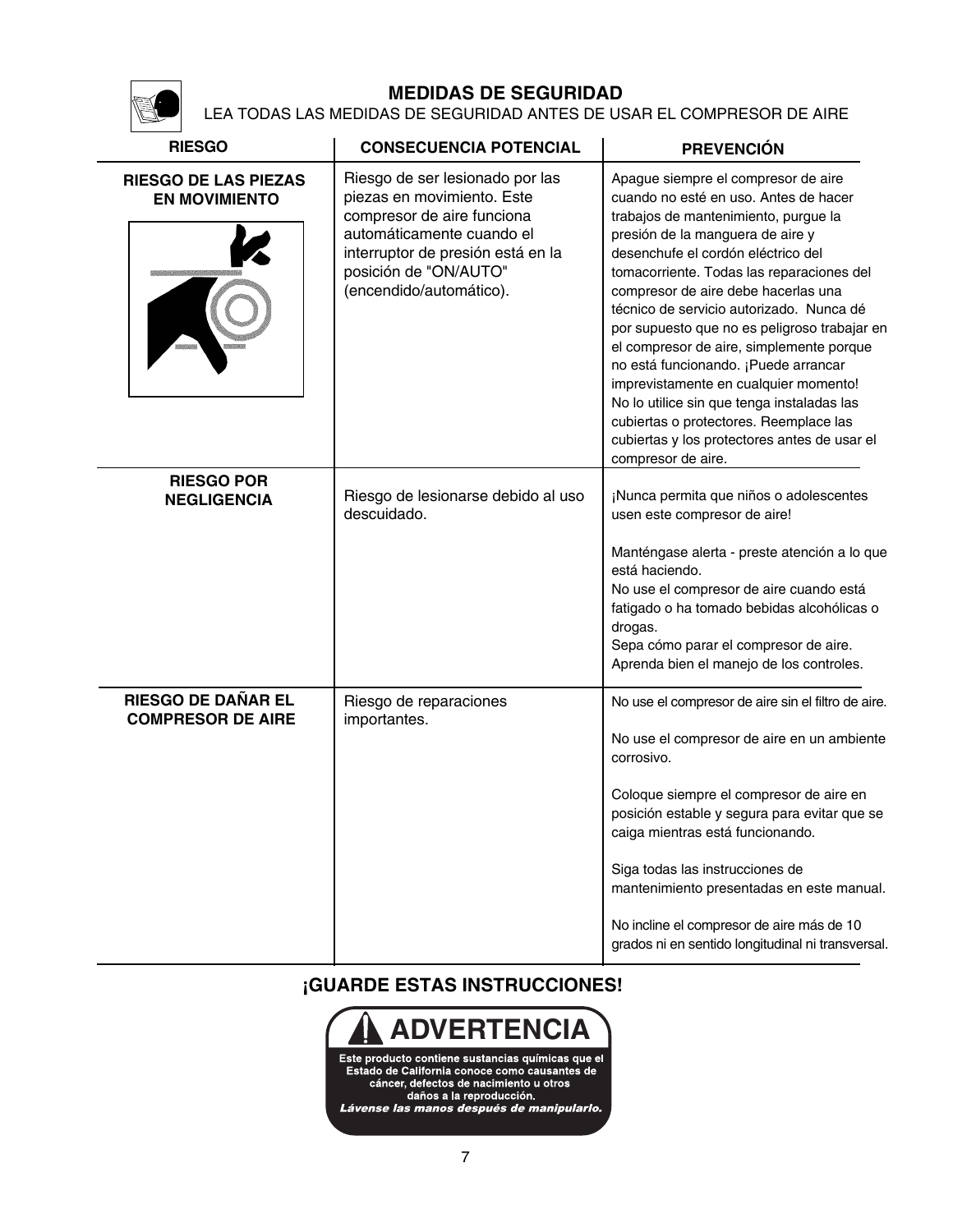## **CARACTERÍSTICAS DEL COMPRESOR**



- **1 Interruptor de motor/presión**
- **2 Bomba del compresor de aire**
- **3 Válvula de seguridad**
- **4 Manómetro del tanque**
- **5 Manómetro de presión de salida**
- **6 Regulador de presión**
- **7 Tubo de descarga**
- **8 Cordón de alimentación de 115 voltios**
- **9 Orificios de venteo/cubierta protectora**
- **10 Desacople rápido**
- **11 Filtro de admisión de aire**
- **12 Válvula de purga del tanque de aire**
- **13 Válvula del arranque en frio**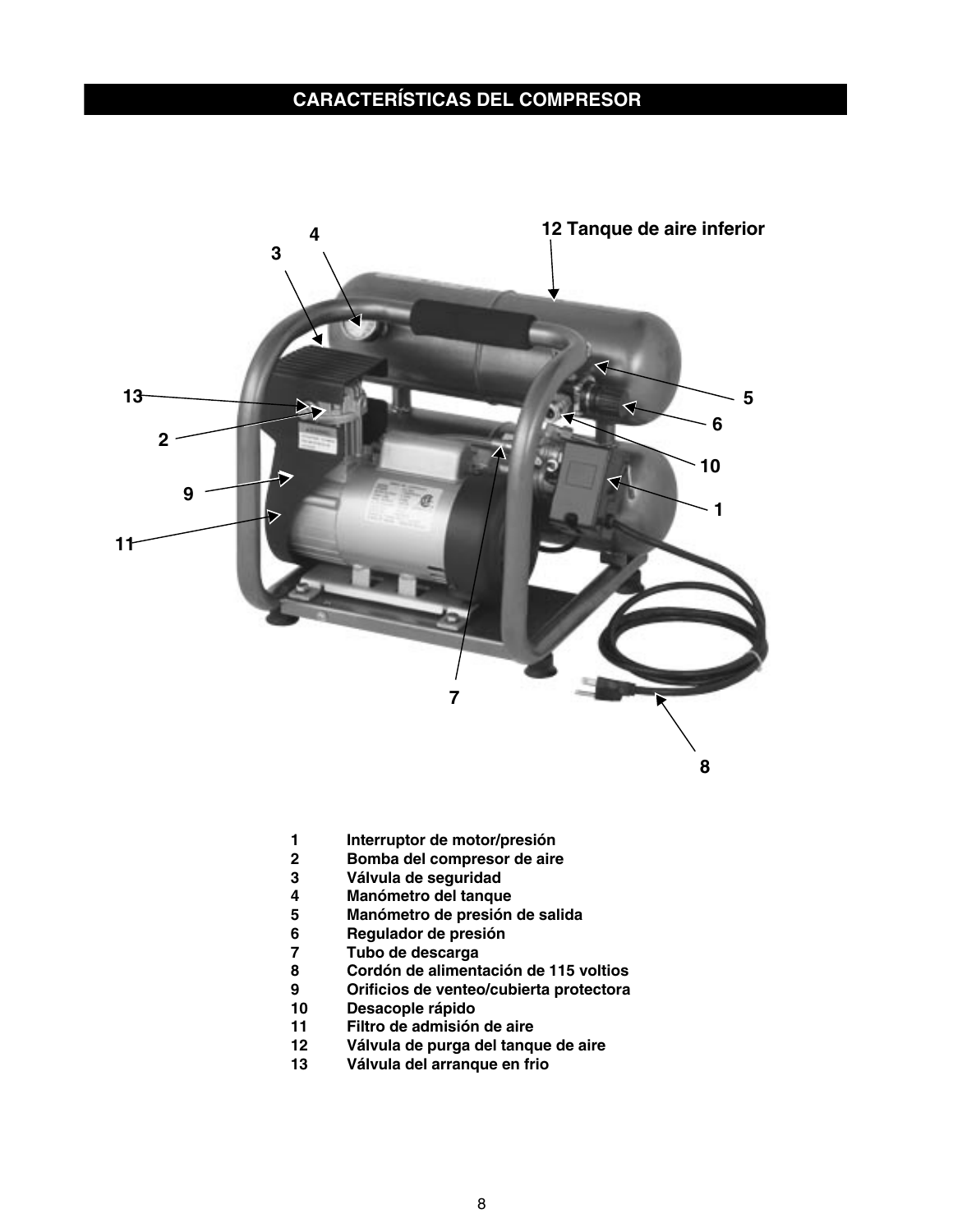## **CARACTERÍSTICAS DEL COMPRESOR**

**1) INTERRUPTOR DEL MOTOR/PRESIÓN:** Este interruptor se usa para arrancar o parar (apagar) el compresor de aire. Al moverlo a la posición "ON" (encendido) se suministra alimentación automática al interruptor de presión lo que permitirá que el motor arranque cuando la presión del tanque de aire está por debajo de la presión de "activación" ajustada en fábrica. En la posición "ON" (encendido), el interruptor apaga el motor cuando la presión del tanque de aire llega a la presión de desactivación ajustada en fábrica. Cuando se coloca en la opción de posición "ON" (encendido) (arranque/parada), el interruptor de presión apaga el motor cuando la presión del tanque de aire llega a la presión de "desactivación" ajustada en fábrica. Para fines de seguridad, este interruptor también tiene una válvula de seguridad de presión ubicada en el costado del interruptor, diseñada para descargar automáticamente el aire comprimido del cabezal de la bomba del compresor y su tubo de descarga cuando el compresor llega a la presión de "desactivación" o se apaga el motor. Esto permite que el motor vuelva a arrancar libremente. Al mover el interruptor a la posición "OFF" (apagado) se corta la alimentación al interruptor de presión y se apaga el compresor de aire.

**2) PROTECTOR CONTRA SOBRECARGA DEL MOTOR:** El motor tiene un disyuntor de circuito protector ubicado en la bomba. El consumo excesivo de amperaje causará el disparo del disyunto para proteger al operador y motor. Reposicione el disyuntor oprimiendo el vástago de plástico negro hacia dentro de la caja. Reposicione el disyuntor si se dispara.

**3) FILTRO DE ADMISIÓN DE AIRE:** El filtro está diseñado para limpiar el aire que entra a la bomba. Para asegurar que la bomba recibe continuamente un suministro de aire seco, frío y limpio, este filtro debe estar siempre limpio y los orificios de venteo libres de obstrucciones. El filtro puede sacarse para limpiarlo con agua tibia jabonosa. Enjuague el filtro y déjelo secar al aire.

**4) BOMBA DEL COMPRESOR DE AIRE:** Para comprimir el aire, el pistón sube y baja en el cilindro. En la carrera descendente, la válvula de admisión aspira aire del exterior mientras la válvula de escape permanece cerrada. En la carrera ascendente, el aire se comprime, la válvula de admisión de cierra y el aire comprimido es forzado al exterior a través de la válvula de escape al tubo de descarga, a través de la válvula de retención (antirretorno) y al interior del tanque de aire.

**5) VÁLVULA DE SEGURIDAD:** Esta válvula está diseñada para evitar fallas en el sistema, descargando la presión del sistema cuando el aire comprimido llega a un nivel predeterminado. La válvula es preajustada por el fabricante y no debe modificarse de manera alguna. Para verificar si la válvula está funcionando correctamente, tire del anillo. Deberá escapar presión de aire. Al soltar el anillo, se reasentará.

**6) VÁLVULA DE PURGA DEL TANQUE DE AIRE:** Esta válvula se usa para purgar la humedad del tanque (tanques) de aire después que se apaga el compresor de aire. ¡NUNCA intente abrir la válvula de purga cuando la presión en el tanque es superior a 10 psi! Para abrir la válvula de purga, gire la perilla en sentido contrario a las agujas del reloj. Incline el tanque para asegurarse que toda la condensación se vacía a través de la válvula.

**7) MANÓMETRO DEL TANQUE DE AIRE:** Este manómetro indica la presión de aire de reserva en el tanque (tanques) de aire.

**8) MANÓMETRO DE PRESIÓN DE SALIDA:** Este manómetro indica la presión de aire disponible en el lado de salida del regulador. Esta presión la controla el regulador y siempre es menor o igual que la presión del tanque de aire.

**9) REGULADOR DE PRESIÓN:** La presión de aire proveniente del tanque de aire se controla mediante la perilla del regulador. Gire la perilla de regulación en sentido de las agujas del reloj para aumentar la presión de descarga, y en sentido contrario para disminuirla.

**10) TUBO DE DESCARGA:** Sírvase notar que el tubo de descarga está muy caliente.













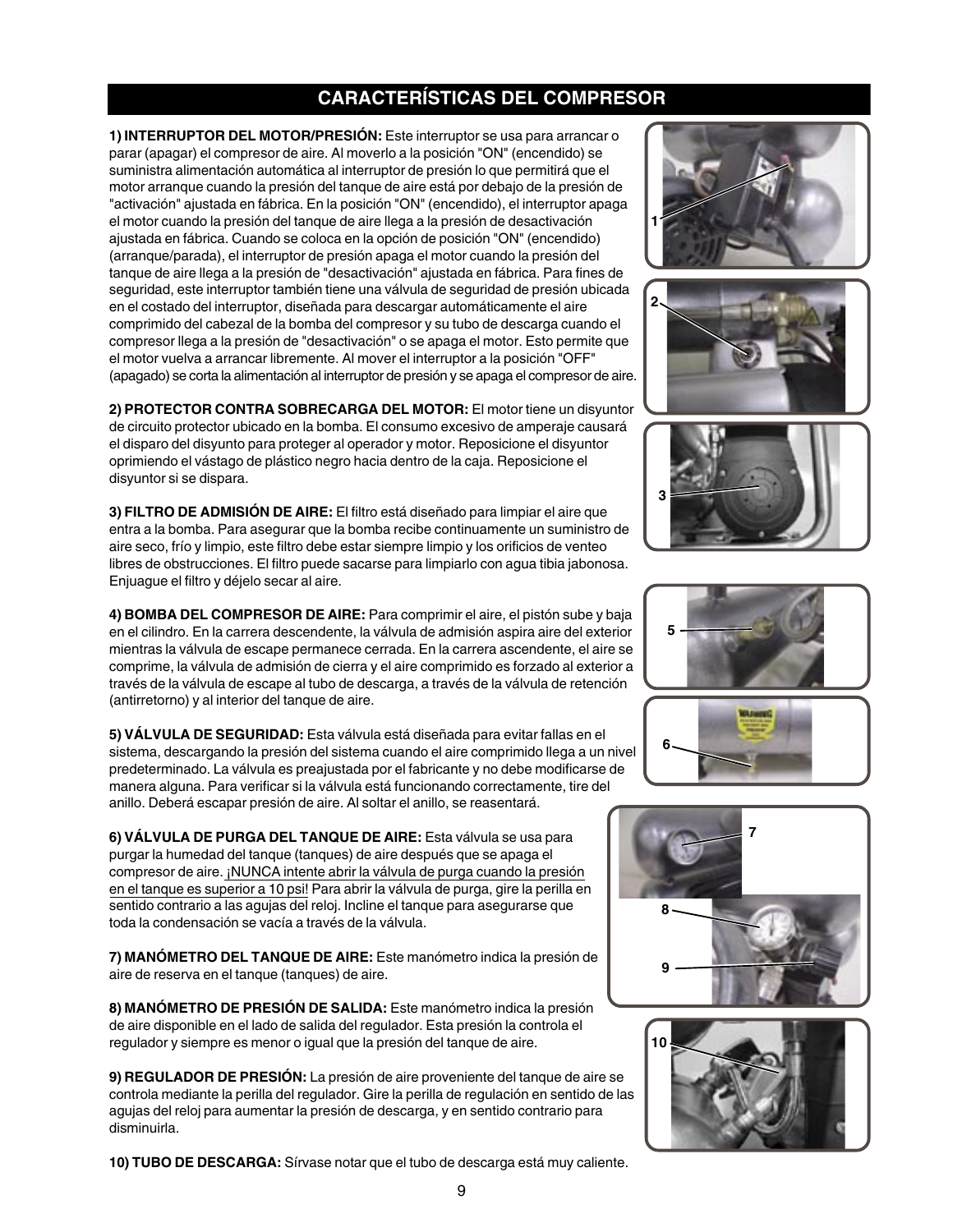## **PREPARACIÓN**

#### **MONTAJE INICIAL:**

**1. Lea las medidas de seguridad antes de montar el compresor de aire.**

#### **EMPLAZAMIENTO:**

#### **ATENCIÓN**

**Para evitar dañar el compresor de aire, no lo incline más de 10" en sentido transversal o longitudinal.**

1. Coloque el compresor de aire a una distancia de por lo menos 12 pulgadas de obstáculos que pudieran impedir la ventilación adecuada.

No coloque el compresor de aire en un lugar:

-donde hay evidencia de fugas de aceite o gas.

-donde puedan haber materiales o vapores de gas inflamables.

## **ADVERTENCIA**

**Podrían ocurrir graves lesiones o la muerte si las chispas eléctricas del interruptor del motor y presión llegaran a quedar en contacto con vapores inflamables, polvo combustible, gases u otros materiales combustibles. Cuando use el compresor de aire para pintar con pistola, colóquelo tan lejos como sea posible del lugar de trabajo, utilizando mangueras de aire adicionales en lugar de cordones eléctricos de extensión.**

-donde las temperaturas ambientales son inferiores a 32∞F o superiores a 104∞F. -donde existe la posibilidad de aspirar aire o agua extremadamente sucio al compresor.

#### **SISTEMA ELÉCTRICO:**

п

**PELIGRO La conexión incorrecta del equipo-conductor de conexión a tierra puede resultar en riesgo de electrochoque o electrocución. Ante cualquier duda respecto a la conexión a tierra del tomacorriente, consulte con un perito electricista o técnico de servicio. No use ningún tipo de adaptador con este producto. En caso de ser necesario reparar o reemplazar el cordón o enchufe, no conecte el alambre de tierra a ninguno de los terminales de bayoneta planos. El alambre con aislamiento de superficie exterior de color verde con o sin rayas amarillas, es el al ambre de tierra.**

#### **ADVERTENCIA**

**Este producto debe estar conectado a tierra. En el caso de ocurrir un malfuncionamiento o falla, la conexión a tierra proporciona un paso de menor resistencia para la corriente eléctrica con el fin de reducir el riesgo de electrochoque. Este producto está equipado con un cordón que tiene un conductor de conexión a tierra del equipo y un enchufe tipo conexión a tierra. El enchufe con conexión a tierra debe enchufarse a un tomacorriente correctamente instalado y conectado a tierra de acuerdo con todos los códigos y ordenanzas respectivos.**

**1. SENCO® NO RECOMIENDA EL USO DE CORDONES DE EXTENSIÓN, ya que esto puede crear pérdida de potencia y sobrecalentamiento del motor. Se recomienda el uso de una manguera de aire adicional en vez de un cordón de extensión. Si el uso de un cordón de extensión es inevitable, se deberá enchufar en un interruptor accionado por corriente de pérdida a tierra (GFCI) encontrado en las cajas de circuitos o receptáculos protegidos. Cuando use un cordón de extensión, respete lo siguiente:**

| Longitud del cable | Calibre del alambre |
|--------------------|---------------------|
| Hasta 25 pies      | <b>12 AWG</b>       |
| Hasta 100 pies     | <b>10 AWG</b>       |
| Hasta 150 pies     | 8 AWG               |
| Hasta 250 pies     | 6 AWG               |

**Use solamente cables de extensión de 3 clavijas que tengan enchufes de 3 clavijas tipo conexión a tierra y conectores de 3 ranuras para cordón que acepten el enchufe del producto. Use solamente cordones de extensión de una capacidad eléctrica no inferior a la capacidad nominal del producto. No use cordones de extensión dañados. Examine el cordón de extensión antes de usarlo, y cámbielo si está dañado. No maltrate el cordón de extensión y no tire de él para desenchufarlo. Mantenga el cordón lejos del calor y los cantos agudos. Apague siempre el interruptor del compresor de aire antes de desenchufar el enchufe del tomacorriente.**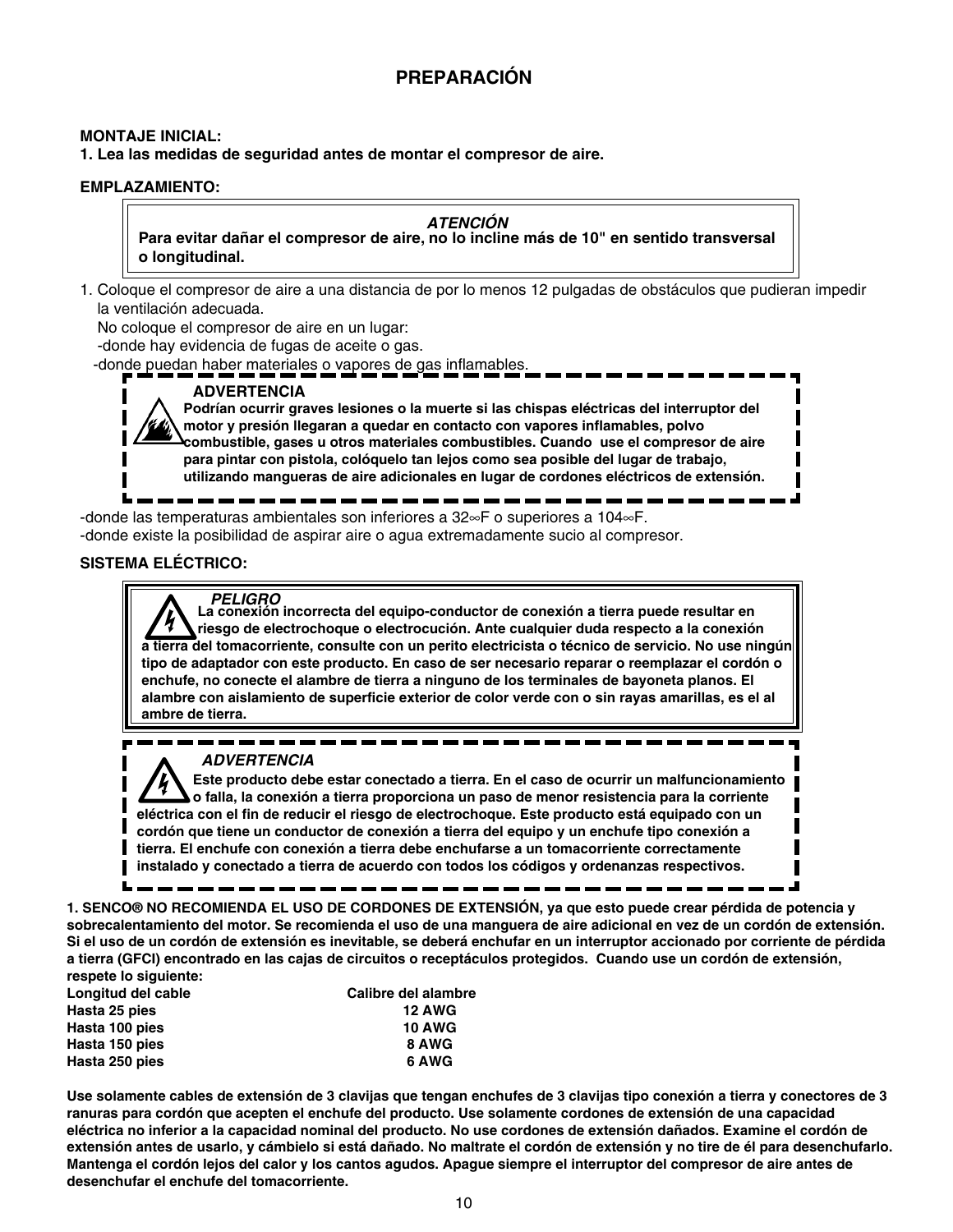## **FUNCIONAMIENTO**

#### **LISTA DE COMPROBACIÓN ANTES DE LA PUESTA EN MARCHA:**

1. neumática y después abra la válvula de purga ubicada en la parte inferior del tanque. Ciérrela bien apretada Quite toda la humedad del tanque de aire del compresor. Descargue el exceso de presión con una herramienta

después de purgar.



**ADVERTENCIA: Riesgo de lesiones corporales. ¡NUNCA intente abrir la válvula de vaciado cuando la presión en el tanque es superior a 10 psi!**

2. Asegúrese que el interruptor del motor del compresor de aire esté en la posición "OFF" (apagado).

3. Asegúrese que todas las válvulas de seguridad estén funcionando correctamente.

4. Asegúrese que todos los protectores y cubiertas estén en su lugar y firmemente instalados.

#### **PUESTA EN MARCHA**

1. Asegúrese que la palanca en la caja del interruptor de presión esté en la posición "OFF" (apagado).

- 2. Enchufe el cordón de alimentación en un tomacorriente conectado a tierra.
- 3. Mueva la palanca en la caja del interruptor de presión a la posición ON (encendido).

4. Esto permitirá que el compresor de aire ARRANQUE para aumentar la presión en los tanques de aire y que PARE cuando llega a la presión correcta. Cuando la presión disminuye con el uso, el compresor de aire ARRANCA para aumentar la presión nuevamente.

5. Ajuste la presión moviendo la perilla del regulador de presión en sentido contrario a las agujas del reloj para reducir la presión y en sentido de las agujas del reloj para aumentarla.

6. Si nota cualquier ruido o vibración fuera de lo normal, apague el compresor de aire y consulte la sección "Localización y solución de averías."

#### **PARADA:**

1. Para apagar el compresor de aire, mueva la palanca en la caja del interruptor de presión a la posición "OFF" (apagado). No apague NUNCA el compresor de aire desenchufándolo de la fuente de alimentación. Al hacerlo corre el riesgo de electrocutarse.

2. Purgue el aire del tanque, utilizando una llave neumática conectada al compresor o tirando del anillo de la válvula de seguridad.

3. Una vez que la presión en los tanques de aire indica menos de 10 libras, abra la válvula de vaciado, ubicada debajo de cada tanque, para vaciar la humedad.

4. Deje que el compresor de aire se enfríe.

5. Limpie el compresor con un trapo y guárdelo en un lugar seguro y no expuesto a congelación.

#### **MANTENIMIENTO**

Lea el manual de instrucciones antes de efectuar trabajos de mantenimiento. Ejecute los procedimientos siguientes cuando pare el compresor de aire para mantenimiento o servicio.

1. Apague el compresor de aire.

**ADVERTENCIA: Nunca suponga que no es peligroso trabajar en el compresor de aire simplemente porque no está funcionando. ¡Puede arrancar imprevistamente en cualquier momento!**

2. Desconecte el cordón de la fuente de alimentación principal.

3. Abra todas las válvulas de purga.

4. Espere que el compresor de aire se enfríe antes de comenzar el mantenimiento.

#### **CUADRO DE MANTENIMIENTO**

| <b>PROCEDIMIENTO</b>                                | <b>DIARIO</b> | SEMANAL | MENSUAL |
|-----------------------------------------------------|---------------|---------|---------|
| Vaciar la condensación del tangue (tangues) de aire |               |         |         |
| Revisar si hay ruidos o vibración fuera de lo común |               |         |         |
| Revisar si hay fugas de aire                        |               |         |         |
| Inspeccionar el filtro de aire                      |               |         |         |
| Limpiar el exterior del compresor                   |               |         |         |
| Revisar la válvula de seguridad                     |               |         |         |

֡֡֡֡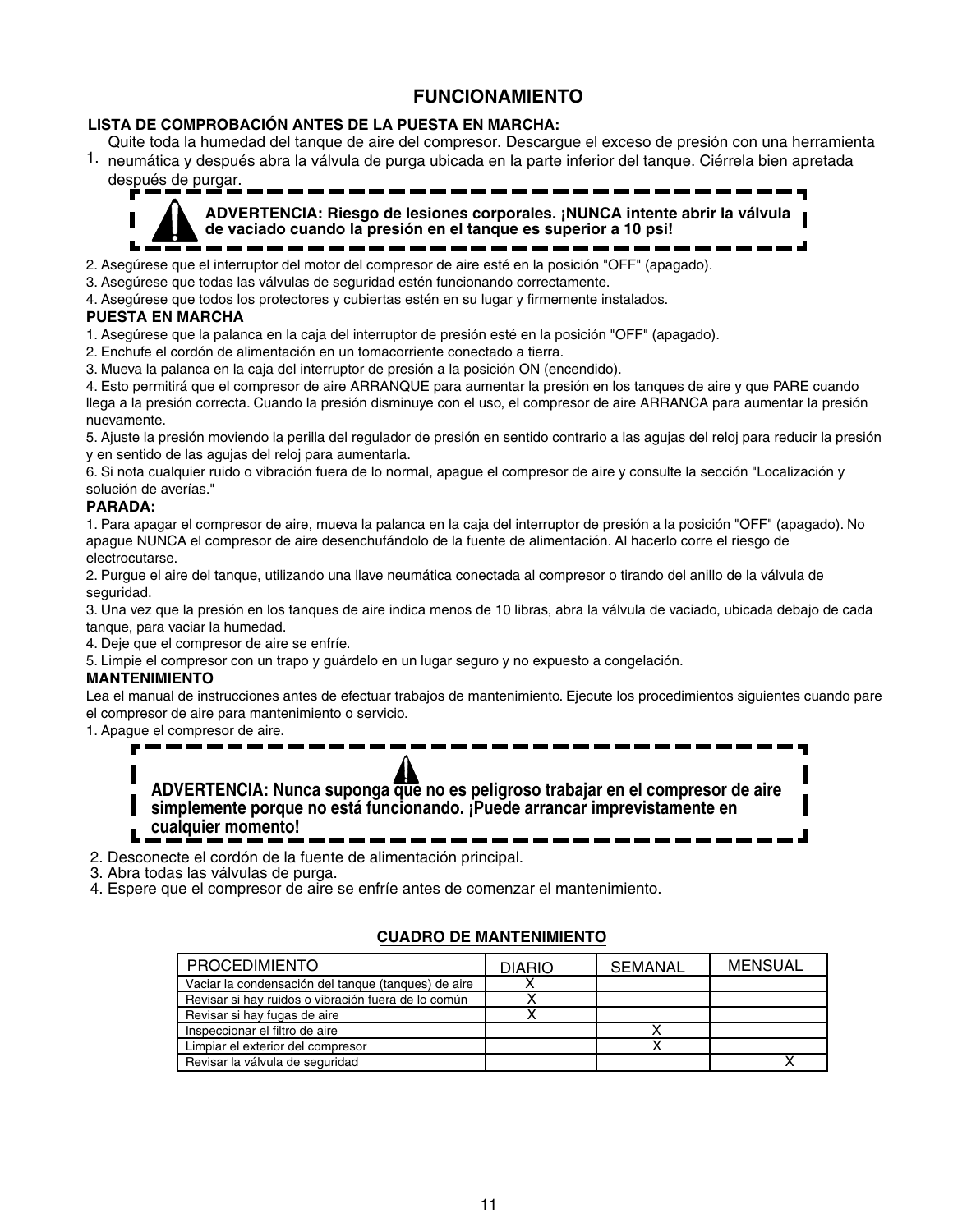## **LOCALIZACIÓN Y SOLUCIÓN DE AVERÍAS**

| Síntoma 1. El motor no funciona ni vuelve a arrancar                                                                                                                                                                                             |                                                                                                                                                                                                                                                                                                                                                                  |  |  |  |
|--------------------------------------------------------------------------------------------------------------------------------------------------------------------------------------------------------------------------------------------------|------------------------------------------------------------------------------------------------------------------------------------------------------------------------------------------------------------------------------------------------------------------------------------------------------------------------------------------------------------------|--|--|--|
| <b>CAUSA PROBABLE</b><br>El cordón de alimentación no está enchufado.<br>El interruptor del motor/presión está en posición<br>"OFF" (apagado).<br>El interruptor de sobrecarga térmica del motor se<br>disparó.                                  | <b>SOLUCIÓN</b><br>Enchufar el cordón en un tomacorriente conectado a<br>tierra.<br>Mover el interruptor a la posición "ON" (encendido).<br>Apagar el compresor, esperar hasta que el motor esté<br>frío y después revisar el disyuntor de circuito del motor.<br>Cambiar el fusible o reactivar el disyuntor de circuito.<br>Comprobar el amperaje del fusible. |  |  |  |
| Fusible quemado o disyuntor de circuito disparado.<br>Alambre de calibre incorrecto o cordón de extensión<br>de longitud incorrecta.<br>La presión del tanque de aire sobrepasa la presión<br>de "activación" del interruptor del motor/presión. | Verificar si hay condiciones de bajo voltaje.<br>Desconectar cualquier otro artefacto eléctrico del<br>circuito o hacer funcionar el compresor de aire en su<br>propio circuito derivado.<br>Averigüe el calibre correcto del alambre y el largo de<br>cable adecuado en el cuadro en la página 10.                                                              |  |  |  |
| La válvula de seguridad en el interruptor del<br>motor/presión no ha descargado la presión en la<br>l bomba.<br>Defecto en el motor, condensador del motor,<br>interruptor del motor/presión, o válvula de retención.                            | El motor arrancará automáticamente cuando la presión<br>del tanque de aire disminuye a menos de la presión de<br>"activación" del interruptor del motor/presión.<br>Purgar la conducción, moviendo el interruptor a la<br>posición "OFF" (apagado).<br>Contactar al departamento de Atención al Cliente de<br>Senco.                                             |  |  |  |

| Síntoma 2. Cuando está en la posición "ON" (encendido), el motor funciona continuamente. |  |  |
|------------------------------------------------------------------------------------------|--|--|
|                                                                                          |  |  |
|                                                                                          |  |  |
|                                                                                          |  |  |

| CAUSA PROBABLE<br>El interruptor del motor/presión no apaga el motor<br>cuando el compresor de aire llega a la presión de<br>"desactivación" y la válvula de seguridad se activa. | <b>SOLUCION</b><br>Mover el interruptor del motor/presión a la posición<br>"OFF". Si el motor no se apaga, desenchufar el<br>compresor de aire. Si los contactos eléctricos están<br>soldados juntos, reemplazar el interruptor de presión. |
|-----------------------------------------------------------------------------------------------------------------------------------------------------------------------------------|---------------------------------------------------------------------------------------------------------------------------------------------------------------------------------------------------------------------------------------------|
| El tamaño del compresor es incorrecto.                                                                                                                                            | Limitar la presión de aire a la capacidad del compresor.<br>Usar ya sea una herramienta más pequeña o un<br>compresor de mayor tamaño.                                                                                                      |

## **Síntoma 3. El aire continúa escapando por la válvula de seguridad del interruptor del motor /presión después que el motor se para.**

**CAUSA PROBABLE**

**SOLUCIÓN** Retirar, limpiar o reemplazar.

La válvula retención está abierta.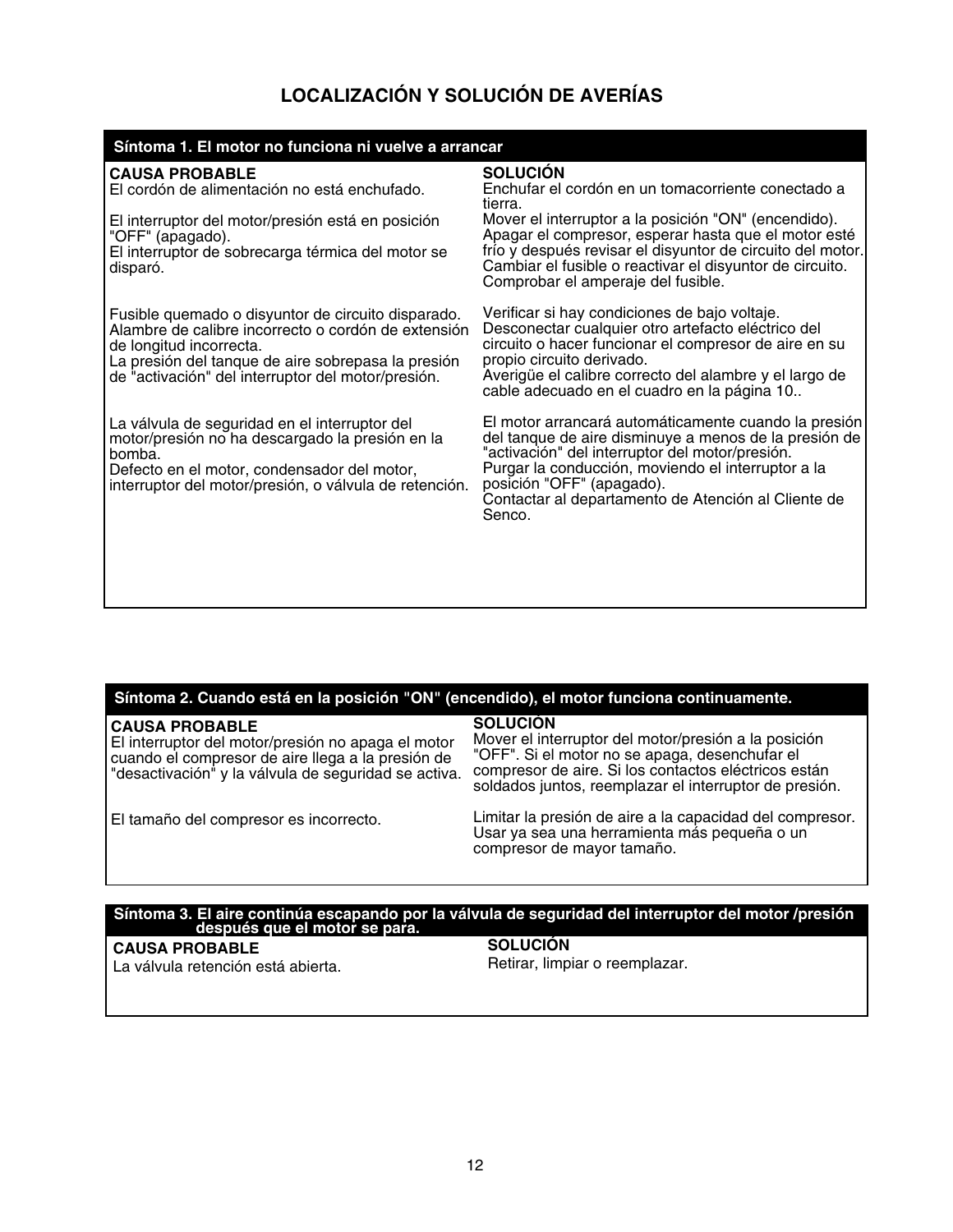## **LOCALIZACIÓN Y SOLUCIÓN DE AVERÍAS**

#### **Síntoma 4. El aire continúa escapando por la válvula de seguridad del interruptor del motor /presión mientras el motor está funcionando.**

#### **CAUSA PROBABLE**

Interruptor del motor/presión defectuoso.

**SOLUCIÓN**

Reemplazarlo.

#### **Síntoma 5. Escape de aire por la válvula de seguridad.**

#### **CAUSA PROBABLE**

Posible válvula de seguridad defectuosa. Exceso de presión en el tanque de aire.

#### **SOLUCIÓN** Activar manualmente la válvula de seguridad rando del anillo.Si todavía pierde, reemplazarla. Interruptor del motor/presión defectuoso. Reemplazarlo.

#### **Síntoma 6. Fugas de aire en los accesorios.**

#### **CAUSA PROBABLE**

Los accesorios no están bien apretados.

#### **SOLUCIÓN**

Apretarlos donde se escuche escapar el aire. Probar los accesorios con una solución de agua jabonosa. No sobreapretar.

#### **Síntoma 7. Fuga de aire en el tanque de aire.**

#### **CAUSA PROBABLE**

Tanque de aire defectuoso u oxidado.

#### **SOLUCIÓN**

Se debe reemplazar el tanque de aire. ¡No intentar reparar el tanque de aire!

#### **Síntoma 8. Sale un chorro de aire por el filtro de admisión.**

### **CAUSA PROBABLE**

Válvula (de lámina) de entrada dañada.

#### **SOLUCIÓN**

Contactar al depto. de Atención al Cliente SENCO, 888-222-8144.

#### **Síntoma 9. Presión insuficiente en el implemento o herramienta neumática.**

#### **CAUSA PROBABLE**

La perilla del regulador de presión no está en la posición de presión bastante alta o el regulador de presión está defectuoso. Filtro de admisión de aire obturado. Fugas de aire.

El compresor de aire no es lo bastante grande para el aire requerido.

#### **SOLUCIÓN**

Ajustar la perilla del regulador de presión a la posición correcta o cambiarla.

#### Limpiarlo.

Ver si hay fugas y repararlas.

Verificar el requerimiento de aire del implemento. Si es mayor que suministro de presión o pulg3/min del compresor de aire, se necesita un compresor de mayor tamaño.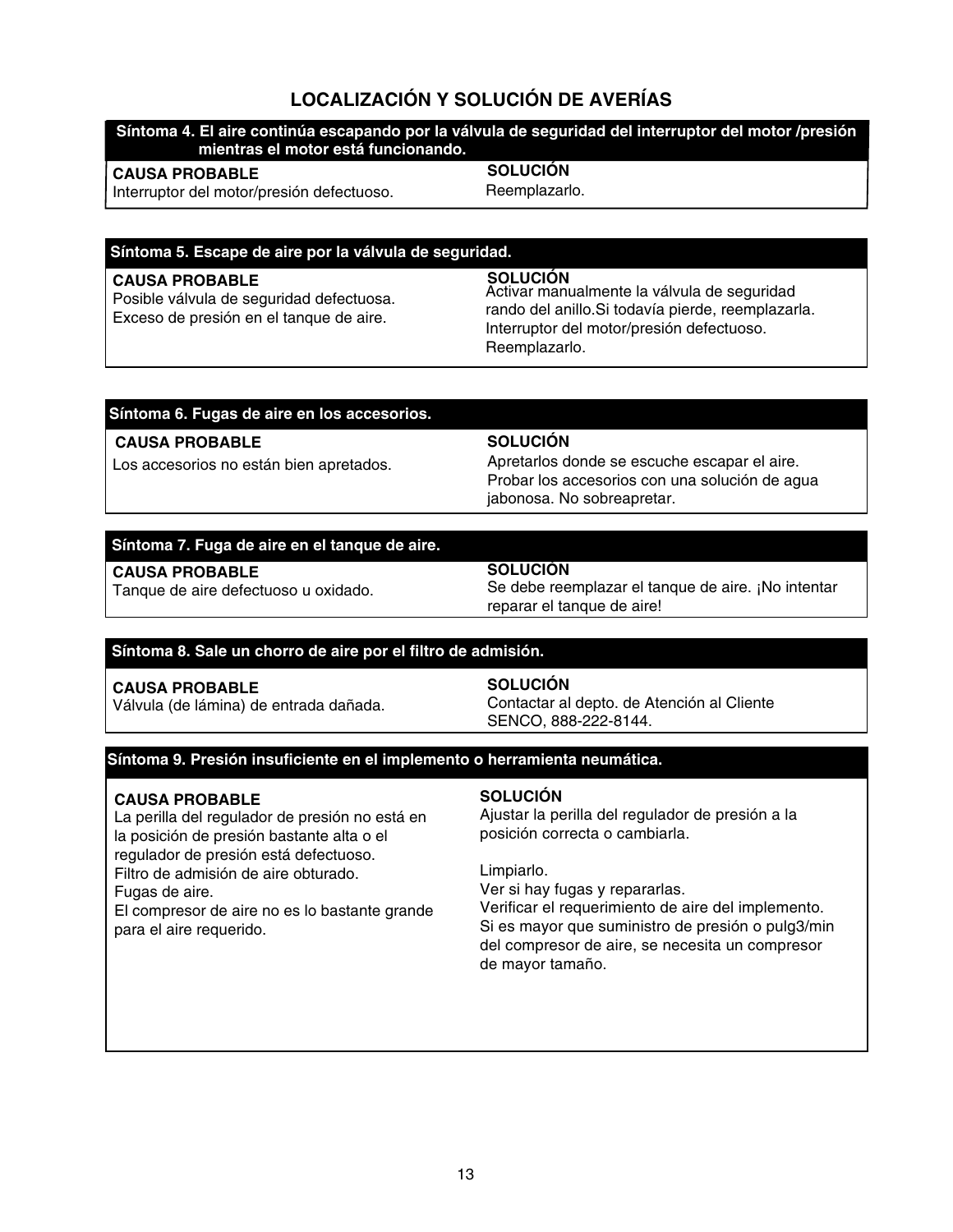## **LOCALIZACIÓN Y SOLUCIÓN DE AVERÍAS**

#### **Síntoma 10. El compresor no produce suficiente aire.**

#### **CAUSA PROBABLE**

Filtro de admisión de aire obturado.

Válvula (de láminas) defectuosa.

## **SOLUCIÓN**

Limpiarla.

Vaciar el tanque de aire y medir el tiempo de bombeo. Comparar con las especificaciones. Si es menor, retirar el cabezal de la bomba e inspeccionar la placa de válvula. Limpiar o reemplazar.

#### **Síntoma 11. Hay humedad en el aire de descarga.**

#### **CAUSA PROBABLE**

Condensación en el tanque de aire causada por un alto nivel de humedad atmosférica, o se hace funcionar el compresor de aire lo suficiente.

#### **SOLUCIÓN**

Vaciar el tanque de aire después de cada uso. Vaciar el tanque de aire más frecuentemente en climas húmedos y colocar un filtro en el tubo de aire.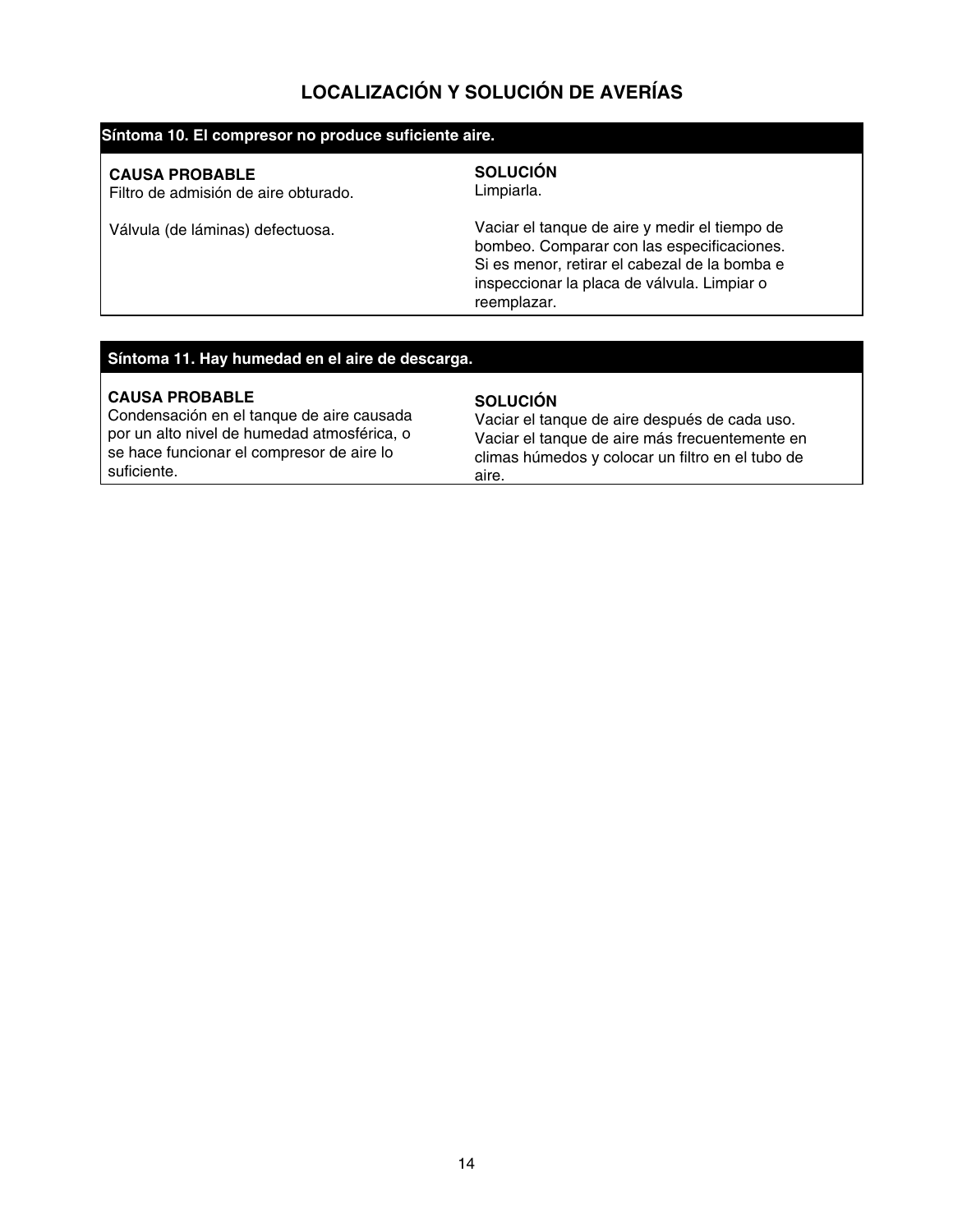## **ESPECIFICACIONES**

| Nº de modelo                             | PC0968                                  |
|------------------------------------------|-----------------------------------------|
| <b>Motor</b>                             |                                         |
| Potencia                                 | 1.5 HP (pico) 1 HP (en funcionamiento)  |
| Voltaje                                  | 115V                                    |
| Amperaje                                 | 8 A                                     |
| Hz                                       | 60 Hz                                   |
| Fase                                     | monofásico                              |
| rev/min.                                 | 3450                                    |
| <b>Bomba del compresor</b>               |                                         |
| Número de cilindros                      | 1                                       |
| Etapa de compresión                      | 1                                       |
| Lubricación                              | Sin lubricante                          |
| Cigüeñal                                 | Aluminio                                |
| Cojinetes                                | de bola                                 |
| Cilindro                                 | Aluminio/Acero/Manguito                 |
| Válvulas                                 | de láminas (reed) sencilla              |
| Cabezal                                  | Aluminio                                |
| Filtro                                   | inserto                                 |
| Ajuste del interruptor del motor/presión |                                         |
| Desactivación                            | 135 psi (9,3 bar)                       |
| Activación                               | 105 psi (7,2 bar)                       |
| Controles                                | Comenzar/parar                          |
| Tanque de aire                           |                                         |
| Capacidad                                | 2,5 galón                               |
| Rendimiento                              |                                         |
| Desplazamiento de aire pies3/min         | 4,0                                     |
| pies3/min a 90 psi                       | 2,2                                     |
| Presión máxima                           | 135 psi (9,3 bar)                       |
| Tiempo de bombeo: 0 a 135 psi            | 82 segundos                             |
| Tiempo de recuperación:                  |                                         |
| 105 a 135 psi                            | 17 segundos                             |
| Neto                                     | 17.1 kg (38 lbs.)                       |
| <b>Dimensiones:</b>                      |                                         |
| Básico largoxanchoxalto                  | 40,6 x 38,1 x 34,3 cm (16 x 15 x 13.5") |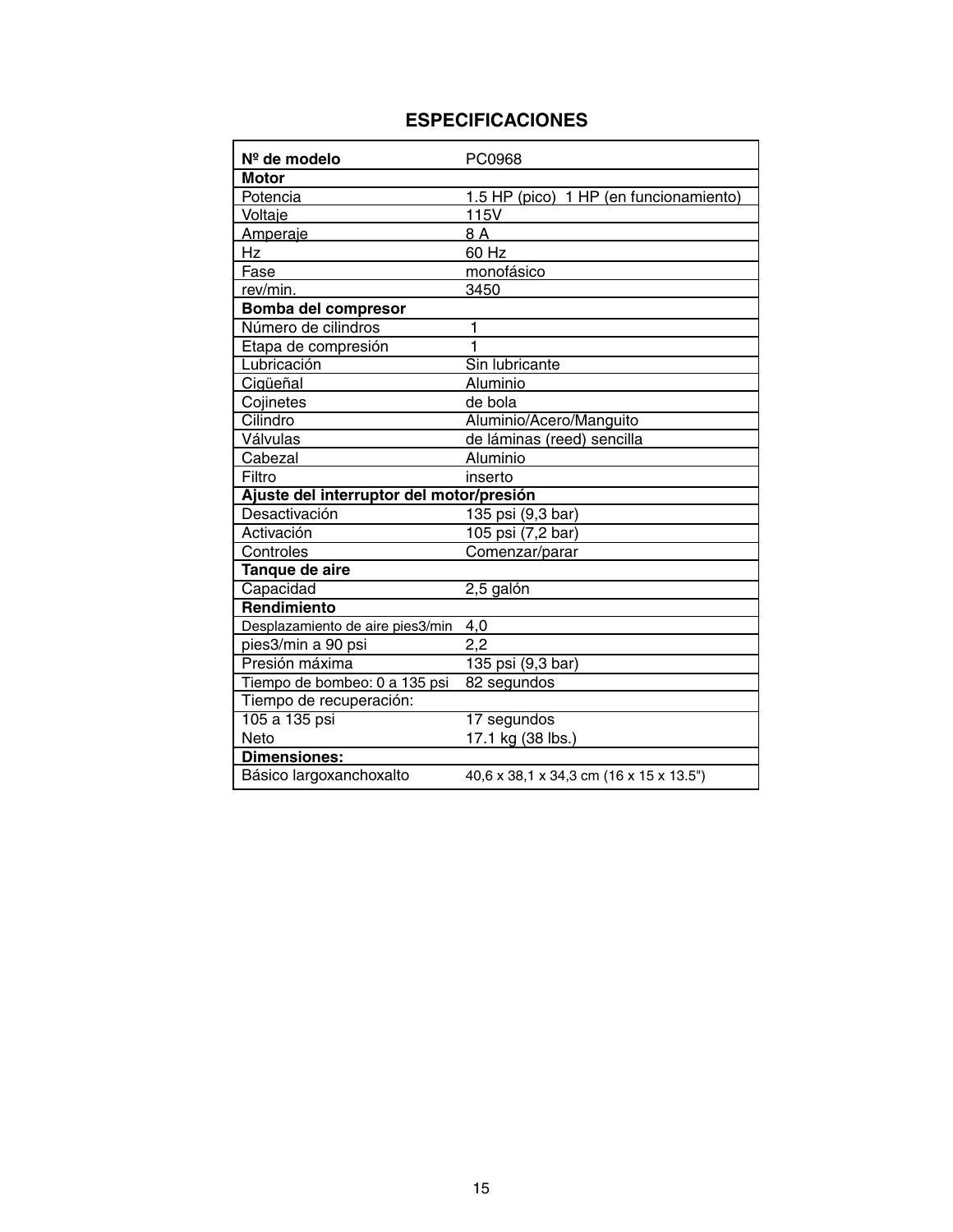#### **Garantía limitada Neumáticos SENCO®, DuraSpin®, Cordless Tools y compresores**

Senco Products, Inc. ("SENCO") diseña y construye sus productos utilizando las normas más estrictas en los materiales y la fabricación. SENCO garantiza al comprador minorista original que los siguientes productos estarán libres de defectos en los materiales o la fabricación, durante el período de garantía especificado a continuación:

| Serie SENCO® XP -Red Cap:                | Serie SENCO PRO:                  | Compresores SENCO:     |
|------------------------------------------|-----------------------------------|------------------------|
| Cinco años                               | Un año                            | Un año                 |
| Serie SENCO <sup>®</sup> XP - Black Cap: | SENCO DuraSpin®:                  | <b>SENCO Cordless:</b> |
| Dos años                                 | Un año                            | Dos años               |
| SENCO FP502:                             | Productos reacondicionados SENCO: | <b>Gas Cordless</b>    |
| Dos años                                 | Un año                            | Dos años               |

Durante el período de vigencia de la garantía, que se iniciará en la fecha de compra, SENCO reparará o reemplazará, a opción suya y a su costa, cualquier producto o pieza que fuere defectuoso en los materiales o la fabricación, después de que lo haya examinado un Centro SENCO autorizado para el cumplimiento de la garantía, con sujeción a las excepciones, exclusiones y limitaciones que se explican más adelante. Cualquier producto o pieza reemplazado estará garantizado durante el resto del respectivo período de garantía aplicable al producto o pieza reemplazado. PARA HACER LAS RECLAMACIONES AMPARADAS POR LA GARANTÍA, SE REQUERIRÁ UN RECIBO DE COMPRA FECHADO O PREBA DE COMPRA DEL COMPRADOR MINORISTA ORIGINAL. El registro del producto podrá efectuarse mediante el registro de productos en línea, en www.senco.com o llenando y devolviendo el formulario de registro de garantía con porte pagado, comprendido en el Manual del operario o el cuadro de información sobre las piezas, que se encuentra dentro de la caja del producto. Para hacer reclamaciones amparadas por la garantía, deberá devolver el producto, junto con la prueba de compra o el recibo apropiado y los gastos de transporte de la devolución previamente pagados, a un centro SENCO autorizado para el cumplimiento de la garantía. Una lista de centros SENCO autorizados para el cumplimiento de la garantía puede obtenerse en www.senco.com o llamando gratuitamente al 1-800-543-4596. SENCO cumplirá las obligaciones que le impone esta garantía dentro de un plazo razonable, tras la aprobación de la reclamación amparada por la garantía.

#### **Compresores de carretilla:**

- 1. Con sujeción a las excepciones, exclusiones y limitaciones explicadas más adelante, SENCO garantiza que la bomba del compresor estará libre de defectos de los materiales y la fabricación, durante los dos años siguientes a la fecha de compra.
- 2. Las piezas defectuosas de la bomba del compresor no sujetas al uso y desgaste normales, se repararán o cambiarán, a opción de SENCO, durante el período de garantía de dos años. Si SENCO decidiere que la reparación o el cambio no es factible, devolverá el precio de compra, con deducción de una depreciación razonable, fundada en el uso real.

#### **SENCO Cordless:**

- 1. Con sujeción a las excepciones, exclusiones y limitaciones explicadas a continuación, SENCO garantiza que la herramienta SENCO Cordless estará libre de defectos en los materiales y la fabricación, durante los dos años siguientes a la fecha de compra.
- 2. Con sujeción a las excepciones, exclusiones y limitaciones explicadas más adelante, SENCO garantiza que las pilas y los cargadores utilizados en las herramientas SENCO Cordless estarán libres de defectos en los materiales y la fabricación, durante el año siguiente a la fecha de compra.

#### **EXCLUSIONES DE LA GARANTÍA**

Se aplicarán las siguientes exclusiones de la garantía:

- .<br>1. Las piezas que sufren un desgaste normal no están amparadas por esta garantía. Las piezas que sufren un desgaste normal comprenden, por ejemplo, los aisladores, las correas de transmisión, los filtros de aire, las juntas tóricas de caucho, los obturadores, las palas de impulsión, los frenos de pistones, los conjuntos de pistón y engranaje motor y las espitas de combustible.
- 2. Esta garantía no ampara las piezas estropeadas por el desgaste normal, la utilización equivocada, el mal uso, los accidentes, el funcionamiento a velocidades o con voltajes distintos de los recomendados (solamente las unidades eléctricas), el mal almacenamiento, ni los daños causados durante el transporte.
- 3. Los productos empleados en la producción y usos industriales, como los define SENCO, están excluidos de esta garantía.
- 4. Los costos de mano de obra o las pérdidas o daños y perjuicios originados en el manejo, la conservación o las reparaciones incorrectos, no están amparados por esta garantía.
- 5. SENCO no garantiza la máquina ni el motor del compresor de carretilla, pero éstos quizá estén amparados por una garantía ofrecida por su fabricante.

#### **CONDICIONES GENERALES DE LA GARANTÍA**

Esta garantía se cumplirá, solamente si:

- A. Se ha utilizado aire limpio, seco, con la compresión regulada, a una presión que no exceda del máximo indicado en la cubierta de la herramienta.
- El producto no muestra señales de maltrato, condiciones anormales, accidentes, negligencia, mal uso o modificaciones o almacenamiento indebidos y:
- C. No existe ninguna desviación de las instrucciones de uso, las especificaciones y las fechas de conservación (léase el Manual del operario, respecto al uso, las especificaciones y las instrucciones de conservación).

ESTA GARANTÍA CONSTITUYE LA ÚNICA GARANTÍA DEL PRODUCTO, Y SENCO RECHAZA TODAS LAS DEMÁS GARANTÍAS. LA DURACIÓN DE CUALQUIER GARANTÍA TÁCITA SE LIMITARÁ AL PERÍODO DE GARANTÍA APLICABLE, ESPECIFICADO ANTERIORMENTE. ALGUNOS ESTADOS NO PERMITEN LIMITACIONES DE LA DURACIÓN DE LA GARANTÍA TÁCITA; POR CONSIGUIENTE, LA LIMITACIÓN ANTEDICHA QUIZÁ NO LE SEA APLICABLE A USTED. SUS RECURSOS SON, ÚNICA Y EXCLUSIVAMENTE, LOS MENCIONADOS ANTERIORMENTE. SENCO NO RESPONDERÁ EN NINGÚN CASO POR LOS DAÑOS Y PERJUICIOS INCIDENTALES, INDIRECTOS, DERIVADOS DE LOS ACTOS DE LAS PARTES O QUE SEAN LA CONSECUENCIA POSIBLE –AUNQUE NO NECESARIA- DE UNA CONCUCTA. ALGUNOS ESTADOS NO PERMITEN LA EXCLUSIÓN O LIMITACIÓN DE LOS DAÑOS Y PERJUICIOS INCIDENTALES O INDIRECTOS; POR LO TANTO, LA EXCLUSIÓN O LIMITACIÓN ANTEDICHA QUIZÁ NO LE SEA APLICABLE A USTED. EN NINGÚN CASO –SEA COMO CONSECUENCIA DE UN INCUMPLIMIENTO DE CONTRATO, DE LA GARANTÍA, DE UN ACTO ILÍCITO CIVIL (INCLUSIVE DE LA NEGLIGENCIA), NI EN NINGÚN OTRO CASO LA RESPONSABILIDAD DE SENCO EXCEDERÁ DEL PRECIO DEL PRODUCTO QUE HAYA ORIGINADO LA RECLAMACIÓN O RESPONSABILIDAD. CUALQUIER RESPONSABILIDAD RELACIONADA CON EL USO DE ESTE PRODUCTO TERMINARÁ AL VENCIMIENTO DEL PERÍODO DE GARANTÍA, ESPECIFICADO ANTERIORMENTE. NINGÚN EMPLEADO O REPRESENTANTE DE SENCO, NI NINGÚN DISTRIBUIDOR O COMERCIANTE ESTÁ AUTORIZADO PARA EFECTUAR NINGÚN CAMBIO O MODIFICACIÓN A ESTA GARANTÍA.

Esta garantía le concede derechos legales específicos, y quizá tenga también otros derechos, que varían de un estado a otro.

#### **CAMBIO DE HERRAMIENTAS, DEBIDO A DESASTRES NATURALES**

SENCO cambiará cualquier herramienta destruida por fuerza mayor o caso fortuito, tales como inundaciones, terremotos, huracanes u otros desastres originados únicamente en las fuerzas de la naturaleza. Tales reclamaciones se atenderán, siempre y cuando el respectivo comprador minorista original haya presentado previamente una tarjeta llena de registro de la garantía de la herramienta, y luego presente la prueba de su propiedad y una declaración aceptable en la cual describa el respectivo hecho que constituya la fuerza mayor o el caso fortuito, documentado por una aseguradora, un departamento de policía u otra fuente gubernamental oficial. Para recibir instrucciones de presentación de las reclamaciones, llame al 1-800-543-4596.

#### **SATISFACCIÓN DEL CLIENTE**

La satisfacción total del cliente es nuestra meta principal. Si por cualquier motivo el producto no funcionare a la satisfacción del comprador original, podrá devolverse al lugar de compra **dentro de un plazo de treinta días,** con el recibo de venta fechado, para obtener la devolución de la totalidad del precio de compra.

©2006, 2008 by SENCO PRODUCTS, INC. CINCINNATI, OHIO 45244-1611 USA www.senco.com 012108